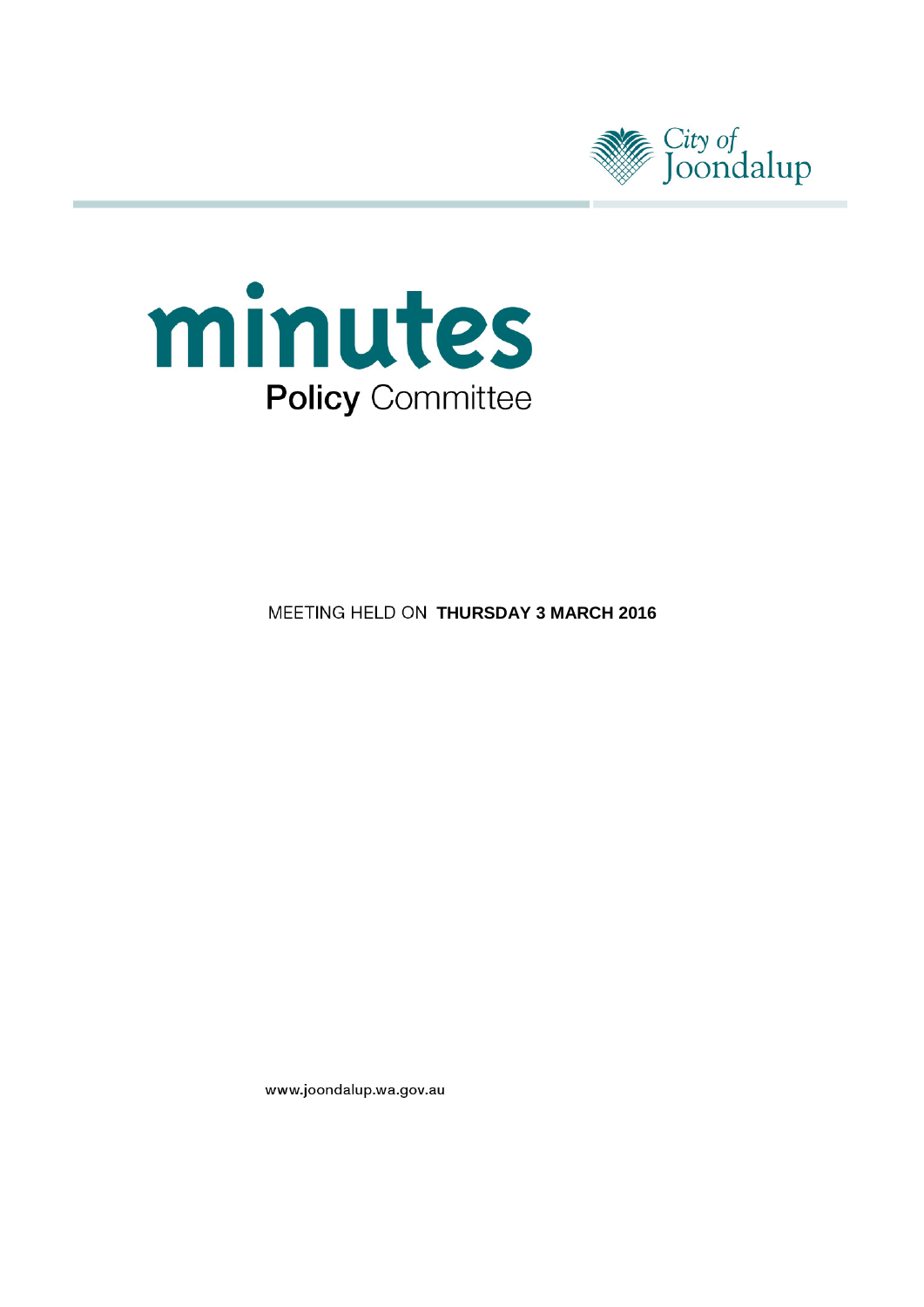# **TABLE OF CONTENTS**

| Item No.       | <b>Title</b>                                                                       | Page No. |
|----------------|------------------------------------------------------------------------------------|----------|
|                | <b>Declaration of Opening</b>                                                      | 3        |
|                | <b>Declarations of Interest</b>                                                    | 3        |
|                | Apologies/Leave of absence                                                         | 4        |
|                | <b>Confirmation of Minutes</b>                                                     | 4        |
|                | Announcements by the Presiding Member without discussion                           | 4        |
|                | Identification of matters for which the meeting may be closed to<br>the public     | 4        |
|                | <b>Petitions and deputations</b>                                                   | 4        |
|                | <b>Reports</b>                                                                     | 5        |
| 1              | The City's Art and Memorabilia Collections Policy Proposed<br>Amendments - [14158] | 5        |
| $\overline{2}$ | Visual Art Commissioning Program Evaluation - [103931]                             | 11       |
| 3              | Acquisition of Artwork by Matthew McVeigh - [14158]                                | 17       |
| 9              | Artist Residency Update and Proposed Commission Timeline and<br>Budget - [103932]  | 21/57    |
| 4              | Review of Community Funding Policy - [58536]                                       | 30       |
| 5              | Amendment to Purchasing Policy - [09763]                                           | 40       |
| 6              | Investment Policy Review - [101272]                                                | 44       |
| $\overline{7}$ | Re-scheduling of Meeting Dates - Policy Committee 2016 -<br>[103963]               | 49       |
| 8              | Streetscape Seat Signage - [01907]                                                 | 53       |
| 9              | Artist Residency Update and Proposed Commission Timeline and<br>Budget - [103932]  | 57/21    |
|                | <b>Urgent Business</b>                                                             | 58       |
|                | Motions of which previous notice has been given                                    | 58       |
|                | <b>Requests for Reports for future consideration</b>                               | 58       |
|                | <b>Closure</b>                                                                     | 58       |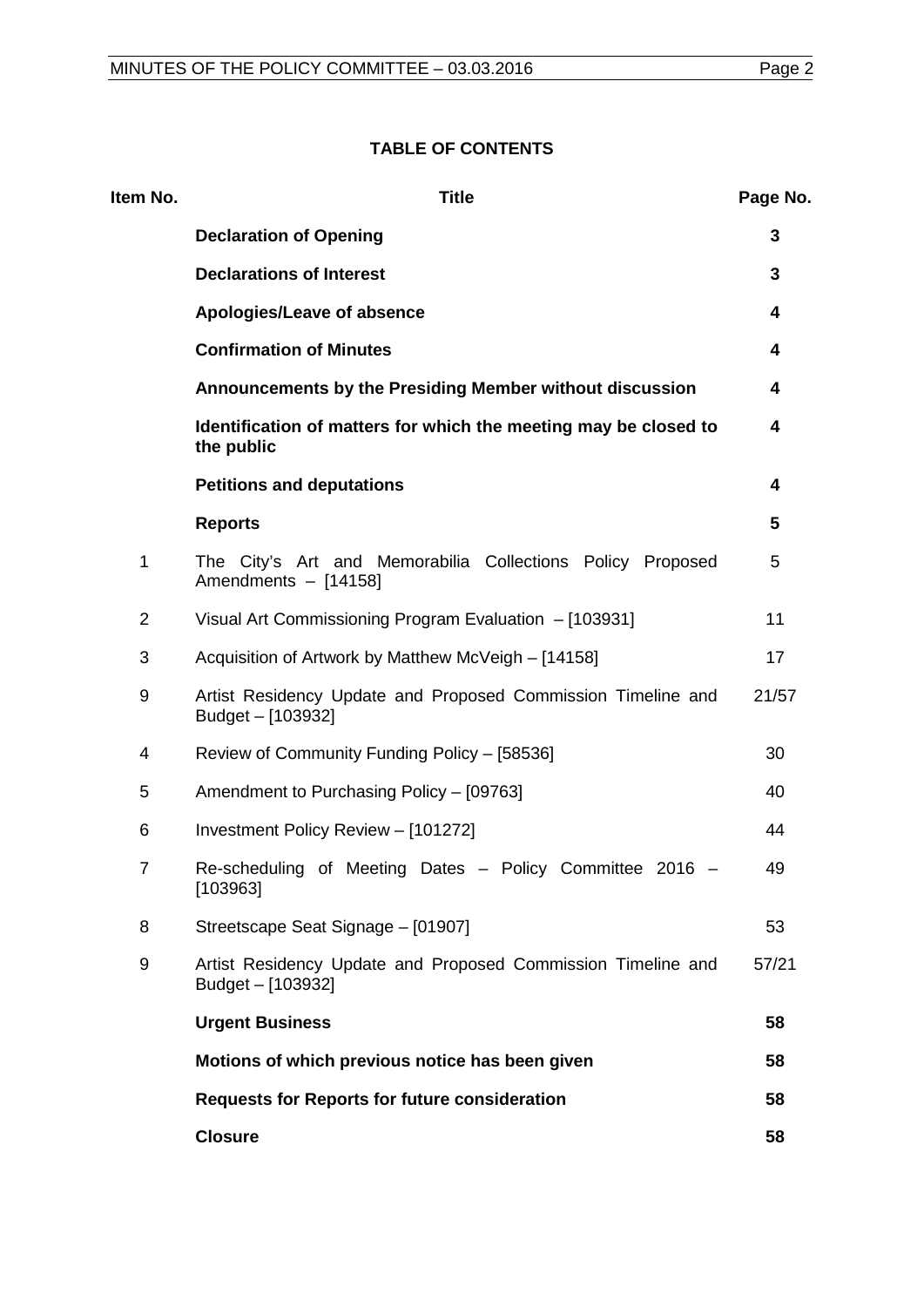# **CITY OF JOONDALUP**

**MINUTES OF THE POLICY COMMITTEE MEETING HELD IN CONFERENCE ROOM 2, JOONDALUP CIVIC CENTRE, BOAS AVENUE, JOONDALUP ON THURSDAY 3 MARCH 2016.**

# **ATTENDANCE**

## **Committee Members**

| Cr Liam Gobbert                    | <b>Presiding Member</b>        |                                                                           |
|------------------------------------|--------------------------------|---------------------------------------------------------------------------|
| <b>Mayor Troy Pickard</b>          |                                | from 7.31pm; absent from 8.09pm to 8.10pm<br>absent from 8.46pm to 8.47pm |
| Cr Kerry Hollywood                 |                                |                                                                           |
| Cr Philippa Taylor                 |                                |                                                                           |
| <b>Cr Christine Hamilton-Prime</b> |                                |                                                                           |
| Cr John Chester                    | <b>Deputy Presiding Member</b> |                                                                           |
| Cr Russ Fishwick, JP               |                                |                                                                           |
|                                    |                                |                                                                           |
|                                    |                                |                                                                           |

# **Officers**

| Mr Gary Hunt                                              | <b>Chief Executive Officer</b>               | from $9.15pm$ |
|-----------------------------------------------------------|----------------------------------------------|---------------|
| Mr Mike Tidy                                              | <b>Director Corporate Services</b>           |               |
| Mr Jamie Parry                                            | Director Governance and Strategy             |               |
| Mr Mike Smith                                             | <b>Manager Leisure and Cultural Services</b> | to $8.41$ pm  |
| Mr Roney Oommen                                           | <b>Manager Financial Services</b>            | to 9.15pm     |
| Mr Thomas de Mallet Burgess Coordinator Cultural Services |                                              | to 8.30pm     |
| Ms Gemma Ben-Ary                                          | Curator                                      | to 8.30pm     |
| Mr John Byrne                                             | Governance Coordinator                       |               |
| Mrs Deborah Gouges                                        | <b>Governance Officer</b>                    |               |

# **Observer**

Cr Russell Poliwka

# <span id="page-2-0"></span>**DECLARATION OF OPENING**

The Presiding Member declared the meeting open at 7.30pm.

# <span id="page-2-1"></span>**DECLARATIONS OF INTEREST**

Nil.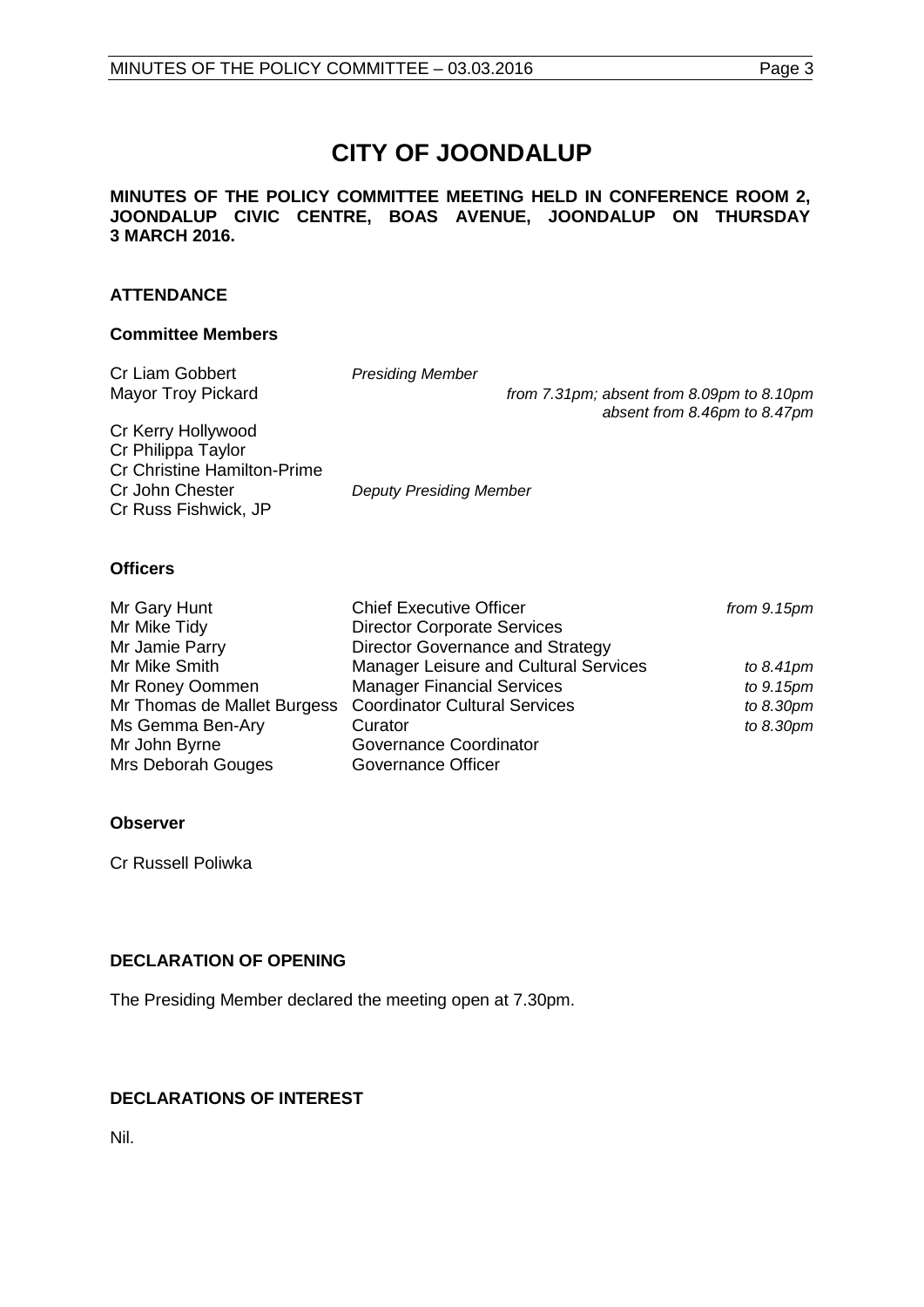# <span id="page-3-0"></span>**APOLOGIES/LEAVE OF ABSENCE**

## **Leave of Absence Previously Approved:**

| 21 February to 5 March 2016 inclusive; |
|----------------------------------------|
| 29 February to 6 March 2016 inclusive; |
| 14 March to 4 April 2016 inclusive;    |
| 15 March to 18 March 2016 inclusive;   |
| 19 April to 27 April 2016 inclusive.   |
|                                        |

*Mayor Pickard entered the room at 7.31pm.*

## <span id="page-3-1"></span>**CONFIRMATION OF MINUTES**

## MINUTES OF THE POLICY COMMITTEE HELD 30 NOVEMBER 2016

**MOVED Cr Fishwick SECONDED Cr Hollywood that the minutes of the meeting of the Policy Committee held on 30 November 2016 be confirmed as a true and correct record.**

## **The Motion was Put and CARRIED (7/0)**

**In favour of the Motion:** Cr Gobbert, Mayor Pickard, Crs Chester, Fishwick, Hamilton-Prime, Hollywood and Taylor.

# <span id="page-3-2"></span>**ANNOUNCEMENTS BY THE PRESIDING MEMBER WITHOUT DISCUSSION**

Nil.

# <span id="page-3-3"></span>**IDENTIFICATION OF MATTERS FOR WHICH THE MEETING MAY BE CLOSED TO THE PUBLIC**

In accordance with Clause 5.2 of the City's *Meeting Procedures Local Law 2013*, this meeting was not open to the public.

# <span id="page-3-4"></span>**PETITIONS AND DEPUTATIONS**

Nil.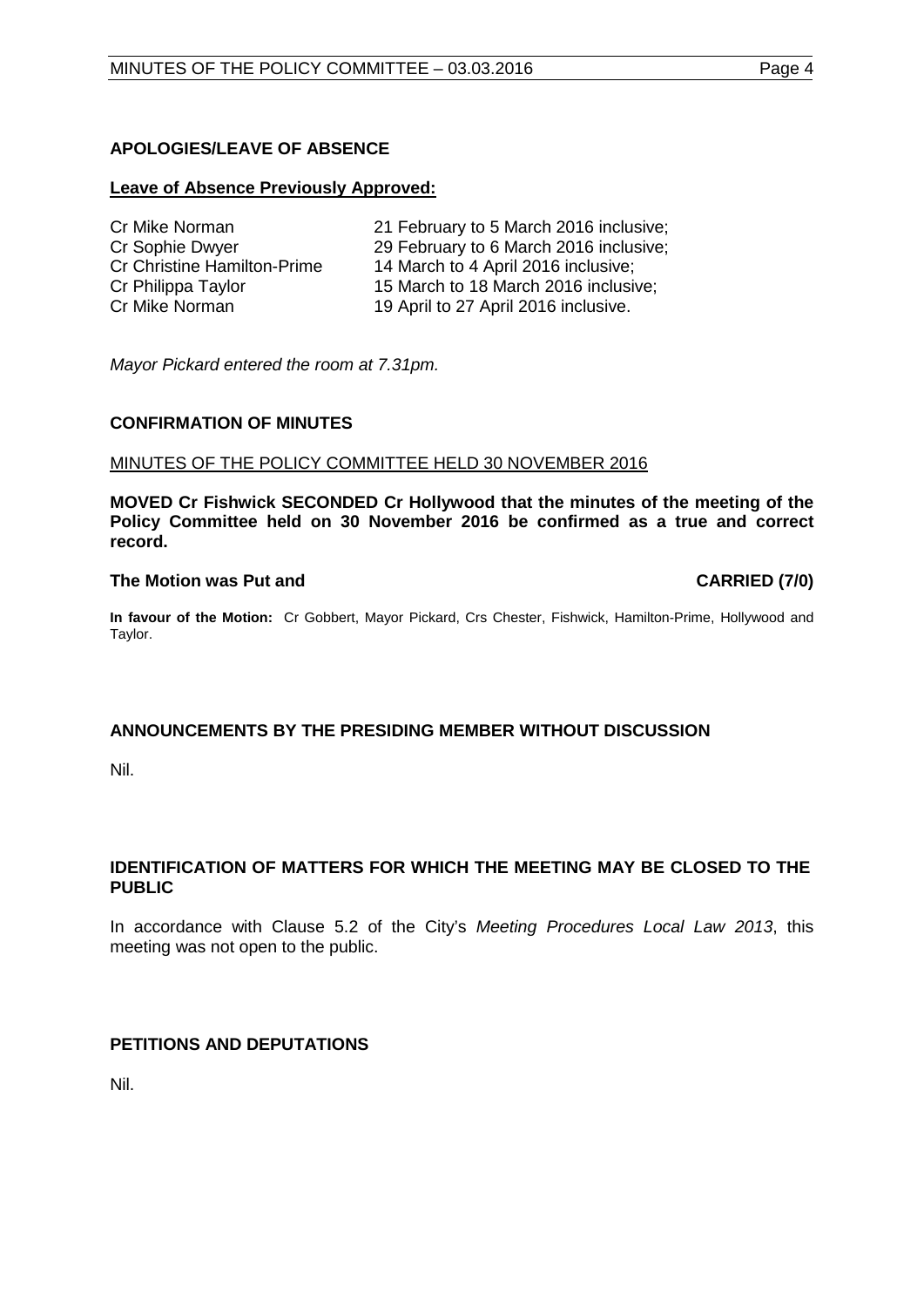<span id="page-4-0"></span>**REPORTS**

# <span id="page-4-1"></span>**ITEM 1 THE CITY'S ART AND MEMORABILIA COLLECTIONS POLICY PROPOSED AMENDMENTS**

| <b>WARD</b>                           | All                                       |                                                                                                            |
|---------------------------------------|-------------------------------------------|------------------------------------------------------------------------------------------------------------|
| <b>RESPONSIBLE</b><br><b>DIRECTOR</b> | Mr Mike Tidy<br><b>Corporate Services</b> |                                                                                                            |
| <b>FILE NUMBER</b>                    | 14158, 101515                             |                                                                                                            |
| <b>ATTACHMENTS</b>                    | Attachment 1                              | Visual Arts Policy originally proposed<br>2014 with tracked changes to Visual Arts<br>Policy proposed 2016 |
|                                       | Attachment 2                              | Current City of Joondalup Art and<br><b>Memorabilia Collections Policy</b>                                 |
|                                       | Attachment 3                              | Proposed Art Collection Management<br>Plan                                                                 |
| <b>AUTHORITY / DISCRETION</b>         | schemes and policies.                     | Legislative - includes the adoption of local laws, planning                                                |

# **PURPOSE**

To provide Council with an update on the proposed amendments to *The City's Art and Memorabilia Collections Policy* following the review in October 2015, and to present the associated updated documents relating to the *Art Collection Management Plan* and *Visual Arts Policy*.

## **EXECUTIVE SUMMARY**

At its meeting held on 15 October 2015, the former Art Collection and Advisory Committee (ACAC) conducted a facilitated session to discuss *The City's Art and Memorabilia Collections Policy.* Feedback from this session has informed the proposed amendments to the new *Art Collection Management Plan* and *Visual Arts Policy*.

## **BACKGROUND**

The City's art collection was established following the split of the former City of Wanneroo in 1998 into two separate entities, being the City of Joondalup and the Shire of Wanneroo.

The collection was divided equally by value, with the former Shire of Wanneroo (now City of Wanneroo) retaining the historical works, regional landscapes and Indigenous collection, while the City of Joondalup acquired the contemporary works.

During this process, the City also readopted the following former City of Wanneroo policies to support the management of the new collection, namely *Art Collection Policy*, *Museum Collections and Operations Policy* and *Public Art Policy* (CJ213-06/99 refers).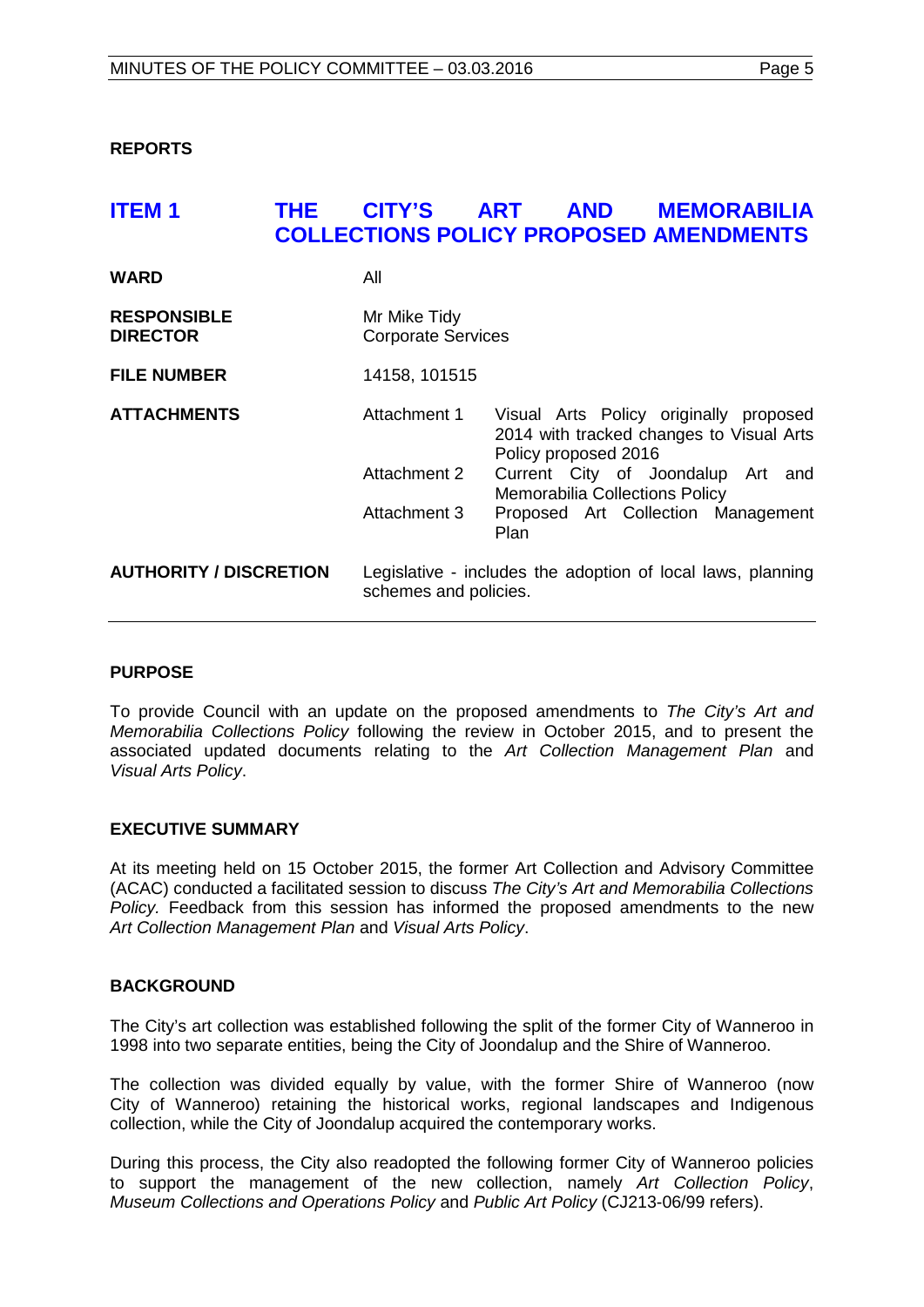As part of the Policy Manual review conducted in October 2005, the City consolidated the abovementioned policies into a single *Cultural Development Policy* (CJ206-10/05 refers). At its meeting held on 12 December 2006 (CJ238-12/06 refers), Council renamed the *Cultural Development Policy* to '*The City's Art and Memorabilia Collections Policy'* to better reflect the intent of the policy. Additional amendments outlined the role of Elected Members in the acquisition process; demonstrated a preference for local content and context within the collection and removed references to contemporary works.

At its meeting held on 17 March 2014, the Policy Committee considered a proposal to update the *The City's Art and Memorabilia Collections Policy* with a new *Visual Arts Policy*, following endorsement by the former ACAC at its meeting held on 10 February 2014.

A revised *Art Collection Management Plan* was also presented to the committee, which outlined the internal processes required to implement the policy. It also sought to illustrate where operational references could be transferred from the policy into the plan.

The proposal was referred back to the former ACAC, after members of the Policy Committee raised the following concerns:

- The new policy focuses too much on the acquisition of "contemporary art", without a clear understanding of what this is defined to be.
- Placing too much administrative responsibility within the *Art Collection Management Plan* which could potentially diminish the role of the former ACAC.

Further guidance was sought from members of the former ACAC through an issues paper that sought clarification on several key issues. The issues paper sought to clarify some of the terminology and seek feedback on the proposed updates.

The responses to the issues paper were varied, and members agreed to attend an externally facilitated meeting.

The updated *Visual Arts Policy* and the updated *Art Collection Management Plan* have been created in response to feedback gained from this facilitated meeting.

# **DETAILS**

# **Summary of externally facilitated session and its outcomes**

At the externally facilitated session held on 15 October 2015 with members of the former ACAC, a number of issues were discussed as follows:

- The City's overall strategic direction (contained in *Joondalup 2022*) in so far as this was relevant to the future of the City's art collection.
- The current direction and composition of the City's art collection.
- Definitions of the term 'contemporary art' and how this applied to the City's visual arts program.
- A summary of responses to the issues paper.
- What options should be considered for the City's current art collection?
- What options should be considered for the City's art collection into the future?

In response to these issues, the objectives of the collection were discussed, defined and prioritised as follows: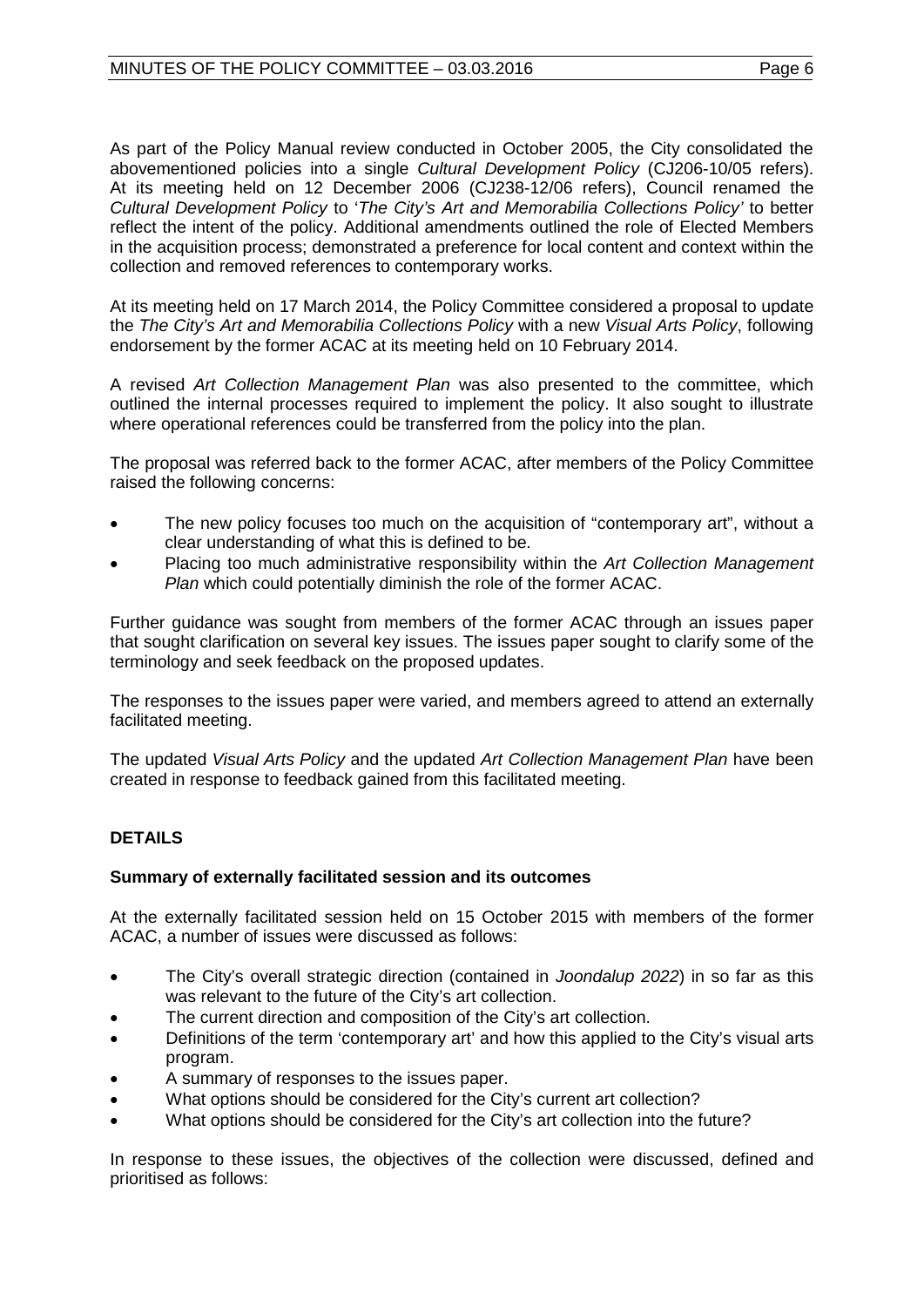- Education.
- Historical record.
- Reputation of the City.
- Enrichment for the community.
- Supporting the local and the Western Australian arts industry.

There was unanimous support behind continuing to acquire contemporary art in line with the definition provided in the new *Visual Arts Policy* as *"artwork that is conceptually resolved and is reflective of the artist's current practice. It is not based on style, subject matter, medium or artistic approach."*

There was further agreement on the need for the policy to reflect key strategic objectives with the *Arts Management Plan* containing the operational detail that would facilitate these outcomes. The objectives that were discussed and defined have been included in the statement (Section 2) of the proposed policy.

# **Proposed Amendments**

To reflect new strategic directions in relation to cultural development and visual art at the City, and in response to the recently facilitated session with the former ACAC, the following amendments are proposed to *The City's Art and Memorabilia Collections Policy*:

- Reword the title of the policy from *The City's Art and Memorabilia Collections Policy* to the *Visual Arts Policy*.
- Amend the objectives of the policy to reflect broader outcomes relating to cultural development and arts promotion.
- Reword the policy statement to better reflect the City's ambitions to promote and enhance the cultural identity of the City of Joondalup.
- Remove references to the operational components from the policy and elaborate on these in the *Art Collection Management Plan*; a document that details the way the visual arts program is managed by City employees and outlines the role of the Policy Committee (which now incorporates the role of the former ACAC).
- Remove references of delegated authority to the Chief Executive Officer that duplicate existing references within the Register of Delegation of Authority.

# **Issues and options considered**

In accordance with *Joondalup 2022*, new directions in the proposed *Art Collection Management Plan* relating to cultural development and visual arts are as follows:

| Key Theme:                   | Community Wellbeing.                                                                                                                                                                                                                                     |  |  |
|------------------------------|----------------------------------------------------------------------------------------------------------------------------------------------------------------------------------------------------------------------------------------------------------|--|--|
| <b>Aspirational Outcome:</b> | "The City has world-class facilities and a thriving cultural scene.<br>It encourages and supports local organisations and community<br>groups. Community spirit is felt by all residents and visitors,<br>who live in safe and friendly neighbourhoods." |  |  |
| Objective:                   | Cultural development - For the community to have access to<br>world-class cultural and artistic events and facilities.                                                                                                                                   |  |  |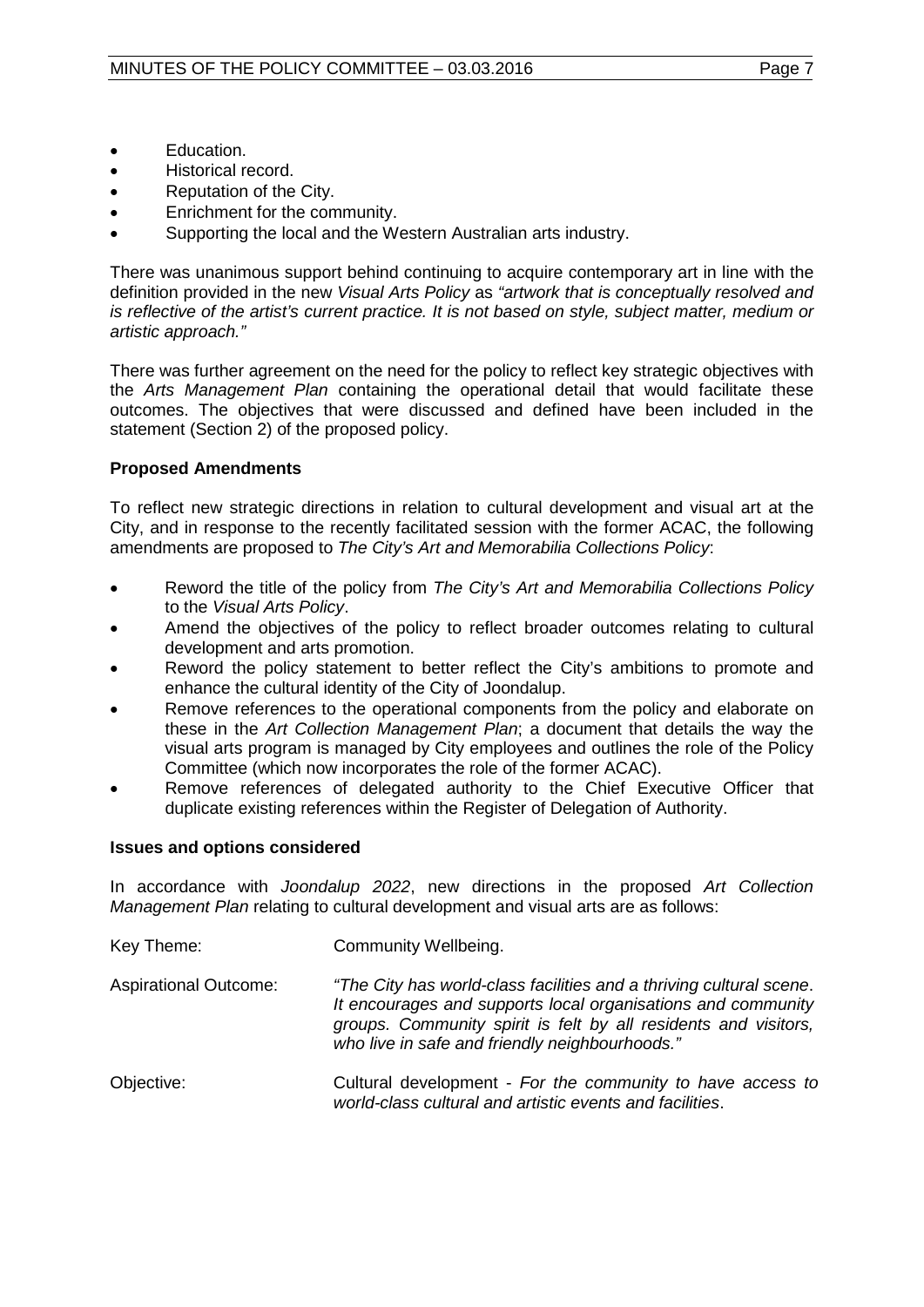# **Relevant Strategic Initiatives**

- *Establish a significant cultural facility with the capacity to attract world-class visual and performing arts events.*
- *Invest in publicly accessible visual art that will present a culturally-enriched environment.*
- *Promote local opportunities for arts development.*

# **Legislation / Strategic Community Plan / policy implications**

**Legislation** Not applicable.

# **Strategic Community Plan**

| <b>Key theme</b>            | Community Wellbeing.                                                                               |
|-----------------------------|----------------------------------------------------------------------------------------------------|
| <b>Objective</b>            | Cultural development.                                                                              |
| <b>Strategic initiative</b> | Invest in publically accessible visual art that will present a<br>culturally enriched environment. |
| <b>Policy</b>               | The City's Art and Memorabilia Collections Policy is the<br>policy that is currently under review. |

## **Risk management considerations**

The City's art collection and the wider visual art program are currently being managed under an outdated policy which is not reflective of best practice in the industry and not reflective of the overall cultural program which has expanded and developed since the current policy was adopted.

# **Financial / budget implications**

Not applicable.

# **Regional significance**

The City of Joondalup art collection and the associated visual art program, especially the annual Community Invitation Art Award has a direct impact on the wider community of Western Australia. The visual art program helps to position the City as a leader in innovation by investing in quality art and cultural experiences for the community, creating a tourism product and providing reasons for outsiders to visit and network professionally in the City of Joondalup.

# **Sustainability implications**

The acquisition of artworks for the collection has positive social sustainability implications for the City. The art collection acts as a catalyst for public discussion about current social, economic and environmental issues. The collection physically enhances public places and the public realm by creating points of interest, animating spaces and providing beauty, character and colour to the City of Joondalup. It also enhances the relevance for the local community of the City's cultural position and increases the value of the City's cultural resources.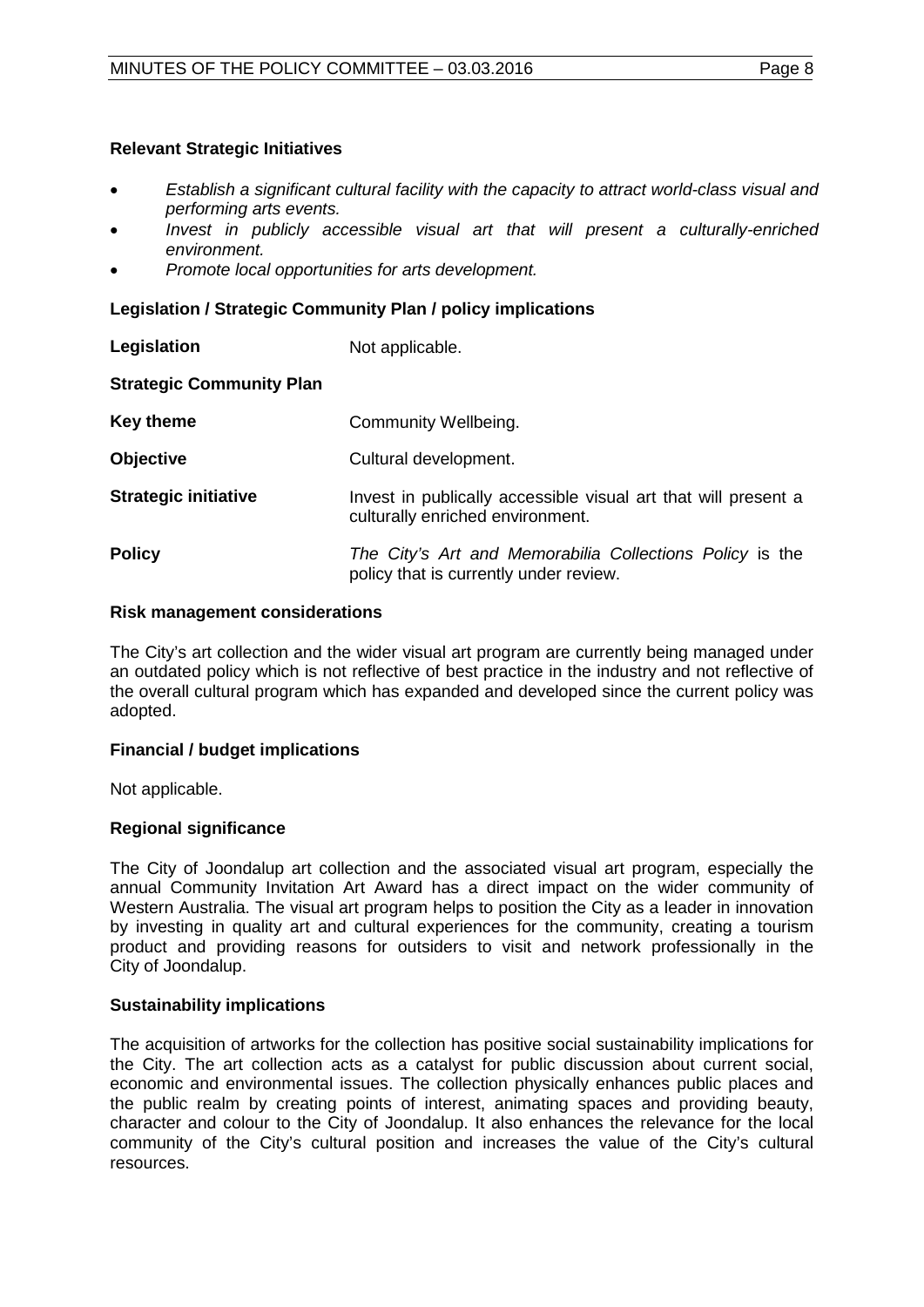# **Consultation**

Not applicable.

# **COMMENT**

The amendments proposed reflect new strategic directions in relation to cultural development and visual art at the City, and in response to the recently facilitated session with members of the former ACAC.

The *City's Art and Memorabilia Collections Policy* does not adequately detail the operational and strategic aims of the visual art program, and does not fully encompass the ways that City officers carry out the care and maintainance of the art collection, which is a significant asset to the City in both fiscal and cultural terms. Rewording the policy statement will better reflect the City's ambitions to promote and enhance the cultural identity of the City and changes to some of the content in the management plan will better reflect broader outcomes relating to cultural development and arts promotion in the City of Joondalup. Public art has been removed from the new *Visual Arts Policy* with a view to creating a new and separate policy for the City of Joondalup.

# **VOTING REQUIREMENTS**

Simple Majority.

# **OFFICER'S RECOMMENDATION**

That Council:

- 1 REVOKES *The City's Art and Memorabilia Collections Policy* and ADOPTS the *Visual Arts Policy* forming Attachment 1 to this Report;
- 2 NOTES the City of Joondalup's *Art Collection Management Plan* forming Attachment 3 to this Report.

# **MOVED Mayor Pickard SECONDED Cr Hamilton-Prime that Council:**

- **1 REVOKES** *The City's Art and Memorabilia Collections Policy***;**
- **2 ADOPTS the** *Visual Arts Policy* **forming Attachment 1 to this Report with the following amendments:**
	- **2.1 the words** *'local and'* **be ADDED between the words** *'on'* **and** *'Western'* **in Part 3.3 i of the policy;**
	- **2.2 the word** *'audiences'* **be DELETED and REPLACED with the word** *'residents'* **in Part 2 e of the policy;**
	- **2.3 the words** *'and the City's Art Collection'* **be ADDED to the end of Part 2 e of the policy;**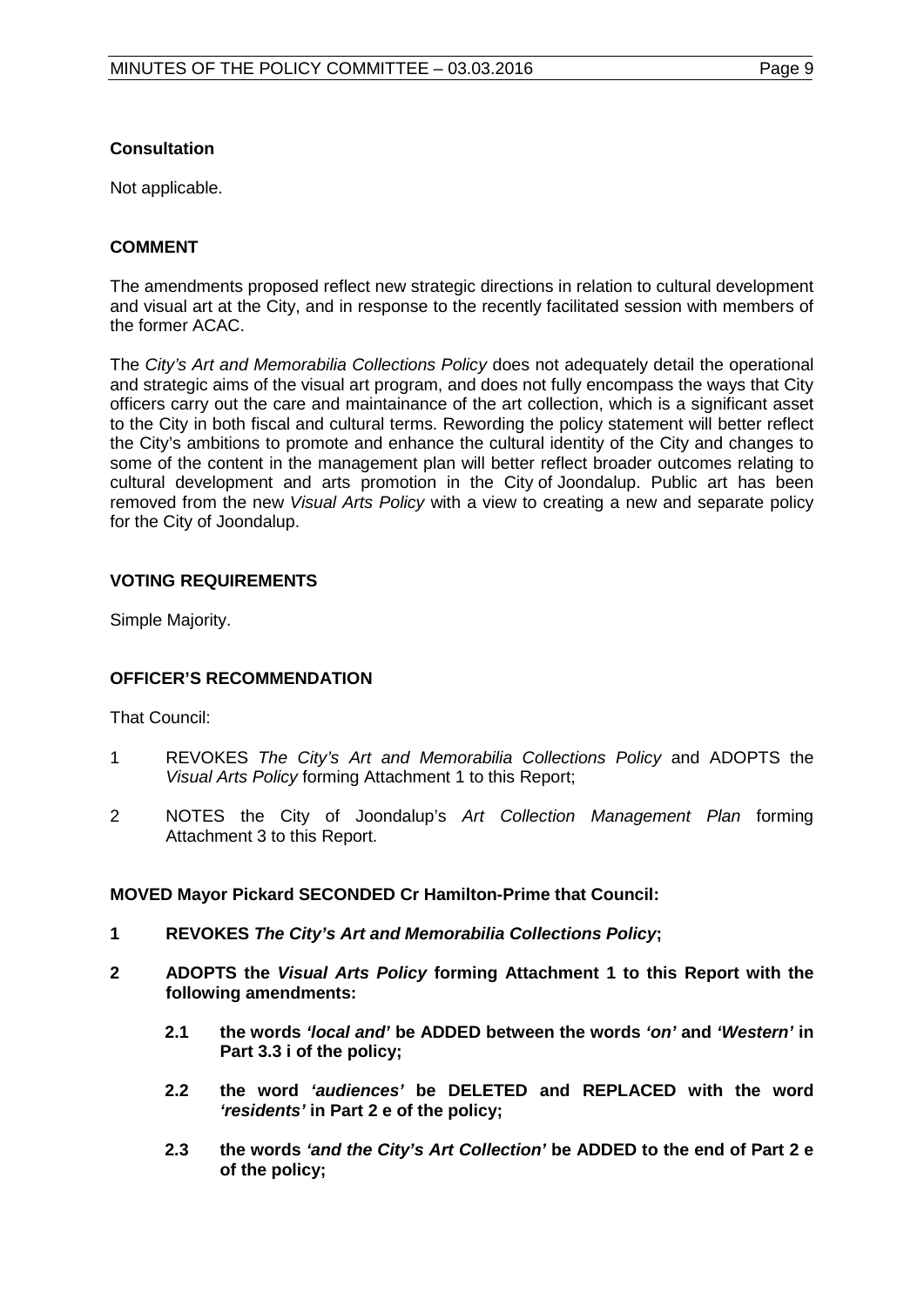- **2.4 the paragraph commencing with the words** *'Members of'* **be DELETED in Part 3.2 of the policy;**
- **2.5 the word** *'articulated'* **be DELETED and REPLACED with the word**  *'guided'* **in paragraph two of Part 3.3 of the policy;**
- **2.6 the words** *'in accordance with'* **be DELETED and REPLACED with the words** *'guided by'* **in Part 3.3 viii of the policy.**
- **3 NOTES the City of Joondalup's** *Art Collection Management Plan* **forming Attachment 3 to this Report.**

## **The Motion was Put and CARRIED (7/0)**

**In favour of the Motion:** Cr Gobbert, Mayor Pickard, Crs Chester, Fishwick, Hamilton-Prime, Hollywood and Taylor.

*Appendix 1 refers*

*To access this attachment on electronic document, click [here: Attach1agnPOLICY030316.pdf](http://www.joondalup.wa.gov.au/files/committees/POLI/2016/Attach1agnPOLICY030316.pdf)*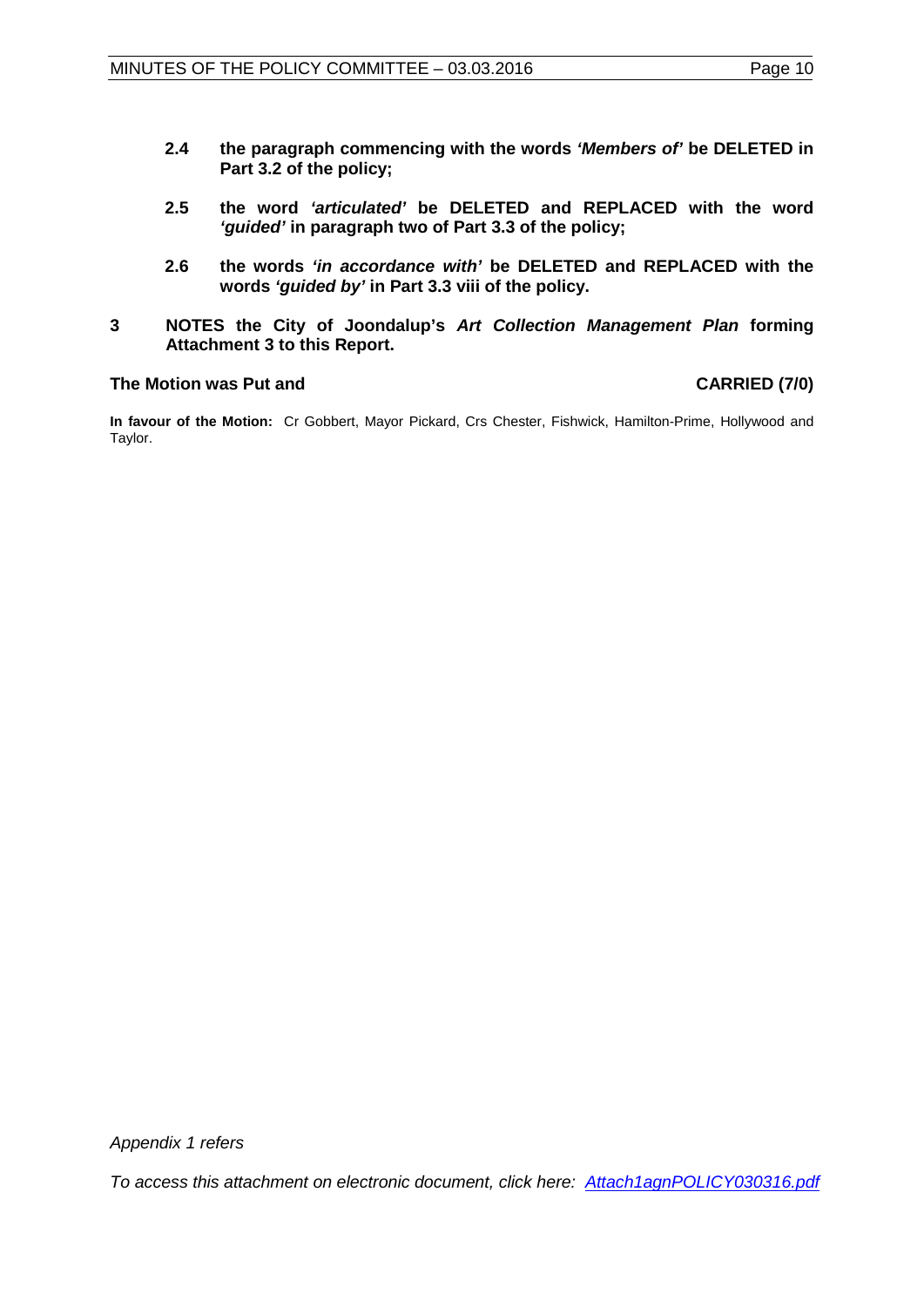<span id="page-10-0"></span>

| <b>ITEM 2</b> | <b>VISUAL ART</b> | <b>COMMISSIONING PROGRAM</b> |  |
|---------------|-------------------|------------------------------|--|
|               | <b>EVALUATION</b> |                              |  |
|               |                   |                              |  |

| <b>WARD</b>                           | All                                                                                                                                                                                              |  |
|---------------------------------------|--------------------------------------------------------------------------------------------------------------------------------------------------------------------------------------------------|--|
| <b>RESPONSIBLE</b><br><b>DIRECTOR</b> | Mr Mike Tidy<br><b>Corporate Services</b>                                                                                                                                                        |  |
| <b>FILE NUMBER</b>                    | 103931, 101515                                                                                                                                                                                   |  |
| <b>ATTACHMENT</b>                     | Images of Commissioned Artworks<br>Attachment 1                                                                                                                                                  |  |
| <b>AUTHORITY / DISCRETION</b>         | Executive – The substantial direction setting and oversight<br>role of Council, such as adopting plans and reports,<br>accepting tenders, directing operations, setting and<br>amending budgets. |  |

# **PURPOSE**

For Council to consider an evaluation of the Visual Art Commissioning program and options for the program from 2017 onwards.

## **EXECUTIVE SUMMARY**

At its meeting held on 19 April 2011 (CJ064-04/11 refers), Council agreed to establish an annual visual art commissioning program designed to commission artists to develop an artwork documenting and capturing the iconic landmarks and people who represent the City of Joondalup for acquisition into the City's art collection. The value of this commission is \$15,000 per annum.

In 2012, the inaugural commission was awarded to Western Australian artist Tony Windberg who created a mixed-media artwork entitled *Meeting Points*. The second commission in 2013 was awarded to Western Australian artist Lindsay Harris who created a painting entitled, *Woolagut Koorling, Yey Kwodjungut Koorling (Long ago behind going, Today in front going)*.

At its meeting held on 19 February 2013 (CJ021-02/13 refers), Council endorsed changes to the visual arts commissioning program and approved the option to invite an international or national artist to undertake the commission through an artist residency over a two year period to the value of \$30,000.

At its meeting held on 16 October 2014 (Item 2 refers), the Art Collection and Advisory Committee (ACAC) selected artist, Brandon Ballengée from New York, United States of America. Mr Ballengée undertook a six week artist residency from September to October 2015 and has prepared an artwork commission set for installation in late October 2016 entitled *Emperor Gum Moth*. The proposed artwork is a 2.6 metres high public artwork sculpture.

The visual art commissioning program provides the City with a unique opportunity to commission and acquire artworks at the discretion of the City from high profile Western Australia, national and international artists.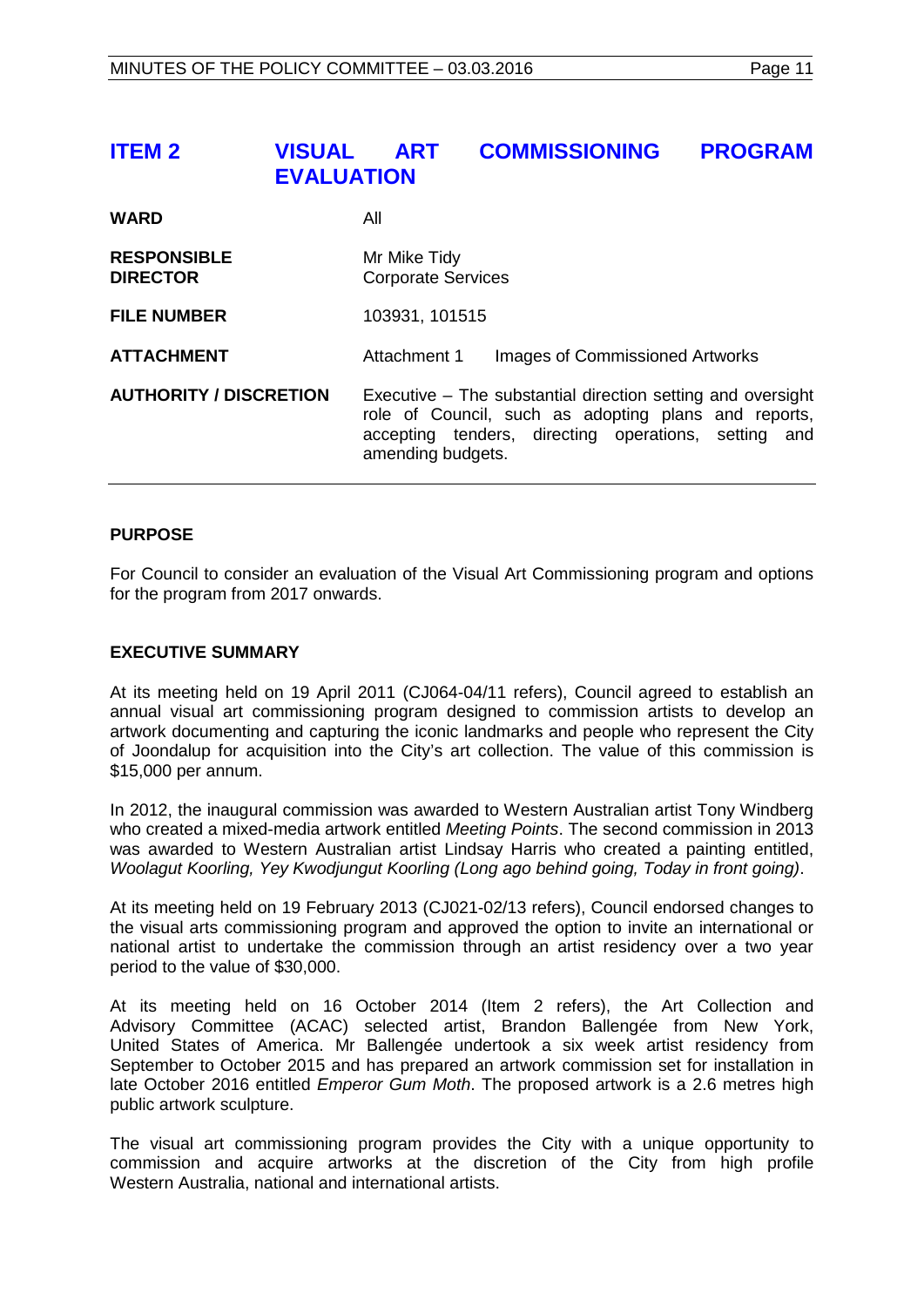By the end of 2016 three high quality artworks featuring local themes will have been commissioned and acquired for the City of Joondalup art collection program.

It is recommended the visual art commissioning program continues by alternating between an annual artwork commission from a high profile Western Australian artist in one year and an artist residency comprised of two parts, a residency and commission, taking place over the following two years. Council would need to list for consideration \$15,000 per annum going forward to fund the program.

# **BACKGROUND**

At its meeting held on 19 April 2011 (CJ064-04/11 refers), Council agreed to establish an annual visual art commissioning program designed to commission artists to create artworks that document and capture the iconic landmarks and people who represent the City of Joondalup for acquisition into the City's art collection. The City agreed to allocate \$15,000 per annum for the program. The intent of this decision was to allow the Council some direct influence over the art to be included as part of its art collection.

## Visual Art Commissioning projects

The inaugural commission in 2011 was awarded to Western Australian artist Tony Windberg who created a mixed-media artwork entitled *Meeting Points*. As part of the commission the artist explored the City of Joondalup's natural and urban environment with a focus on Lake Joondalup and areas of remnant bushland. Mr Windberg used separate panels, alternate approaches and multiple materials (both organic and synthetic) to depict iconic landmarks within the City of Joondalup.

The second commission was awarded to Western Australian artist Lindsay Harris who created a large painting entitled, *Woolagut Koorling, Yey Kwodjungut Koorling (Long ago behind going, Today in front going*).

Mr Harris' artwork represents Lake Joondalup and the ancient walking tracks of the Noongar people who have lived, breathed and walked through this region over millennia. This is interwoven with the roads and passageways of modern Joondalup, such as the railway line.

Images of the commissioned artworks are provided at Attachment 1.

## Artist Residency - 2015-16

At its meeting held on 19 February 2013 (CJ021-02/13 refers), Council endorsed the completion of the City of Joondalup's artwork commission over a two year period to the value of \$30,000 with an option to invite an international or national artist to undertake the commission through an arts residency to encourage a greater level of engagement by the artist with the place, people, culture and history of Joondalup.

At its meeting held on 19 February 2013 (CJ021-02/13 refers) Council resolved as follows:

# *"That Council:*

*1 ENDORSES the completion of the artwork commission over a two year period to the value of \$30,000;*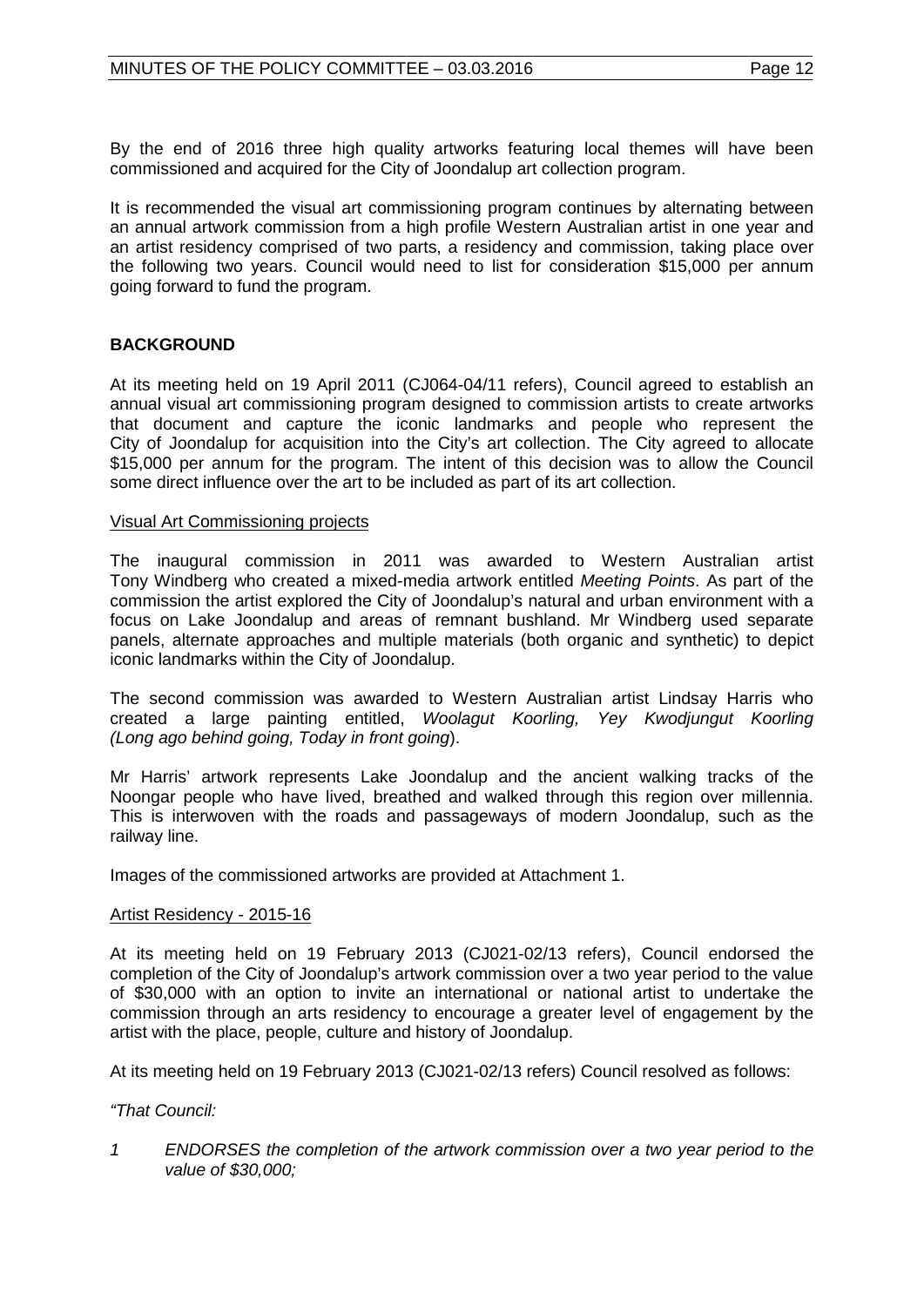- *2 AGREES to invite an international or national artist to undertake an arts residency in the City of Joondalup, developing an artwork commission that documents and captures the iconic landmarks and people who represent the City of Joondalup;*
- *3 That the arts residency detailed in Part 2 above be completed by 2014-15."*

At its meeting held on 21 October 2014 (CJ200-10/14 refers), Council resolved (in part) that it:

*"1 APPROVES artist Brandon Bellengée from New York, USA, to complete the City of Joondalup artist residency, to liaise with the community and develop artwork that documents the landmarks and people who represent the City, with a contract value not to exceed \$30,000."*

Brandon Ballengée is a visual artist, biologist and environmental activist. His practice is centred on educating communities across the world about various ecological issues and he combines his scientific and artistic expertise to communicate his message.

The artist residency was divided in two parts, the residency, which took place over six weeks between September and October 2015 and the commission, which results from this residency scheduled for completion in October 2016 (this is the subject of a further report to Council).

# **DETAILS**

## **Issues and options considered**

Through information provided in this report, Council is asked to consider the visual arts commissioning program, and to assess the recommended option for the program following the 2015-16 artist residency and commission.

## The Visual Arts Commissioning program

Commissioning involves the contracting of an artist to create an original artwork for a particular purpose.

The direct commissioning of artists is intended to ensure that high quality works featuring local themes, which are at the discretion of the City, are represented in the City's art collection. Commissioning allows the City to determine the overall content or theme of the artworks and allows the City to capture a site, person or theme of particular significance, which over time will provide an historical perspective of the City of Joondalup.

The visual art commissioning program also provides the City with an opportunity to commission and acquire artworks at the City's discretion from high profile Western Australian artists through the annual artwork commission and from national or international artists through an artist residency.

A visual art commission project takes place over two years and follows the City's visual art commissioning process: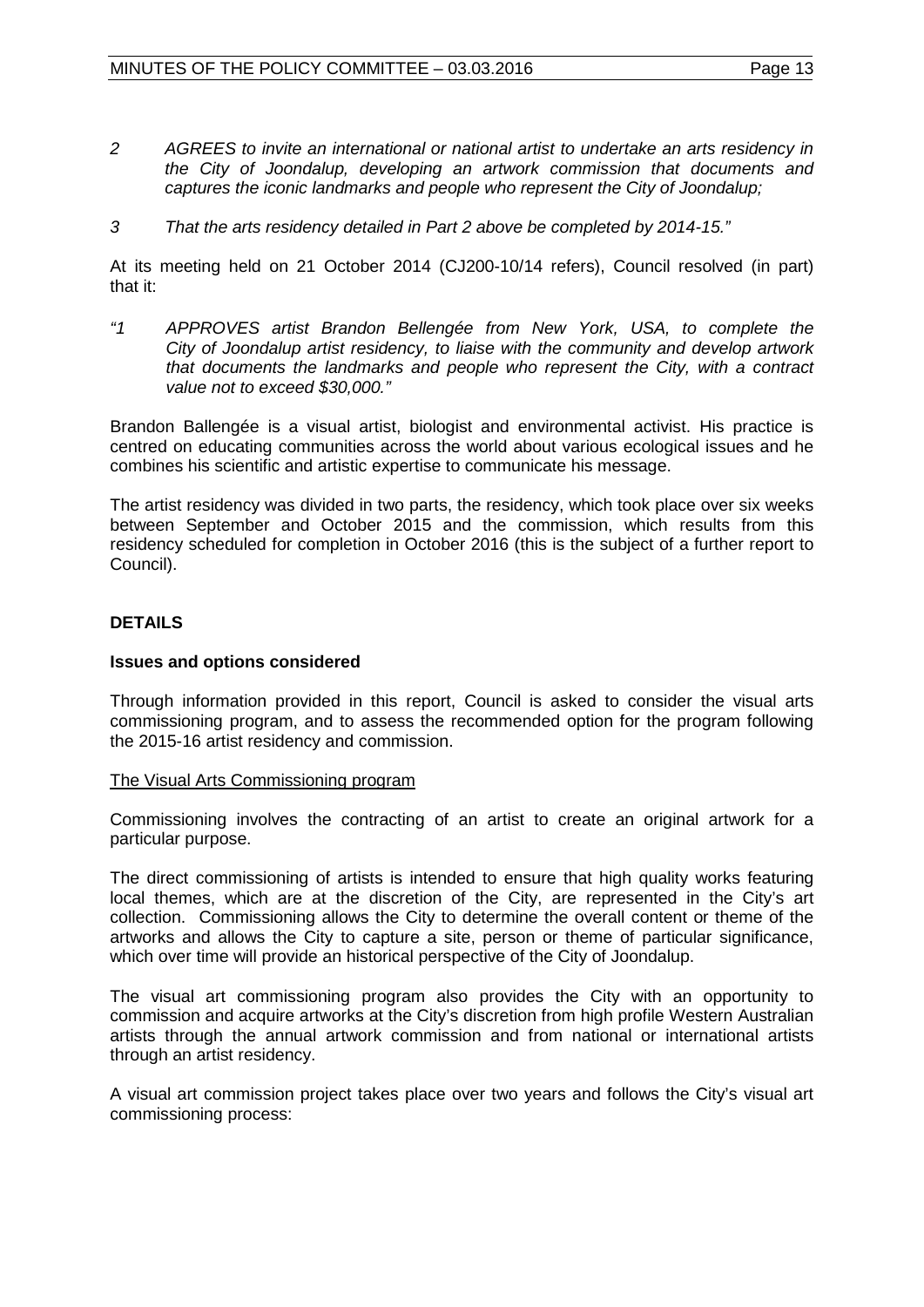- *Year One*: Research and proposing of artists, seeking approval from Council to select the final artist.
- *Year Two*: Artist proposes a concept for an artwork, once approved creates the artwork and hands it to the City.

## Artist residency

An artist residency is an opportunity for an invited artist to spend time in a new location to research, reflect, produce artwork and engage with the local community allowing the community to view their local area through the objective perspective of a visiting professional artist.

An artist residency project consists of three stages, taking place over three years. The first planning stage takes place concurrently with other projects in the visual art commissioning program:

*Year one - planning stage:* Research of artists, proposing of artists, seeking approval from the Policy Committee to select the final artist.

*Year two - residency stage*: Contracting the artist, planning a public program, hosting the artist for the residency period of between four and six weeks.

*Year three* - *commission stage*: Using research from the residency period, the artist develops and proposes a concept for an artwork, once approved creates the artwork and hands it to the City.

To fund the artist residency the visual art commissioning annual budget of \$15,000 is combined to create a \$30,000 artist residency budget with \$15,000 allocated to the residency stage and \$15,000 allocated to the commission stage.

Both processes have produced quality outputs. Commissioning an artist to create an original work is quicker and less costly than a residency, however the process is less connected to community. Inviting an artist to participate in a residency offers greater engagement with the community but takes longer to effect and is more costly.

## Option 1: Alternate an artist residency and a visual art commission

Amend the visual art commissioning program to alternate between a visual art commission in one year and an artist residency taking place over two years (residency and commission stages) with an allocated budget of \$15,000 each year.

This would result in the following schedule between 2016 and 2019:

- 2016-17: Visual art commission and planning stage for artist residency.
- 2017-18: Artist residency (residency stage).
- 2018-19: Artist residency (commission stage) and research next visual art commission artist.

## Option 2: Continue with the annual visual art commission

Revert to the original visual art commissioning program consisting of an annual visual art commission with an allocated budget of \$15,000 each year.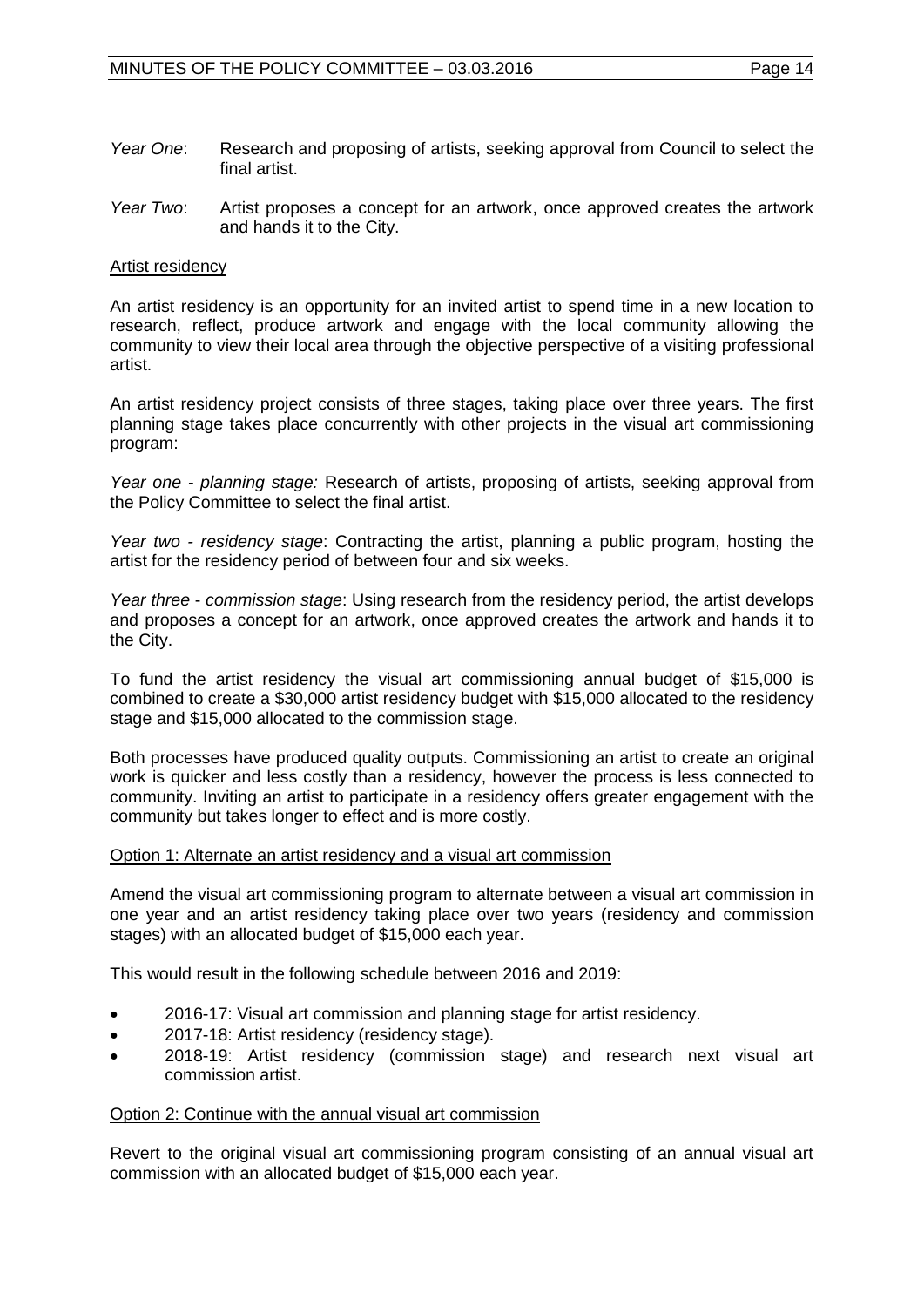## **Legislation / Strategic Community Plan / policy implications**

| Legislation                     | Not applicable.                                                                                  |  |
|---------------------------------|--------------------------------------------------------------------------------------------------|--|
| <b>Strategic Community Plan</b> |                                                                                                  |  |
| <b>Key theme</b>                | Community Wellbeing.                                                                             |  |
| <b>Objective</b>                | Cultural development.                                                                            |  |
| <b>Strategic initiative</b>     | Invest in publicly accessible visual art that will present a<br>culturally enriched environment. |  |
| <b>Policy</b>                   | Not applicable.                                                                                  |  |

## **Risk management considerations**

Not applicable.

# **Financial / budget implications**

Since the commencement of the program the following budget allowances have been made:

- 2012-13 \$15,000 Artwork commission.
- 2013-14 \$15,000 Artwork commission.
- 2014-15 Artist Residency \$30,000 (continuing into 2015-16).

## Current financial year impact

| Account no.          | C <sub>1078</sub> .                                        |
|----------------------|------------------------------------------------------------|
| <b>Budget Item</b>   | Visual Arts Commissioning Program.                         |
| <b>Budget amount</b> | \$30,000 (\$19,753 revised budget current financial year). |
| Amount spent to date | \$19,753 (\$8,655 current financial year).                 |
| <b>Proposed cost</b> | \$96,715 (subject to Council consideration).               |

All amounts quoted in this Report are exclusive of GST.

## **Regional significance**

The City's art collection, including its public art, archives and memorabilia, plays an important part in shaping and developing a sense of community. The on-going provision of an accessible and high calibre art collection is integral to the cultural development and vibrancy of the City of Joondalup region and to best practice standards for the development of the visual arts in local government.

## **Sustainability implications**

Art strengthens the public realm (environment) by creating points of interest, animating spaces and providing beauty, character and colour to places. Art provides a catalyst for public discussion about current social, economic and environmental issues. Art is a driver for cultural tourism.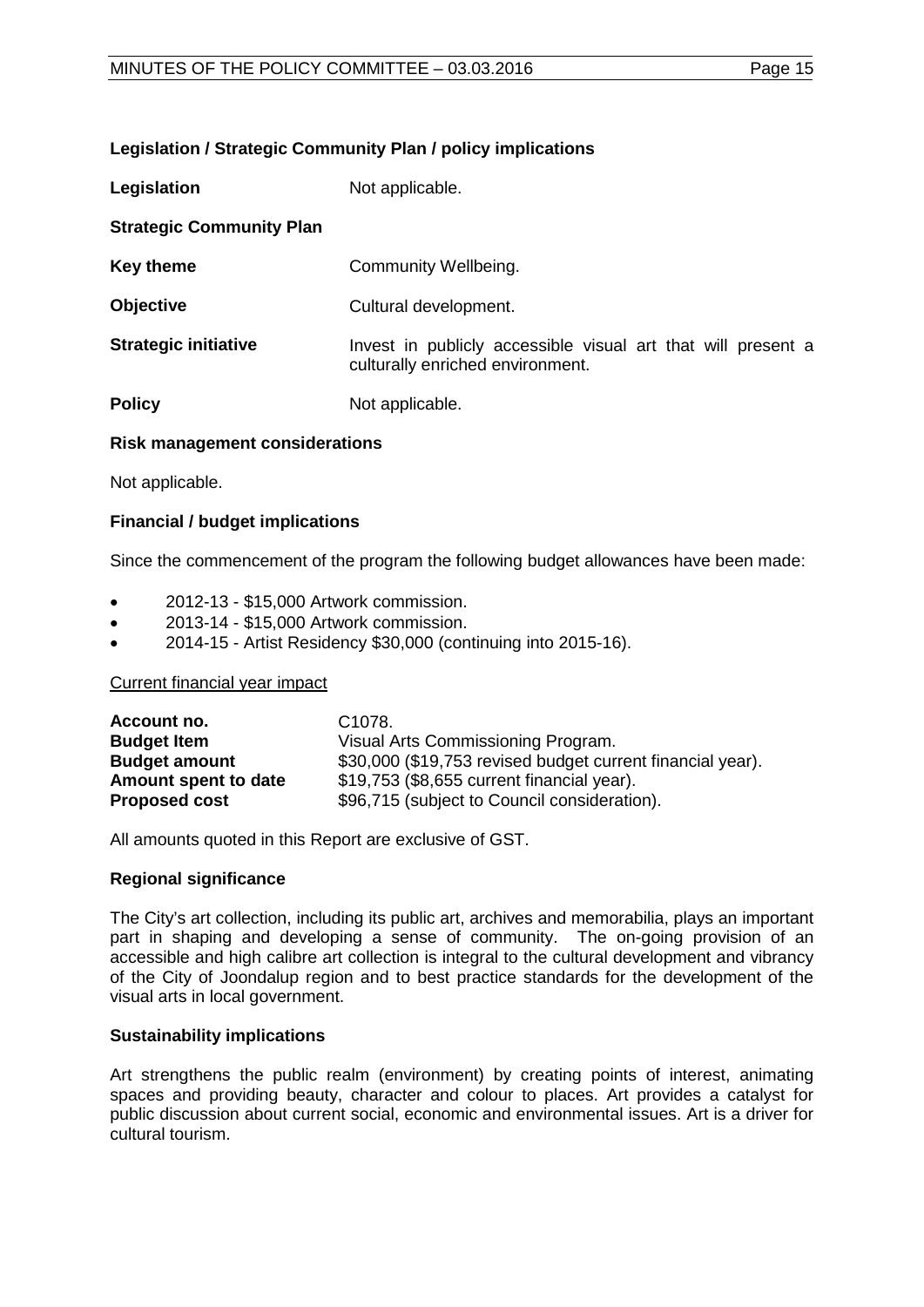# **Consultation**

Not applicable.

# **COMMENT**

The visual art commissioning program is part of the City's visual arts program and provides a unique opportunity to specifically commission and acquire artworks at the discretion of the City from high profile Western Australian, national and international artists through an artist residency.

It is recommended the visual art commissioning program continues by alternating between an annual artwork commission from a high profile Western Australian artist in one year and an artist residency comprised of two parts, a residency and commission, taking place over the following two years.

# **VOTING REQUIREMENTS**

Simple Majority.

# **OFFICER'S RECOMMENDATION**

That Council:

- 1 NOTES the evaluation information provided for the Visual Art Commissioning program;
- 2 APPROVES alternating between an annual artwork commission from a high profile Western Australian artist in one year and an artist residency comprised of two parts, a residency and commission, taking place over the following two years;
- 3 AGREES to list for consideration \$15,000 each year going forward to fund the program.

# **PROCEDURAL MOTION – REFER BACK TO CHIEF EXECUTIVE OFFICER**

**MOVED Mayor Pickard SECONDED Cr Gobbert that the report on the Visual Art Commissioning Program Evaluation be REFERRED BACK to the Chief Executive Officer to determine additional costs and resource capacity to deliver a two year rolling implementation of the Artist in Residency and Visual Arts Commissioning Program.**

# **The Motion was Put and CARRIED (7/0)**

**In favour of the Motion:** Cr Gobbert, Mayor Pickard, Crs Chester, Fishwick, Hamilton-Prime, Hollywood and Taylor.

## *Appendix 2 refers*

*To access this attachment on electronic document, cli[ck here: Attach2agnPOLICY030316.pdf](http://www.joondalup.wa.gov.au/files/committees/POLI/2016/Attach2agnPOLICY030316.pdf)*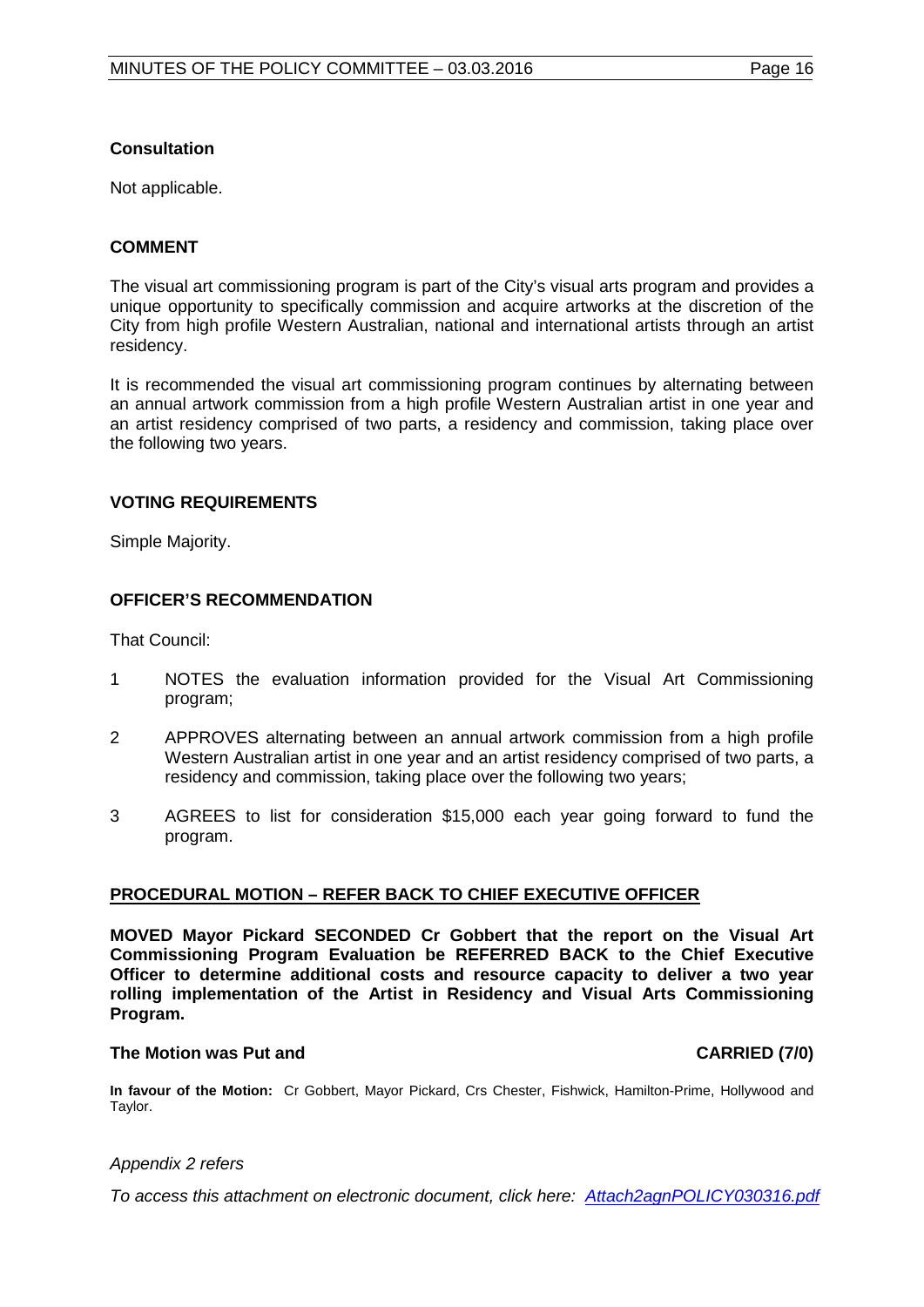# <span id="page-16-0"></span>**ITEM 3 ACQUISITION OF ARTWORK BY MATTHEW MCVEIGH**

| <b>WARD</b>                           | All                                                                                                                                                                                              |                                               |  |
|---------------------------------------|--------------------------------------------------------------------------------------------------------------------------------------------------------------------------------------------------|-----------------------------------------------|--|
| <b>RESPONSIBLE</b><br><b>DIRECTOR</b> | Mr Mike Tidy<br><b>Corporate Services</b>                                                                                                                                                        |                                               |  |
| <b>FILE NUMBER</b>                    | 14158, 101515                                                                                                                                                                                    |                                               |  |
| <b>ATTACHMENTS</b>                    | Attachment 1                                                                                                                                                                                     | Artist, Matthew McVeigh - Curriculum<br>Vitae |  |
|                                       | Attachment 2                                                                                                                                                                                     | Images of artworks                            |  |
| <b>AUTHORITY / DISCRETION</b>         | Executive - The substantial direction setting and oversight<br>role of Council, such as adopting plans and reports,<br>accepting tenders, directing operations, setting and<br>amending budgets. |                                               |  |

## **PURPOSE**

For the Policy Committee to endorse the Chief Executive Officer's acquisition of three artworks entitled; *Sorrento*, *Ocean Reef* and *Burns Beach* by Western Australian artist Matthew McVeigh, exhibited at Linton & Kay Galleries in February 2016.

# **EXECUTIVE SUMMARY**

The City's art collection comprises of 252 artworks, with a primary focus on the work of Western Australian contemporary artists. Artworks span a wide range of media. Over half of the collection consists of paintings, with the remainder of the collection including sculpture, drawings, ceramics, print works, photographs, textiles and one glasswork.

The City allocated an annual acquisition budget of \$15,000 for the purchase of artworks for inclusion in its collection for the 2015-16 financial year of which \$6,260 remains. The recommended acquisition total is \$5,708. This amount falls within the Chief Executive Officer's purchasing limit of \$15,000, as outlined in *The City's Art and Memorabilia Collections Policy*. Acquisition of the proposed artwork would leave \$552 remaining in the budget.

The City's curator has identified this artwork as a valuable investment that will strengthen the overall value of the collection.

*It is therefore recommended that the Policy Committee AGREES to the Chief Executive Officer, under delegated authority acquiring three artworks entitled Sorrento, Ocean Reef, and Burns Beach by Matthew McVeigh for the total amount of \$5,708.* 

# **BACKGROUND**

The selection criteria for art acquisitions for the art collection is outlined in the *Art Collection Management Plan* (currently under review). The purpose of the *Management Plan* and the selection criteria are to guide the way that acquisitions are made, and ensure that the integrity of the collection is maintained in terms of financial and cultural value.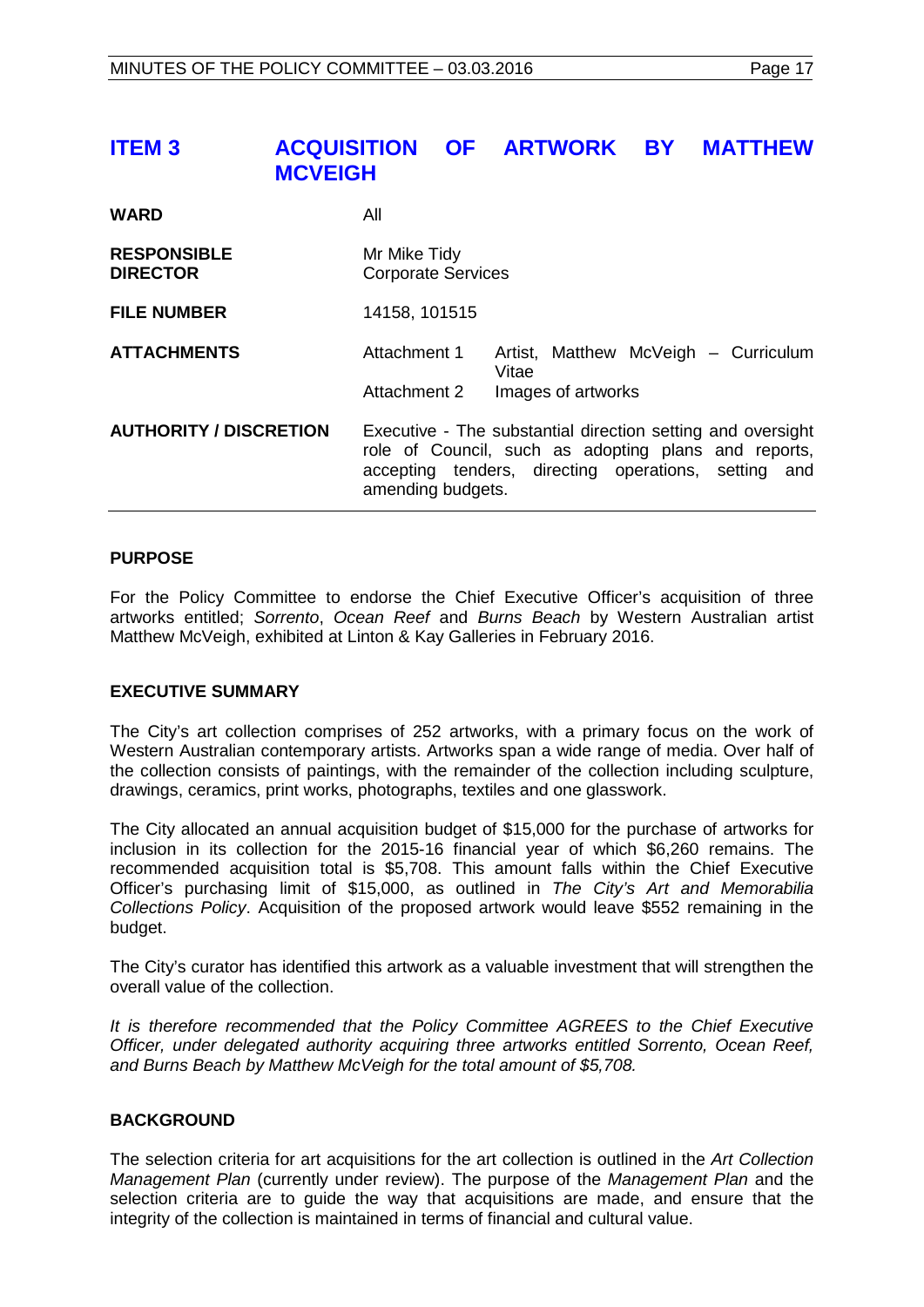The nominated artworks have been identified as valuable investments that will strengthen the overall value of the collection, and that each meets the following selection criteria:

- Is a quality example that will be a significant addition to the collection.
- Enhances the current scope of the City of Joondalup art collection.
- Is an unconditional donation, purchase or lease which has valid and clearly verifiable legal title.
- Has the capacity to be displayed in a City building or other appropriate space without hindrance to public access or safety.
- Has the necessary resources allocated to resolve all foreseeable issues related to conservation, presentation and storage, as part of the acquisition.
- Is a quality artwork by a contemporary Western Australian artist.
- Represents a significant period, occasion or initiatives in the evolution of the City of Joondalup.
- Represents the artistic practice of a Western Australian artist (or artist residing in Western Australia) who has received acclaim for their work locally, nationally or internationally.
- Strengthens and adds to an existing series of works.
- Builds on identifiable themes within the whole collection.

The criteria for the purchase of an artwork to add to the City's art collection differs from the criteria for directly commissioning an artist to create a new artwork.

# **DETAILS**

The artworks *Sorrento*, *Ocean Reef*, and *Burns Beach* are currently on display at Linton & Kay Galleries as part of the second solo exhibition by emerging artist, Matthew McVeigh, entitled '*Built*'. This exhibition has been created in response to the social, cultural, economic, political, ethnic and geographical environment of Western Australia.

The artworks *Sorrento*, *Ocean Reef*, and *Burns Beach* are from a series of work that depict the Perth metropolitan coastline, using a visual language of cartography, symbols, street signs and recognisable landmarks, making these artworks a snapshot of a place in time. This artwork is part of an edition, meaning that there may be an edition of four created by the artist. Edition 1 is currently available for sale.

The work is strong in concept as well as in aesthetic and material qualities. They are well crafted and well considered. They also capture a moment in our shared history as Perth's coastline continues to develop and change.

The qualities in this work will resonate with local audiences and provide food for thought for many generations to come. These artworks are a fine example of this artist's work and will be a sound investment for the City's art collection.

Attachment 1 provides information in relation to the artist, while Attachment 2 provides information in relation to the images of the artworks.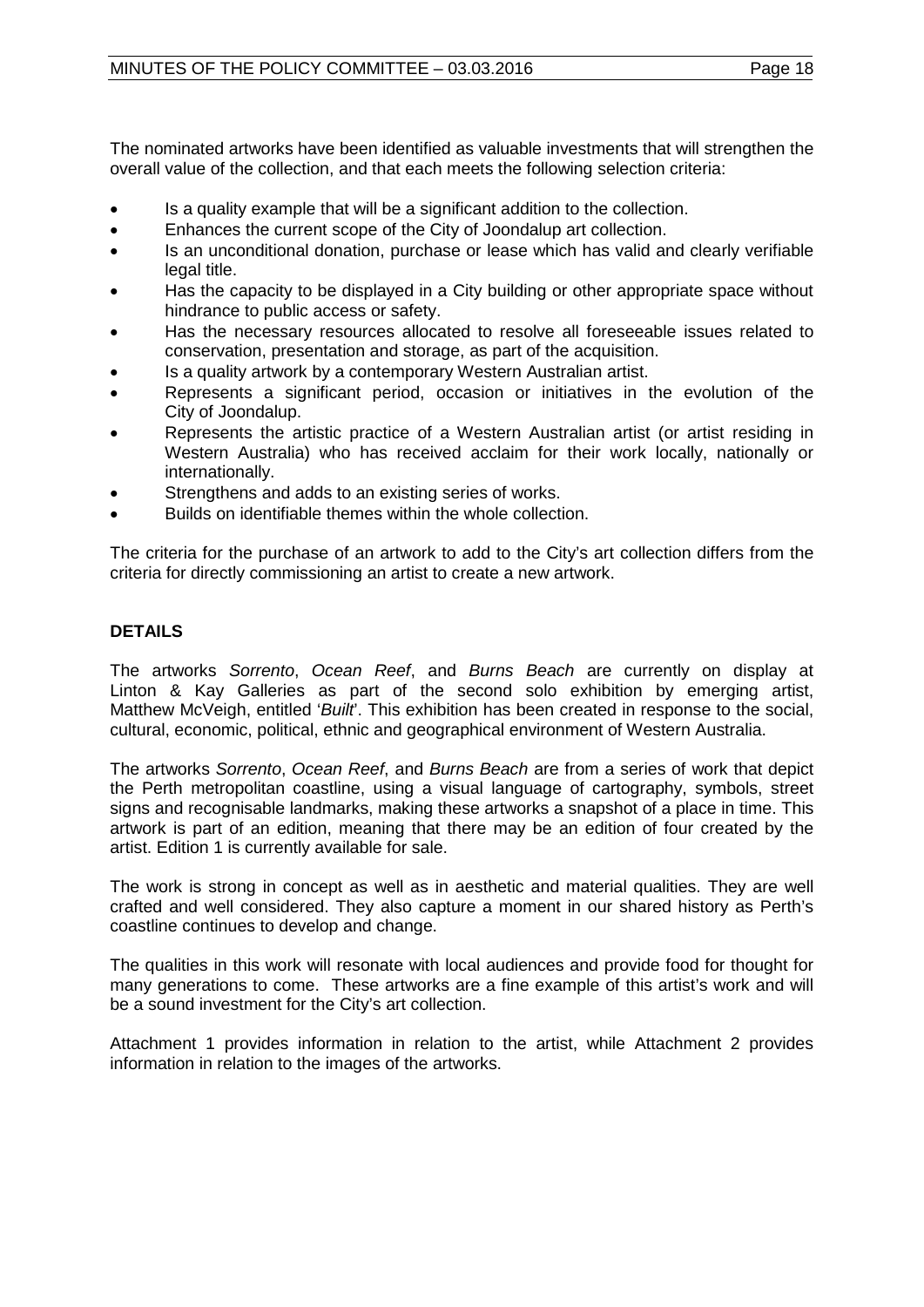## **Issues and options considered**

The Policy Committee can either:

- accept the recommendation for the acquisition or
- not accept the recommendation for the acquisition.

# **Legislation / Strategic Community Plan / policy implications**

| Legislation | The Chief Executive Officer has been granted delegated |  |
|-------------|--------------------------------------------------------|--|
|             | authority to purchase artworks recommended up to an    |  |
|             | amount of \$15,000 and within budget allocations.      |  |

| <b>Strategic Community Plan</b> |                                                                                                    |
|---------------------------------|----------------------------------------------------------------------------------------------------|
| <b>Key theme</b>                | Community Wellbeing.                                                                               |
| <b>Objective</b>                | Cultural development.                                                                              |
| <b>Strategic initiative</b>     | Invest in publically accessible visual art that will present a<br>culturally enriched environment. |
| <b>Policy</b>                   | The City's Art and Memorabilia Collections Policy.                                                 |

## **Risk management considerations**

The risks of adding artwork that is not aligned to the City's current art collection are as follows:

- The City's art collection is a specialised and curated collection. The integrity of the collection could be jeopardised by purchasing artworks on subjective criteria.
- The collection is building in value every year and now represents a sizeable asset. Thus, the overall value of the collection is of concern and this will deteriorate if not directed correctly or if weak work enters the collection.

# **Financial / budget implications**

The City allocated an annual acquisition budget of \$15,000 for the purchase of artworks for inclusion in its collection for the 2015-16 financial year of which \$6,260 remains. The recommended acquisition total is \$5,708.

All amounts quoted in this Report are exclusive of GST.

# **Regional significance**

The City's art collection is a specialised and curated collection of artworks by Western Australian artists. Selections have been made in order to build a collection of high artistic and financial value. The collection is building in value and now represents a sizeable asset. When the City's art collection was assessed in 2011, the valuer's comments noted that the City has a significant contemporary art collection of excellent financial and cultural value.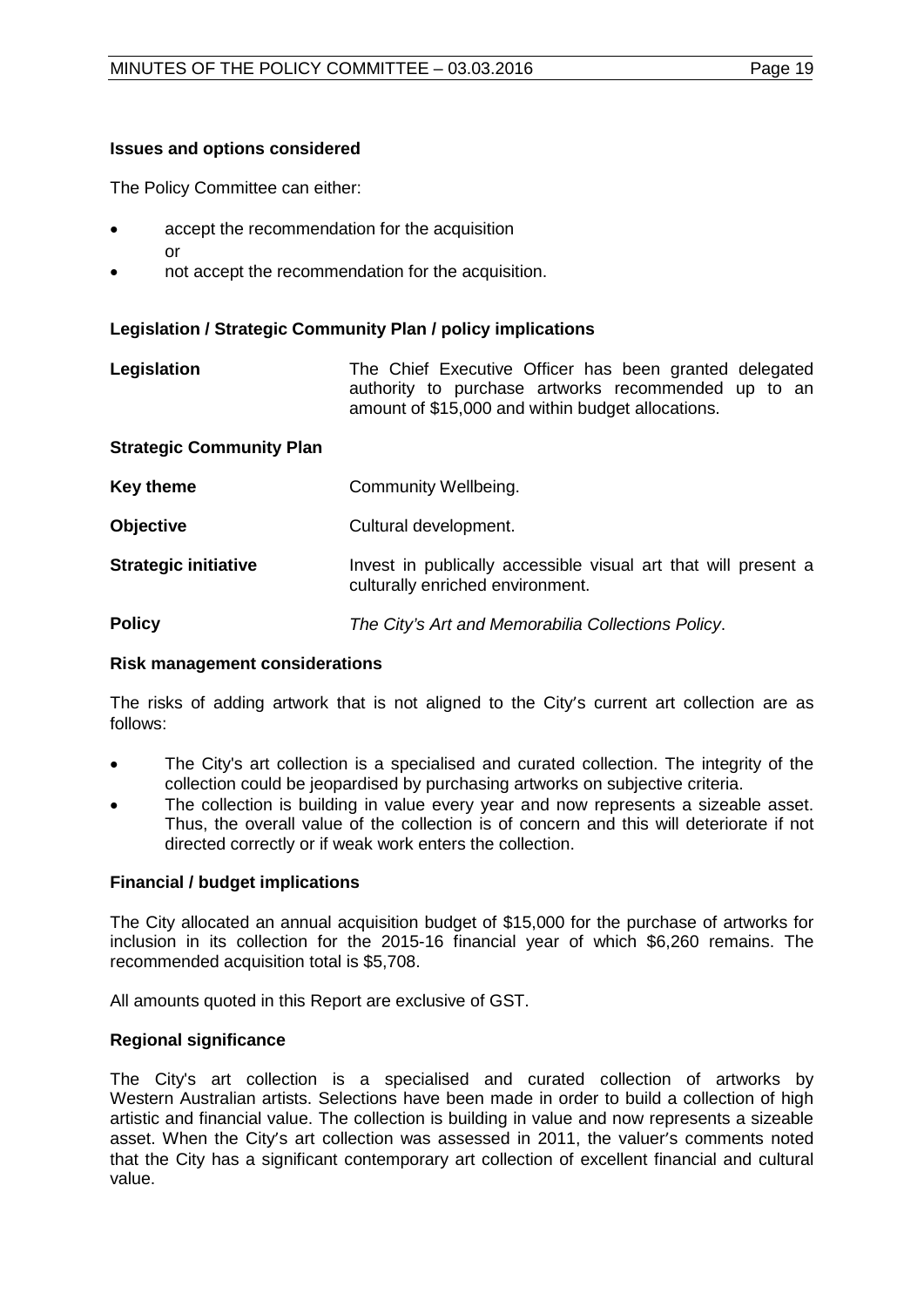## **Sustainability implications**

The acquisition of artworks for the collection has positive social sustainability implications for the City. The art collection acts as a catalyst for public discussion about current social, economic and environmental issues. The collection physically enhances public places and the public realm by creating points of interest, animating spaces and providing beauty, character and colour to the City. It also enhances the relevance for the local community of the City's cultural position and increases the value of the City's cultural resources.

## **Consultation**

Not applicable.

## **COMMENT**

The Chief Executive Officer has been granted delegated authority to purchase artworks recommended up to an amount of \$15,000 and within budget allocations.

The artworks recommended for acquisition *Sorrento*, *Ocean Reef*, and *Burns Beach*, by Matthew McVeigh, have been identified as a valuable investment by this Western Australian artist and that it will strengthen the overall fiscal and cultural value of the collection.

## **VOTING REQUIREMENTS**

Simple Majority.

**MOVED Cr Chester SECONDED Cr Hamilton-Prime that the Policy Committee AGREES to the Chief Executive Officer, under delegated authority, acquiring the three artworks entitled** *Sorrento***,** *Ocean Reef***, and** *Burns Beach***, by Western Australian Artist Matthew Mcveigh for a cost of \$5,708.**

## **The Motion was Put and CARRIED (7/0)**

**In favour of the Motion:** Cr Gobbert, Mayor Pickard, Crs Chester, Fishwick, Hamilton-Prime, Hollywood and Taylor.

*Appendix 3 refers*

*To access this attachment on electronic document, cli[ck here: Attach3agnPOLICY030316.pdf](http://www.joondalup.wa.gov.au/files/committees/POLI/2016/Attach3agnPOLICY030316.pdf)*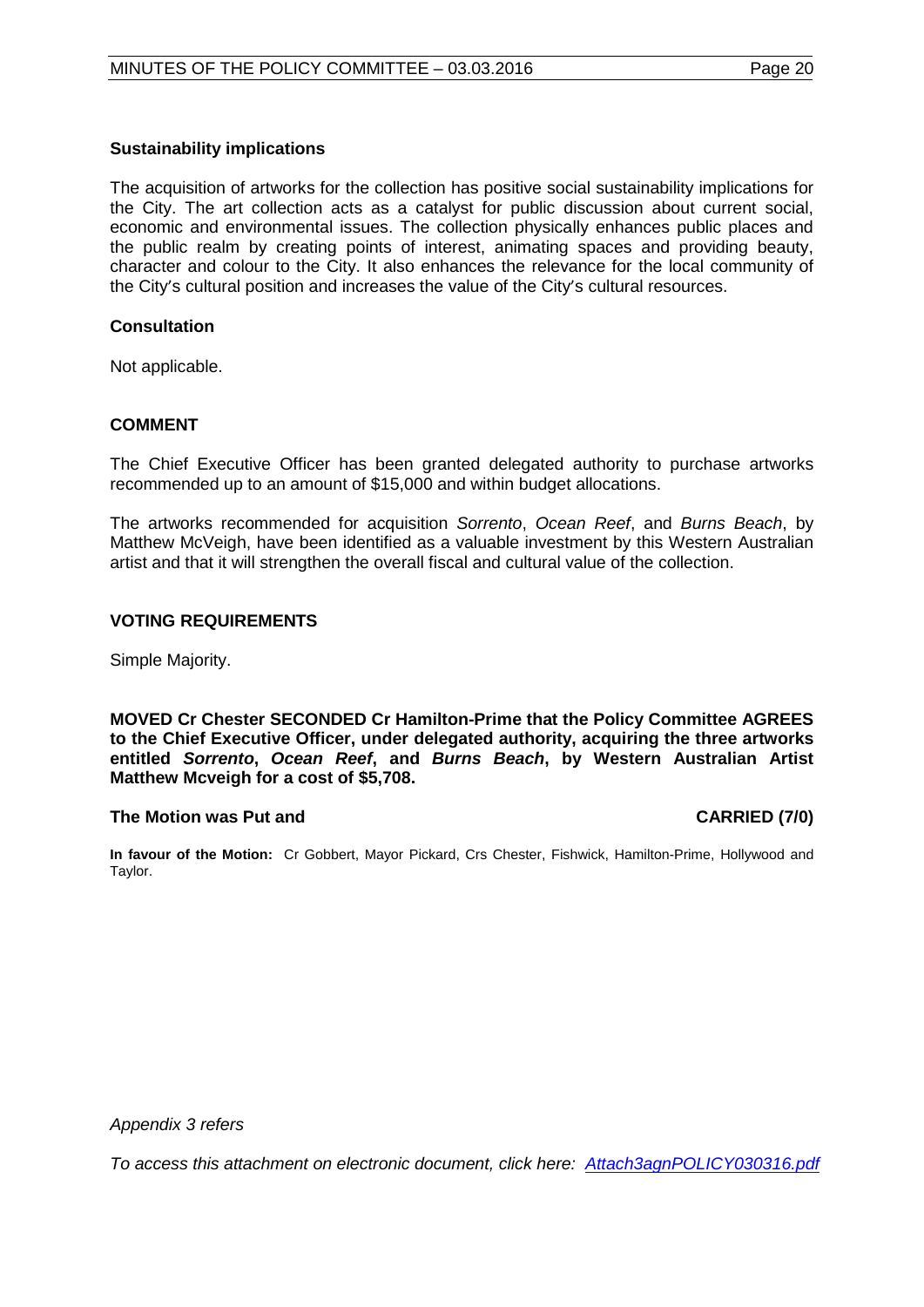# **CONSIDERATION OF CHANGE TO ORDER OF BUSINESS – [08122, 02154]**

**MOVED Mayor Pickard, SECONDED Cr Hamilton-Prime that the Policy Committee, in accordance with clause 14.1 of the** *City of Joondalup Meeting Procedures Local Law 2013***, suspends the operation of clause 4.3 – Order of Business of the**  *City of Joondalup Meeting Procedures Local Law 2013***, to enable the following Item to be discussed after Item 3 - Acquisition of Artwork By Matthew Mcveigh:** 

**1 Item 9 - Artist Residency Update and Proposed Commission Timeline and Budget.**

## **The Motion was Put and CARRIED (7/0)**

**In favour of the Motion:** Cr Gobbert, Mayor Pickard, Crs Chester, Fishwick, Hamilton-Prime, Hollywood and Taylor.

# <span id="page-20-0"></span>**ITEM 9 ARTIST RESIDENCY UPDATE AND PROPOSED COMMISSION TIMELINE AND BUDGET**

| WARD                                  | All                                                                                                                                                                                                 |
|---------------------------------------|-----------------------------------------------------------------------------------------------------------------------------------------------------------------------------------------------------|
| <b>RESPONSIBLE</b><br><b>DIRECTOR</b> | Mr Mike Tidy<br><b>Corporate Services</b>                                                                                                                                                           |
| <b>FILE NUMBER</b>                    | 103932, 101515                                                                                                                                                                                      |
| ATTACHMENT                            | Attachment 1<br>Proposed sculpture Emperor Gum Moth                                                                                                                                                 |
| <b>AUTHORITY / DISCRETION</b>         | Executive - The substantial direction setting and oversight<br>role of Council, such as adopting plans and reports,<br>accepting tenders, directing operations, setting<br>and<br>amending budgets. |

# **PURPOSE**

For Council to note the outcome of the artist residency project with artist Brandon Ballengée and to consider one of the two options presented for the artwork commission component of the artist residency project.

# **EXECUTIVE SUMMARY**

At its meeting held on 19 February 2013 (CJ021-02/13 refers), Council, as part of the City's visual art commissioning program agreed to invite an international artist to undertake an artist residency, providing the artist with an opportunity to spend time in Joondalup, conduct research, work with the local community and create an artwork that documents and captures the iconic landmarks and people who represent the City of Joondalup to be acquired for the City's art collection.

The project is being carried out in two parts, the residency and the artwork commission. The residency component took place in September and October 2015. The artwork commission is scheduled to be finalised by October 2016.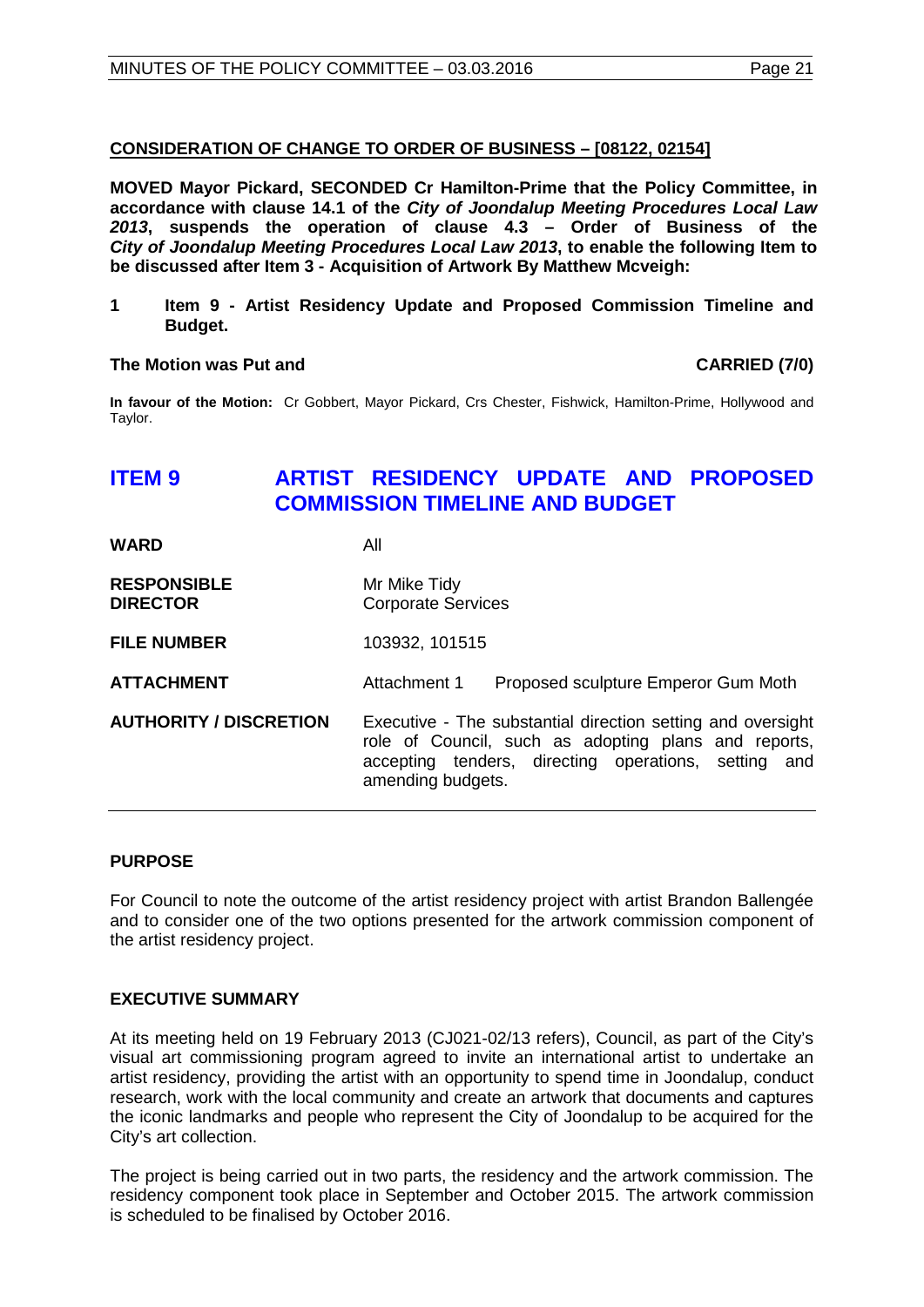This report updates Council on details of the completed residency.

The report also asks Council to consider one of the two options presented for the artwork commission component of the artist residency project.

# **BACKGROUND**

At its meeting held on 19 April 2011 (CJ064-04/11 refers), Council agreed to establish an annual visual art commissioning program designed to commission artists to create artworks that document and capture the iconic landmarks and people who represent the City of Joondalup to be acquired for the City's art collection. The City agreed to allocate \$15,000 per annum for the program. The intent of this decision was to allow Council some direct influence over the art to be included as part of its art collection.

It was expected the artworks produced through the visual arts commissioning program would be two-dimensional, wall-based works such as painting, drawing, printmaking or photography, suitable for the City's art collection with a value of \$15,000 or less.

At its meeting held on 19 February 2013 (CJ021-02/13 refers), Council endorsed a change to the visual arts commissioning program and agreed to the completion of the City of Joondalup's artwork commission over a two year period to the value of \$30,000, with an option to invite an international or national artist to undertake the commission through an artist residency.

At its meeting held on 19 February 2013 (CJ021-02/13 refers) Council resolved that it:

- *"1 ENDORSES the completion of the artwork commission to the value of \$30,000;*
- *2 AGREES to invite an international or national artist to undertake an arts residency in the City of Joondalup, developing an artwork commission that documents and captures the iconic landmarks and people who represent the City of Joondalup;*
- *3 NOTES the arts residency detailed in Part 2 above will be completed by 2014-15."*

To select the artist for the residency and commission, City officers put a short list together of international and national artists recommending four artists to undertake a residency in the City of Joondalup and produce an artwork for the City's art collection.

This shortlist was presented to the Art Collection Advisory Committee (ACAC) at its meeting held on 16 October 2014 and the artist selected was Brandon Ballengée, from New York, United States of America.

At its meeting held on 21 October 2014 (CJ200/10-21 refers), Council resolved (in part) that it:

*"1 APPROVES artist Brandon Bellengée from New York, USA, to complete the City of Joondalup artist residency, to liaise with the community and develop artwork that documents the landmarks and people who represent the City, with a contract value not to exceed \$30,000;* 

Brandon Ballengée is a mixed media artist who works with a large range of media including two dimensional photography, drawing, print as well as gallery installations and large outdoor public art sculptures.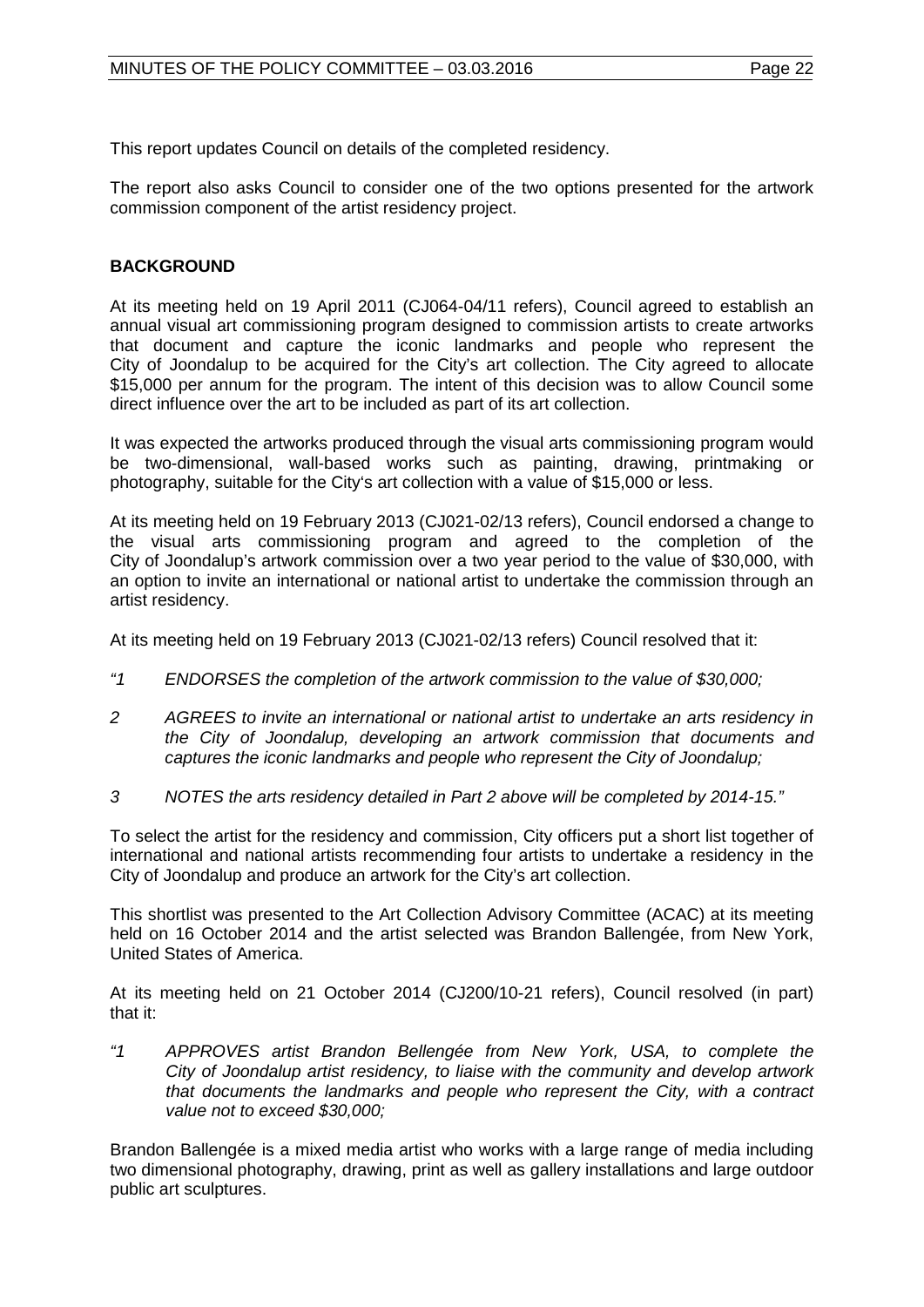Mr Ballengée is particularly well known for his series of public art sculptures the *Love Motel for Insects* series, installed in over twenty locations around the world.

# **DETAILS**

# **The Artist**

Brandon Ballengée, born in 1974, is a visual artist, biologist and environmental activist based in New York. His practice is centred on educating communities across the world about various ecological issues and he combines his scientific and artistic expertise to communicate his message.

His artworks are an expression of the interconnectedness of the natural world and he speaks to a range of audiences using his skills as an artist and a scientist to both educate and inspire. Mr Ballengée's work has gained international repute throughout his extensive travels across Europe and the USA both as a published scientist and as a highly collectable and significant artist.

His artworks come from direct experiences with amphibians, birds, fish and insect species found in natural ecosystems, and also observed in laboratory settings.

His proposal included a series of community education sessions (which took place during the residency) and the creation of a commissioned public artwork entitled '*Emperor Gum Moth'* to be part of a series of artworks called '*Love Motels for Insects',* a successful series of artworks that appear in capital cities across the world and are designed to attract nocturnal flying insects.

## **The residency**

Mr Ballengée visited Joondalup from 13 September to 20 October, 2015. The residency in Joondalup was the artist's first visit to Western Australia, and he spent much of the residency conducting research into the biodiversity of the City of Joondalup area, focussing on Lake Yellagonga. This research informed the concept for the proposed commissioned artwork '*Emperor Gum Moth'*.

The residency was accompanied by an educational program themed around local insect species and the natural environment, engaging school groups and the general public.

The duration was five weeks. The total artist residency project budget to include liaison with the community and developing an artwork that documents and captures the iconic landmarks and people who represent the City of Joondalup was a contract value of \$30,000.

An amount of \$15,000 was used for the artist's accommodation, flights, car hire and stipend, as well as marketing and consumables for the pubic program leaving a remaining amount of \$15,000 for the artwork commission.

A series of activities were proposed as part of the residency. These included a welcome morning tea with elected members, artist appearances for members of the arts and science communities, and school holiday activities for school-aged children and families.

Families were invited to bring along a picnic tea and join Brandon as he conducted educational tours of the different insect species of the area around Neil Hawkins Park and a temporary bug-attracting sculpture, an ephemeral '*Love Motel for Insects'*. These activities were open to local residents by registration.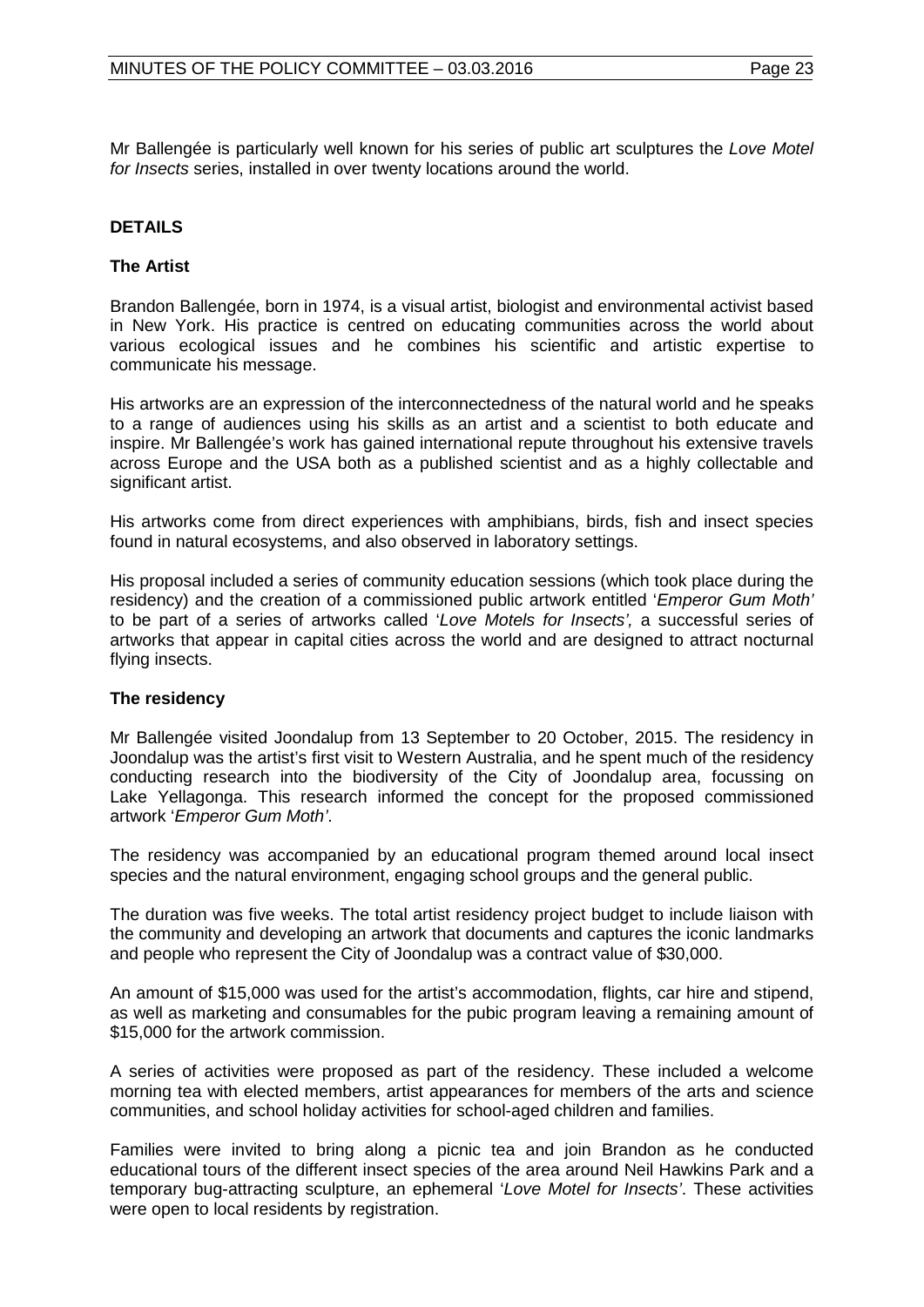Artist talks were held at Edith Cowan University, Joondalup and engaged artists, students and interested community and environmental groups. The artist talk took the form of an informal lecture in a lecture theatre followed by questions and answers facilitated by City officers.

The residency and educational program was held in September and October 2015, coinciding with the City of Joondalup annual Community Art Award (CIAA). The artist appeared as a guest judge at this event allowing for the opportunity to engage with the local artists and arts community.

The quality of the artist's engagement with the community was excellent. His presentations were highly engaging and educational. He has a multi-disciplined approach to communicating on the topic of ecology using art and science, which allowed for a broad range of community interests to actively engage with and understand his work.

# **The commission**

The aim of the commission component of the artist residency is for the artist to create an original artwork in response to their time spent conducting research in Joondalup.

Mr Ballengée has proposed a public artwork called '*Emperor Gum Moth'* consisting of a sculpted metal frame covered by canvas, with UV lights installed to attract insects to the exterior surface of the artwork. The creation of a pollinator garden was requested by the artist to assist with attracting insects and to support the artwork. The artwork will become part of the artist's '*Love Motel for Insects'* series consisting of over 20 artworks commissioned and installed in various locations around the world.

Conceptually, the sculpture will create an opportunity for the public to focus on important pollinator arthropod species. Such species are essential to terrestrial ecosystems and pollinate upwards of 70% of our food supply. By inviting people to bug-watch, the artist aims to show the public an essential side of their local ecosystem that they may not usually pay attention to.

Given the artist's proposed '*Emperor Gum Moth'* sculpture and pollinator garden exceeds the approved budget, another option within budget is to commission an artwork by the artist to the value of \$15,000 consisting of a two-dimensional medium such as a drawing, photograph or print suitable for acquisition into the City of Joondalup Art Collection.

# **Possible locations for the commission:**

There are a number of possible sites within the City Centre to install the commission artwork. The key factors when considering a site for the installation are:

- public accessibility and visual to passing vehicle traffic
- being sheltered from surrounding light, particularly street lights, as the artwork is internally lit so it can be visible at night and attract insects
- for it to be installed in a public area in an effort to detract from possible vandalism and anti-social behaviour.

As part of the sculpture it is proposed to include the establishment of a pollinator garden to surround it. This will create a welcoming experience for visitors of the artwork.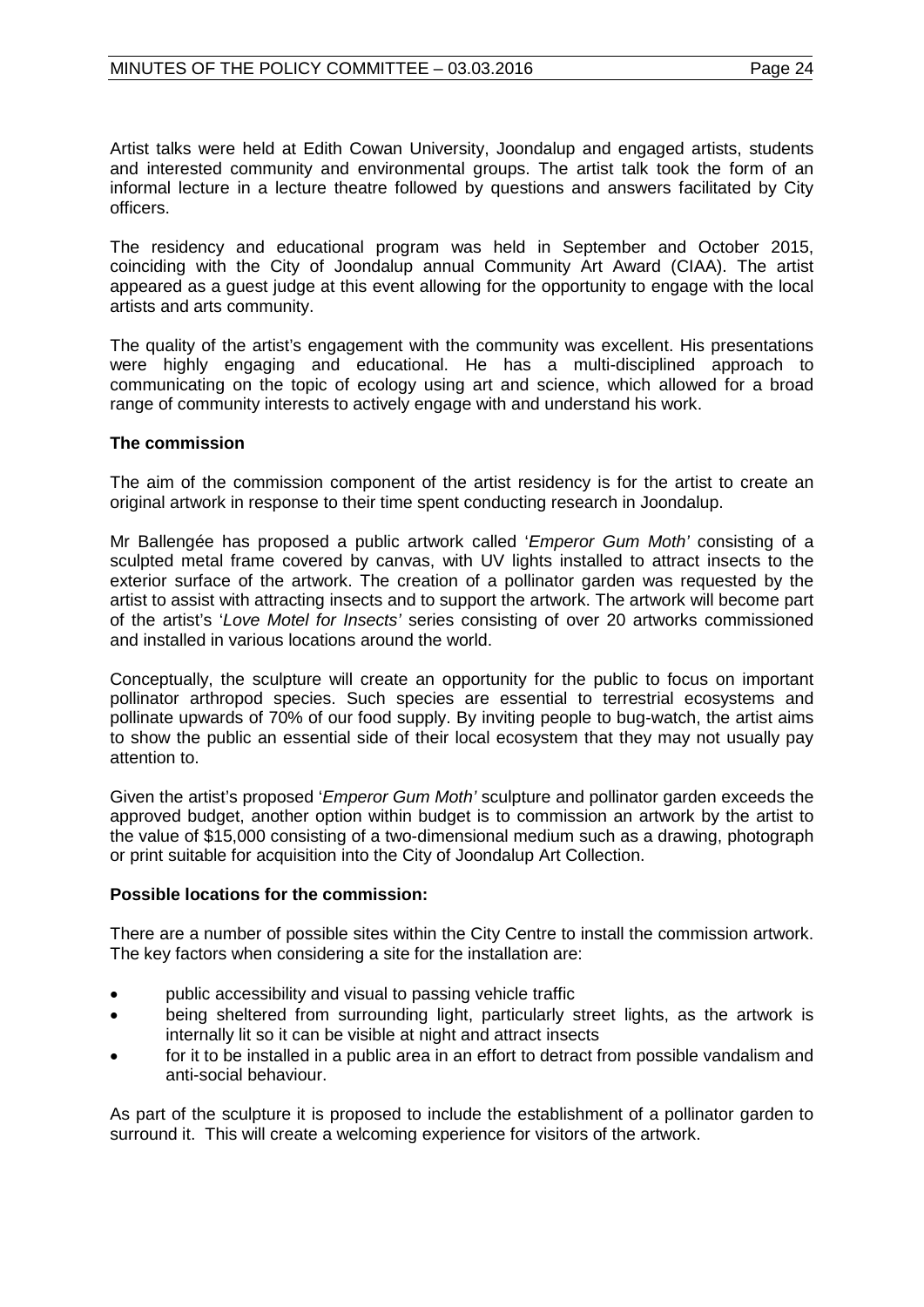Possible sites include:

## Site 1 – Neil Hawkins Park

An exact site within the Neil Hawkins Park has not been determined and would need some engagement with the artist. Neil Hawkins Park meets most of the key factors, however the lack of public/vehicle traffic of an evening means its visibility when illuminated would be limited and the remote location after daylight hours may subject the artwork to vandalism and other anti-social behaviour.

## Site 2 – Joondalup Law Court

This option proposes the artwork to be installed on the grassed area adjacent to the Joondalup Law Courts below the City's second public art billboard.

This site meets the key factors, however the site may experience too much light spill from the steel lights that may detract from the sculpture. The other challenge to this site is the City is not the landowner and agreement would need to be obtained from the State Government.

## Site 3 – Grand Boulevard

The median strip within Grand Boulevard immediately adjacent to Central Park and Lakeside Shopping Centre. This location meets all the factors for the artwork installation, however like the Law Court, may experience some light spill from surrounding street lights. However, this site is well sheltered and that may assist with containing some of that light spill.

# Site 4 – Central Park

The southern part of Central Park is also a possible site for the artwork. It shares the same benefits and advantages as the Neil Hawkins Park option.

# **Proposed 2016 timeline for '***Emperor Gum Moth'*:

| <b>Stage</b>                                                                                 | <b>Month</b>              |
|----------------------------------------------------------------------------------------------|---------------------------|
| Approvals process complete                                                                   | March                     |
| Commission contract signed                                                                   | March                     |
| <b>Fabrication commences</b>                                                                 | March                     |
| Fabrication stage 1 (aluminium frame) complete                                               | April                     |
| Fabrication stage 2 (canvas component) complete                                              | May                       |
| Fabrication stage 3 (UV lighting and electrical components) completed                        | June                      |
| 'Emperor Gum Moth' is scheduled for completion                                               | October                   |
| Site preparation begins including landscape works and planting of garden<br>bed              | October                   |
| Artist arrives, oversees installation of sculpture                                           | October                   |
| Artist hands over to City and provides maintenance schedule                                  | October                   |
| Official opening of the sculpture to coincide with the City's scheduled<br>significant event | First week of<br>November |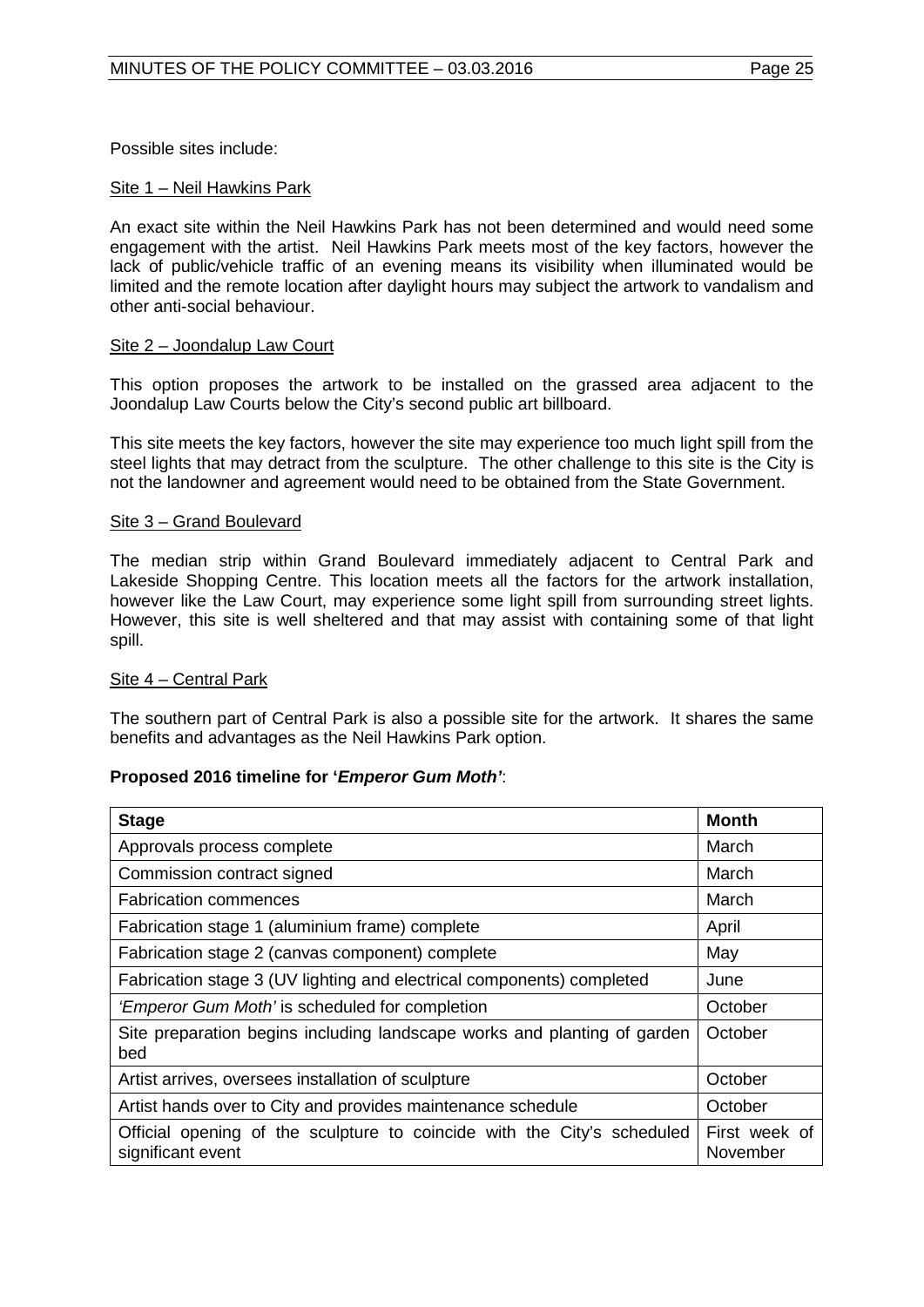# **Budget**

The Council has over recent years allocated an amount of \$50,000 per annum towards public art projects. The recently completed public artwork in Central Walk 'Interlace' leaves a balance of \$104,358 for public art projects.

The budget below details the estimated cost of fabricating the sculpture and the creation of a landscaped pollinator garden bed. The estimate for the landscape works is subject to location and design.

# **'Emperor Gum Moth' sculpture and pollinator garden - proposed budget**

| <b>Sculpture</b>                              | Amount             | <b>Notes</b>                     |
|-----------------------------------------------|--------------------|----------------------------------|
| Fabrication of sculpture.                     |                    | \$24,094   Quoted by fabricator. |
| Artist Fee.                                   | \$9,000            | \$5,000 deposit paid to date not |
|                                               |                    | included in this figure.         |
| <b>Structural Engineer.</b>                   | \$2,000            | Estimated quote.                 |
| Electrical contractor.                        |                    | Estimated quote, to be arranged  |
|                                               | \$8,000            | by fabricator.                   |
| UV/LED lights.                                |                    | Estimated quote, to be arranged  |
|                                               | \$350              | by electrical contractor.        |
| Site electrical works.                        | \$5,000            | Quoted by contractor.            |
| Hoarding for the site during installation.    | \$1,400            | Quoted by contractor.            |
| Contingency.                                  | \$5,000            |                                  |
|                                               |                    |                                  |
| Sculpture fabrication and installation total  | \$54,844           |                                  |
| <b>POLLINATOR GARDEN</b>                      | Amount             | <b>Notes</b>                     |
| Administrative (construction stage).          | \$900              | Quoted.                          |
| Landscape works.                              | \$22,938   Quoted. |                                  |
| Contingency 10%.                              | \$2,383            | Quoted.                          |
| Pollinator garden total                       | \$26,222           |                                  |
| <b>ADDITIONAL COSTS</b>                       |                    |                                  |
| <b>Item</b>                                   | Amount             | <b>Notes</b>                     |
| Artist return flights from the United States. | \$5,000            | Estimated quote.                 |
| Two weeks accommodation.                      | \$2,400            | Estimated quote.                 |
| <b>Additional costs total</b>                 | \$7,400            |                                  |
| <b>Project total</b>                          | \$88,466           |                                  |

# PROJECT FUNDS AVAILABLE Remaining funds from residency project.  $\vert$  \$10,247 Deducted from \$88,466.

| <b>TOTAL FUNDS REQUIRED</b>                    |          |  |
|------------------------------------------------|----------|--|
| Grand total required for the sculpture, garden | \$78,219 |  |
| and additional costs.                          |          |  |

# **Issues and options considered**

For the commission part of the artist residency Council may choose from the following options:

Option 1

Commission the proposed '*Emperor Gum Moth'* sculpture and pollinator garden by artist Brandon Ballengée at an estimated cost of \$88,466.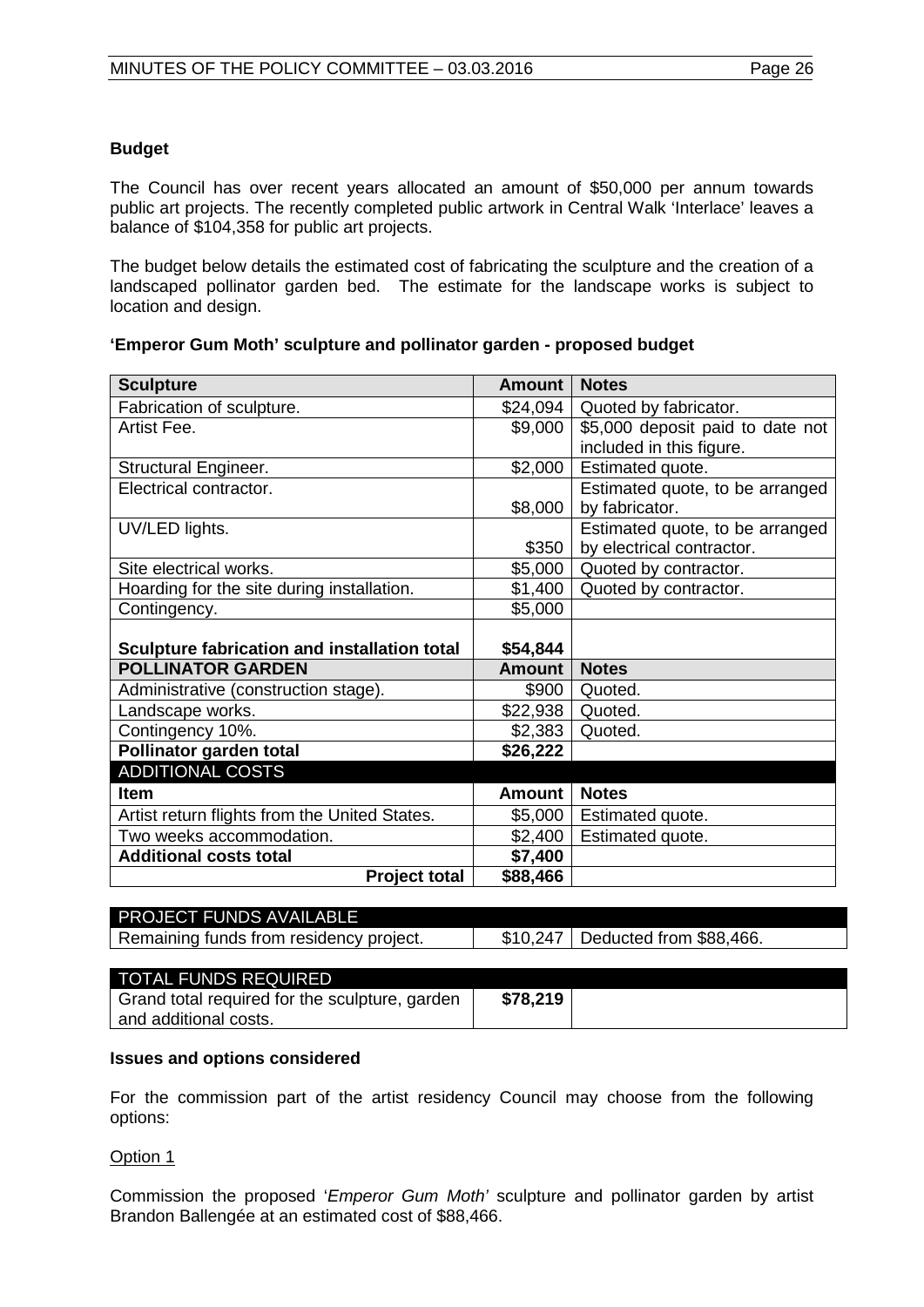Commission an artwork by artist Brandon Ballengée to the value of \$15,000 consisting of a two-dimensional medium such as a drawing, photograph or print.

For either option the artist has been paid a \$5,000 deposit for the commission artworks.

# **Legislation / Strategic Community Plan / policy implications**

| Legislation                     | Not applicable.                                                        |
|---------------------------------|------------------------------------------------------------------------|
| <b>Strategic Community Plan</b> |                                                                        |
| <b>Key theme</b>                | Community wellbeing.                                                   |
| <b>Objective</b>                | To facilitate culture, the arts and knowledge within the<br>community. |
| <b>Strategic initiative</b>     |                                                                        |
| <b>Policy</b>                   | The City's Art and Memorabilia Collections Policy (under<br>review).   |
| ---                             |                                                                        |

## **Risk management considerations**

Not applicable.

**Financial / budget implications**

Current financial year impact

| Account no.          | C <sub>1078</sub> .                      |
|----------------------|------------------------------------------|
| <b>Budget Item</b>   | Public artwork / Visual Arts Commission. |
| <b>Budget amount</b> | \$18,902                                 |
| Amount spent to date | \$8,655                                  |
| <b>Proposed cost</b> | \$88,466 for Option 1.                   |
|                      | \$15,000 for Option 2.                   |

All amounts quoted in this Report are exclusive of GST.

If it is agreed to proceed with Option 1, there are a number of options available to fund the shortfall as follows:

- 1 Allocate additional funds through a capital item.
- 2 Contribute towards the project through existing visual art programs and budgets for 2016-17 such as Mural Arts Program (\$18,914) or Annual Art Acquisition (\$15,000).
- 3 Fund the required amount from the Public Art Reserve Fund Capital Item C1077 that has a current balance of \$104,358 (2015-16).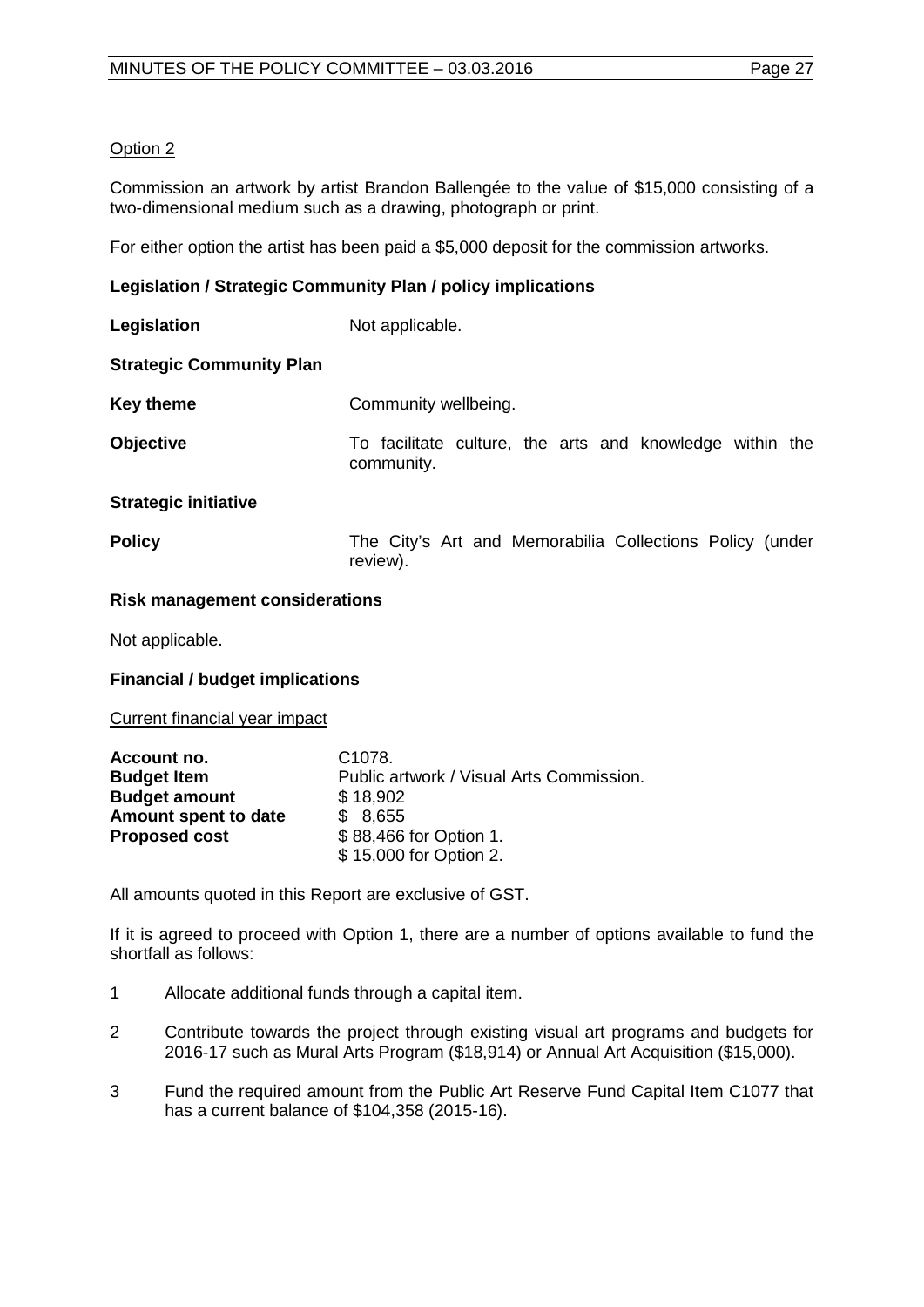## **Regional significance**

The City's art collection, including its public art, archives and memorabilia, plays an important part in shaping and developing a sense of community. The ongoing provision of an accessible and high calibre art collection is integral to the cultural development and vibrancy of the City of Joondalup region and to best practice standards for the development of the visual arts in local government.

## **Sustainability implications**

## **Environmental**

The proposed outdoor sculpture utilises ultra-violet (UV) lights designed so that they can be interchanged with non-UV blue lights; these are perceptible to the human eye and are not particularly attractive to insects. This is so that the sculpture will not impact on the natural breeding habits of local insect species. At times when the sculpture is to be used for collecting data and observing insects, the UV lights can be switched on, and insect life can be observed at different times of the night, and according to the seasons. The 'off' function allows for the sculpture to be used as a point of interest when it is not being used as an insect attracting tool.

## Social

Art provides a catalyst for public discussion about current social, economic and environmental issues. In this case, the sculpture is designed to foster a deeper understanding and appreciation of local insect species. The biodiversity of this region is world-renowned and is a unique asset to this region. Programs surrounding the sculpture will ensure that the local community has opportunities to learn to about the role that biodiversity plays in our lives and how to preserve and celebrate it.

## **Economic**

Art is a driver for cultural tourism and supporting an international artist of repute is in line with the City's aspiration to provide world class facilities and a thriving cultural scene.

# **Consultation**

Not applicable.

# **COMMENT**

Residencies are an effective way of contracting an artist to create an original artwork for a particular purpose and also to liaise with a community, bringing about discussion of shared values and allowing the host to reveal a place from a new perspective.

Members of the City of Joondalup community have had an opportunity to engage with Brandon Ballengée and understand his motives for making art and the importance of his work as an environmental activist.

The proposed sculpture is intended to have ongoing appeal as an educational tool and a place for meeting and for passive recreational purposes. Its proximity to the Joondalup library will allow for a high volume of traffic to stop by at all times of the day and night and to increase the vibrancy of this area.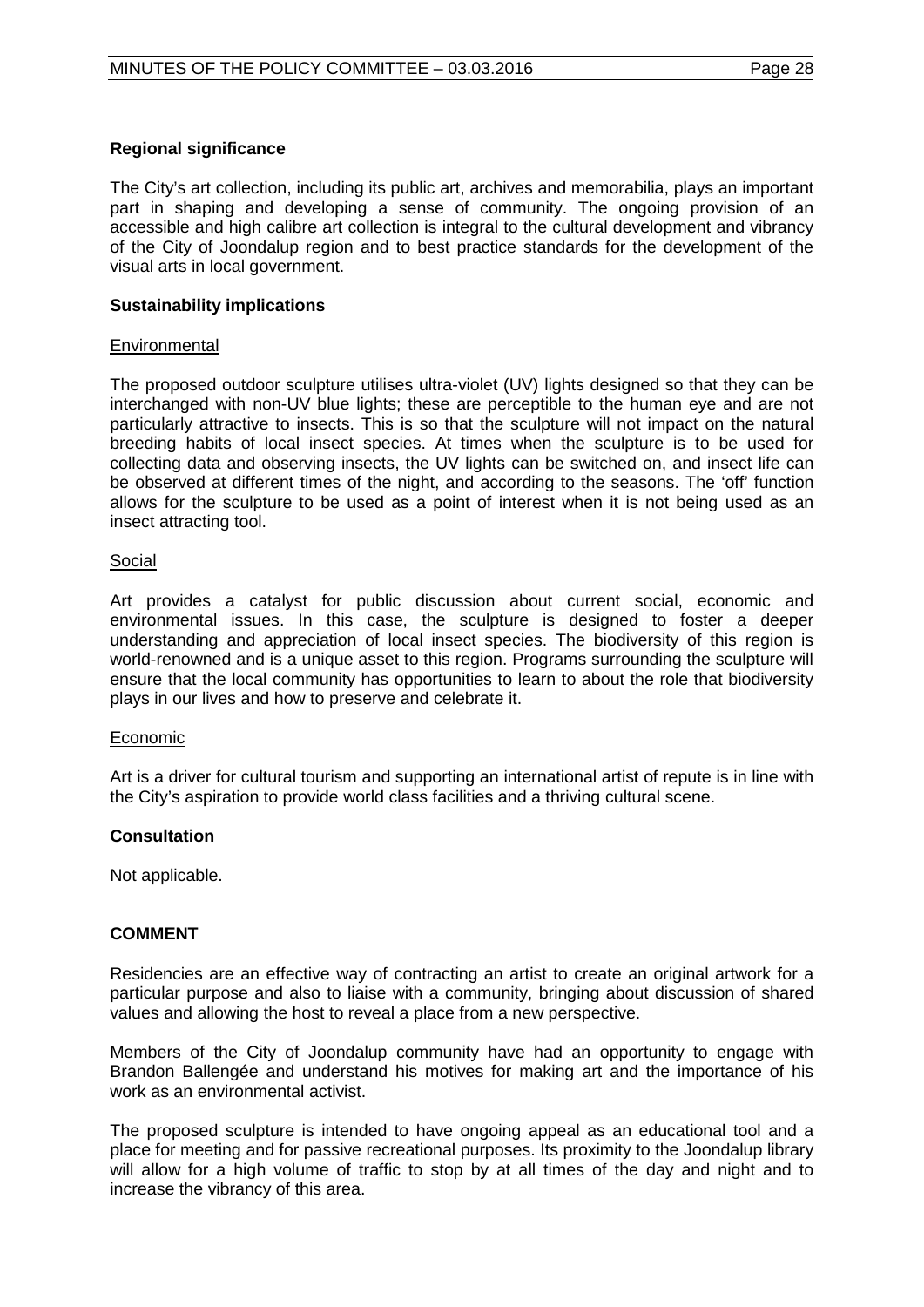As part of the consideration process for selecting the artist, a proposal for a commission of the size and scale detailed in this Report was not envisaged; hence the original allocation of \$15,000 requires revision.

The benefits of continuing to support the artist to complete the '*Emperor Gum Moth'* sculpture are:

- to build upon existing contacts in the City made with an international artist of repute, and enhance the programs currently being provided by the City
- to allow the community to continue to have a relationship with this artist and his work
- for the City to provide a meaningful continuation of the residency program and entrench it visibly and tangibly within the public realm
- to make manifest the ideas and philosophies that were explored during the residency
- to provide the local community with a tool for observing and collecting data on local insect species
- to provide an education resource to the community.

# **VOTING REQUIREMENTS**

Simple Majority.

*Mayor Pickard left the room at 8.09pm and returned at 8.10pm.* 

# **OFFICER'S RECOMMENDATION**

That the Policy Committee CONSIDERS the artwork commissioning options and preferred site for the artist residency project as detailed in this Report.

**MOVED Cr Fishwick SECONDED Mayor Pickard that Council AGREES to:**

- **1 commission the proposed** *'Emperor Gum Moth'* **sculpture and pollinator garden by artist Brandon Ballengée at an estimated cost of \$88,466;**
- **2 install the commissioned artwork and pollinator garden listed in Part 1 above at Site 3 - Grand Boulevard;**
- **3 fund the shortfall of funds required for the works listed in Part 1 above from the Public Art Reserve fund Capital Item C1077.**

# **The Motion was Put and CARRIED (7/0)**

**In favour of the Motion:** Cr Gobbert, Mayor Pickard, Crs Chester, Fishwick, Hamilton-Prime, Hollywood and Taylor.

# *Appendix 7 refers*

*To access this attachment on electronic document, [click here: Attach7minPOLICY030316.pdf](http://www.joondalup.wa.gov.au/files/committees/POLI/2016/Attach7minPOLICY030316.pdf)*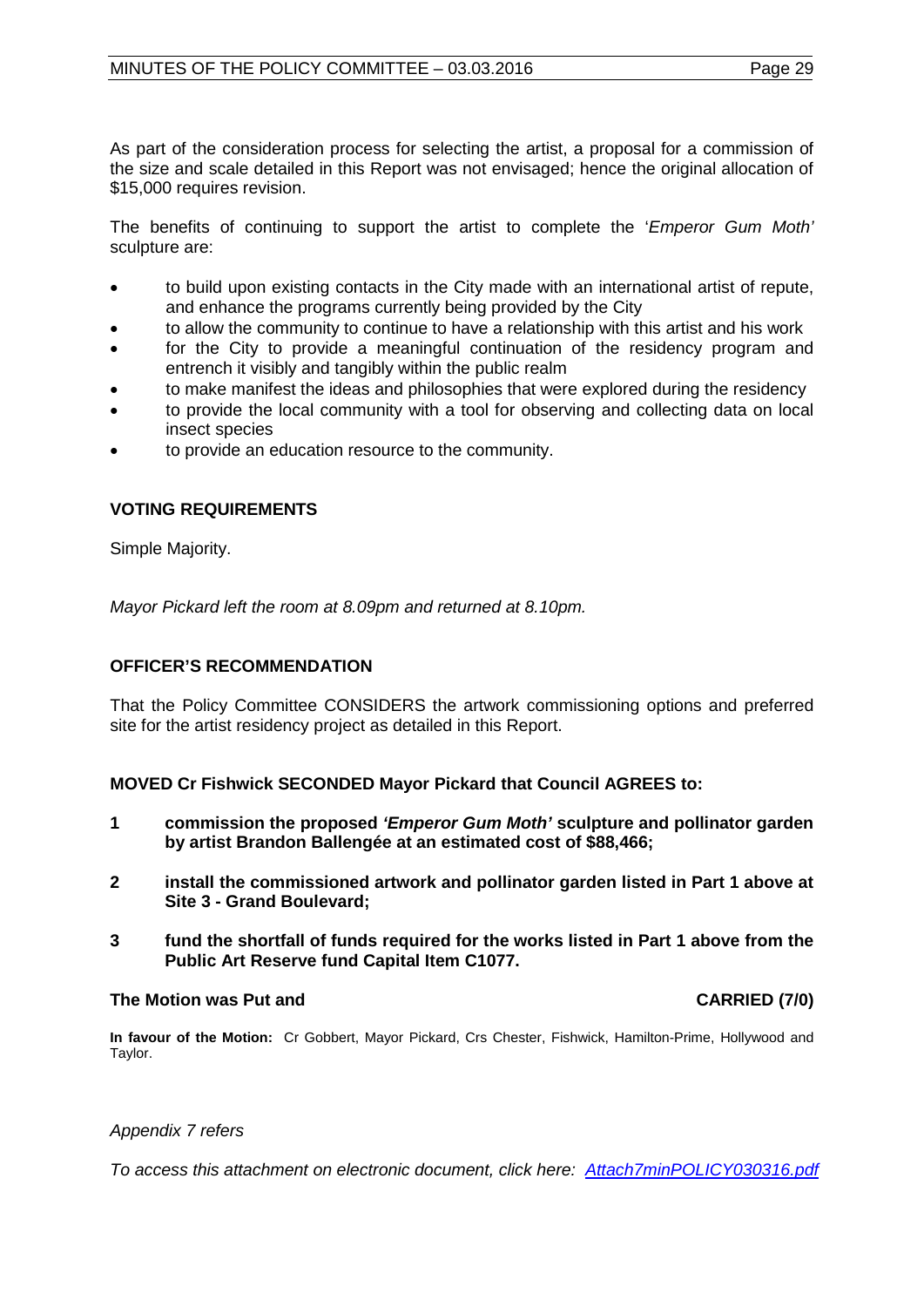*The Coordinator Cultural Services and Curator left the room at 8.30pm.*

## **RESUMPTION OF ORDER OF BUSINESS – [08122, 02154]**

**MOVED Mayor Pickard, SECONDED Cr Hamilton-Prime that the Policy Committee RESUMES the operation of clause 4.3 of the** *City of Joondalup Meeting Procedures Local Law 2013 –* **Order of Business.**

## **The Motion was Put and CARRIED (7/0)**

**In favour of the Motion:** Cr Gobbert, Mayor Pickard, Crs Chester, Fishwick, Hamilton-Prime, Hollywood and Taylor.

# <span id="page-29-0"></span>**ITEM 4 REVIEW OF COMMUNITY FUNDING POLICY**

| <b>WARD</b>                           | All                                                                                  |                                              |  |           |
|---------------------------------------|--------------------------------------------------------------------------------------|----------------------------------------------|--|-----------|
| <b>RESPONSIBLE</b><br><b>DIRECTOR</b> | Mr Mike Tidy<br><b>Corporate Services</b>                                            |                                              |  |           |
| <b>FILE NUMBER</b>                    | 58536, 101515                                                                        |                                              |  |           |
| <b>ATTACHMENT</b>                     | Attachment 1                                                                         | Proposed Changes to<br><b>Funding Policy</b> |  | Community |
| <b>AUTHORITY / DISCRETION</b>         | Legislative - includes the adoption of local laws, planning<br>schemes and policies. |                                              |  |           |

# **PURPOSE**

For Council to consider a review of the City's sport and recreation funding programs and proposed amendments to the *Community Funding Policy*.

# **EXECUTIVE SUMMARY**

The *Sports Development Program* (SDP) provides financial assistance to local district level sporting clubs to conduct projects that benefit the community. The grant was established in June 2002 (CJ136-06/02 refers) and has since evolved to provide grants of approximately \$20,000 in value with an annual budget of \$90,000. Currently only 19 clubs are deemed eligible to receive the grant by the City due to the eligibility criteria and grant priorities that have been found by the clubs and the City to be limiting.

The City has only twice fully expended the grant funds since the grant's inception in 2002-03 and 2003-04 and recent analysis of grant expenditure has found that a majority of funding (approximately 67%) is used to pay semi-professional coaches.

As a result of the review of the program, it was identified that the City often struggles to identify eligible clubs due to the vague nature of defining what a "district" level club is and how that is interpreted by the City during the application process.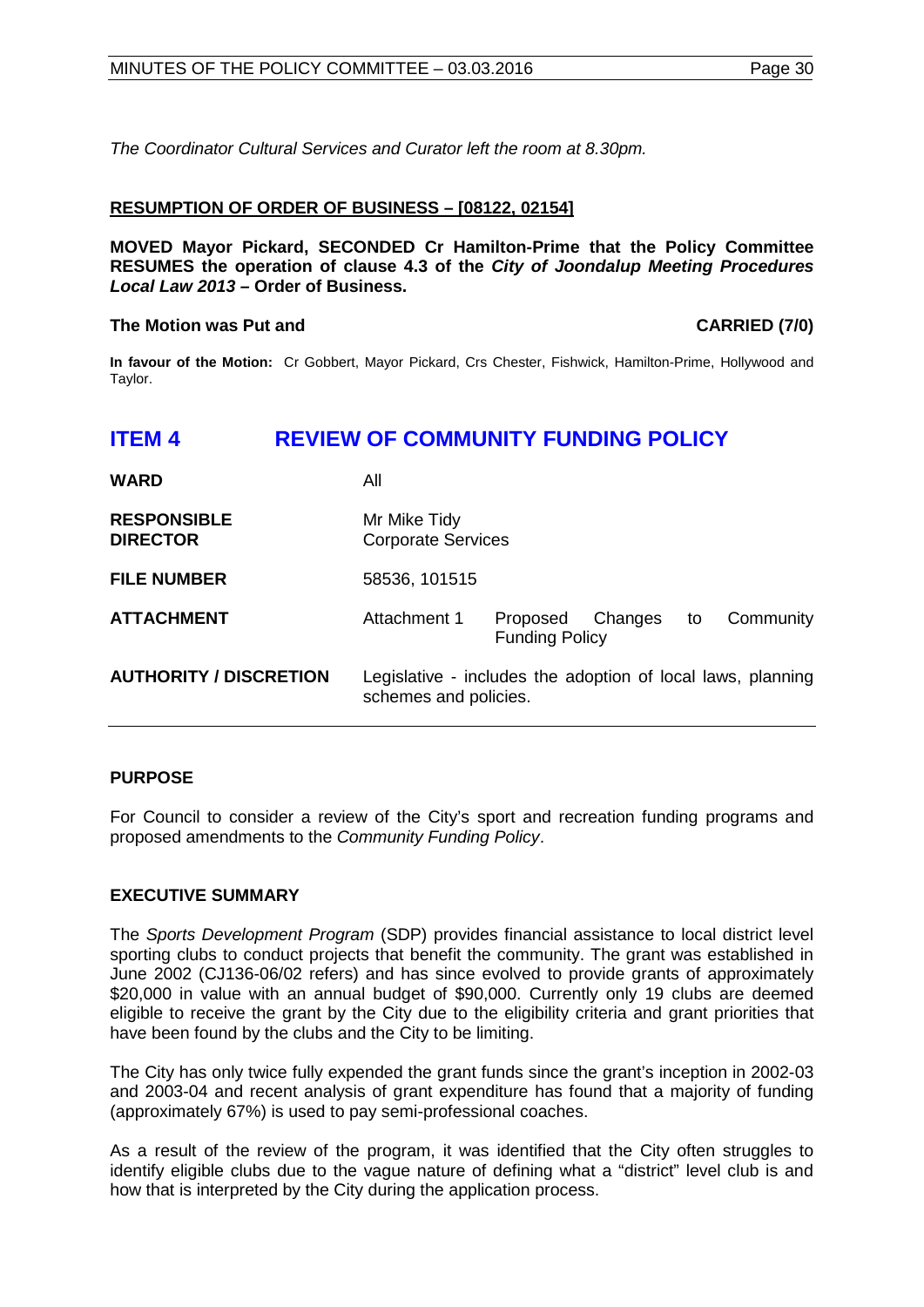The preferred option for the on-going management of the SDP is to amalgamate the *Community Funding Program* (CFP) (Sport and Recreation Development Fund) and the *Sports Development Program* into one grant program. This would require amending the *Community Funding Policy* to reflect the changes.

*It is therefore recommended that Council APPROVES the:*

- *1 amalgamation of the Sport and Recreation Category (Community Funding Program) and Sports Development Program into a new sport funding program;*
- *2 proposed amendments to the Community Funding Policy, as shown in Attachment 1 to this Report.*

# **BACKGROUND**

# Sports Development Program

The SDP grant was established in 2002 to provide a funding opportunity for "district or state league level clubs". The establishment of the grant was based on a request from the West Perth Football Club for corporate sponsorship and the Council recognising there were other district or state league level clubs that could benefit from a similar financial contribution (CJ136-06/02 refers). The grant initially offered grants up to \$20,000 in value from a pool of \$60,000. The grant budget was increased in 2010-11 to \$90,000.

The SDP provides financial assistance to local district level sporting clubs for projects, programs and events that benefit the development of a sport and enhance its delivery to residents of the City of Joondalup. The program is offered twice per year, with rounds being held in September and February to match the winter and summer seasons.

Eligible clubs must be located within the City of Joondalup, not-for-profit, incorporated, represented at both junior and senior levels and competing or aspiring to compete at a district level.

Eligible projects include the following:

- New initiatives that can be seen to enhance the sports community profile.
- Partnership developments within the community.
- Increasing participation through targeting specific populations.
- Developing pathways (junior senior, highest level of competition).
- New short-term coaching appointments where evidence of the club's continued commitment to coaching development is provided.

# Community Funding Program

The *Community Funding Program* (CFP) was established by the creation of the *Community Funding Policy* which was first adopted in 1998. The impetus for the policy followed an audit process that reviewed the City's approach to allocating subsidies and financial assistance to community groups and individuals. The findings of the audit highlighted inconsistent practices with regard to community funding allocations and recommended the development of a strategic and accountable process that followed clear guidelines in the assessment and distribution of these funds.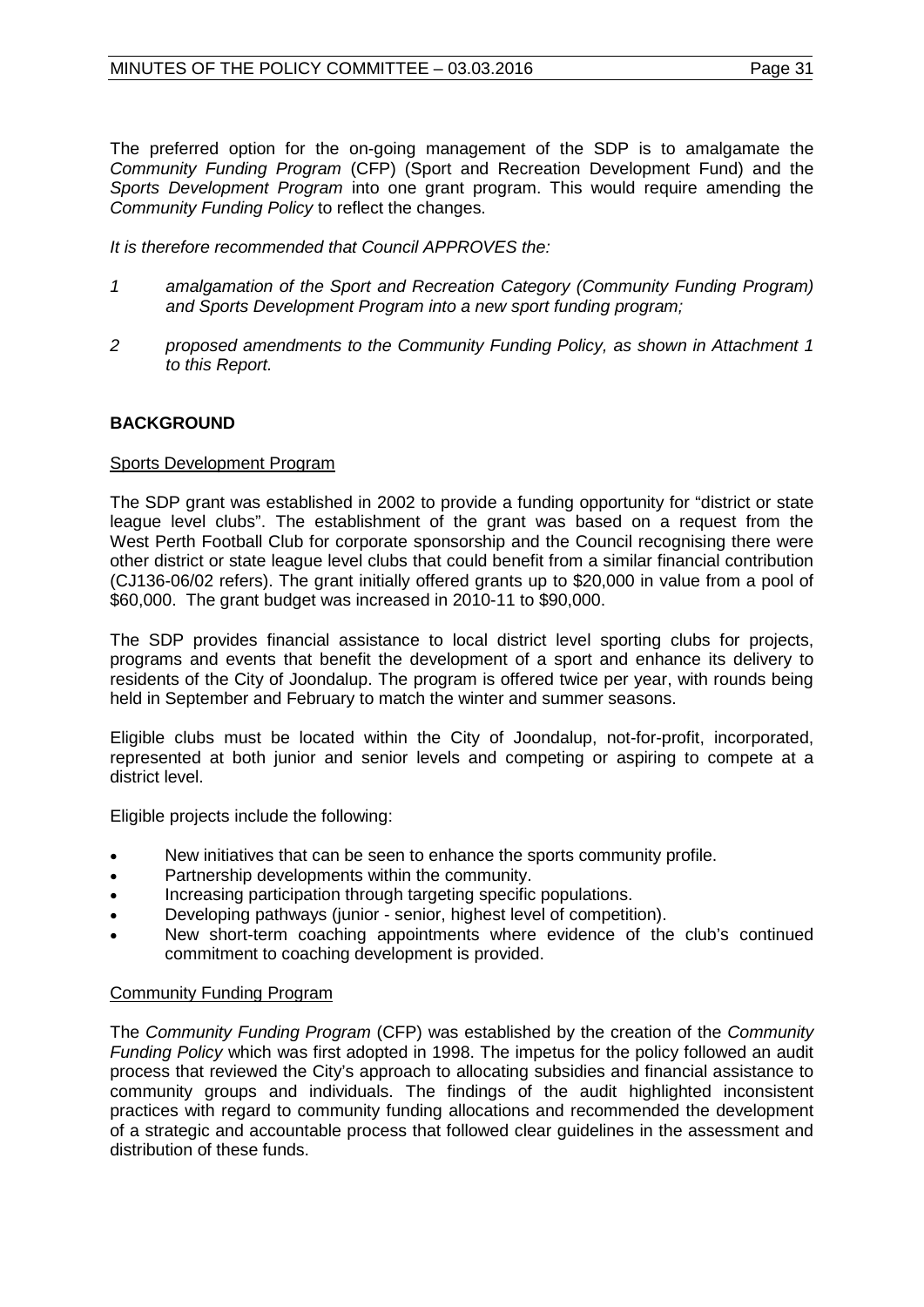The first iteration of the *Community Funding Policy* identified the following six funding categories for the CFP:

- Sport and recreation development.
- Culture and the arts development.
- Environmental improvement.
- Community services.
- Sponsorship.
- Economic development.

At the meeting of Joint Commissioners held on 14 September 1999 (CJ303-09/99 refers), the policy was reviewed incorporating several minor amendments; as well as introducing a reference to infrastructure funding and removing references to individuals; ensuring that only incorporated bodies were eligible for funding (although organisations could still apply for funding on behalf of an individual).

## Community Funding Policy

Over the years the City has had numerous policies declaring its commitment to various funding programs. These policies have been reviewed in 2005 (CJ206-10/05 refers) and again in 2012 (CJ170-08/12 refers) and combined to offer the City's position in one policy.

The *Community Funding Policy* currently details the SDP as below:

*"The City supports the annual allocation of funds towards a sporting club scheme that provides assistance to district level clubs in undertaking sporting and club development initiatives.*

*The SDP will be separate to the CFP and will aim to supplement other sponsorship funding opportunities and agreements for high-level sporting clubs".* 

# **DETAILS**

# Sports Development Program

Since 2002-03 when the SDP commenced, the City has only expended the full funds twice. It is believed that the low demand for this grant is due to the small number of eligible clubs and projects, as well as the requirement for projects to be one-off in nature and not recurrent.

Funds expended since grant inception.

| Year    | <b>Expended</b> | <b>Available Funds</b> |
|---------|-----------------|------------------------|
| 2014-15 | \$40,000        |                        |
| 2013-14 | \$82,450        |                        |
| 2012-13 | \$40,000        | \$90,000               |
| 2011-12 | \$71,128        |                        |
| 2010-11 | \$52,560        |                        |
| 2009-10 | \$45,920        |                        |
| 2008-09 | \$22,600        |                        |
| 2007-08 | \$52,470        |                        |
| 2006-07 | \$55,413        |                        |
| 2005-06 | \$52,428        | \$60,000               |
| 2004-05 | \$23,000        |                        |
| 2003-04 | \$60,000        |                        |
| 2002-03 | \$60,000        |                        |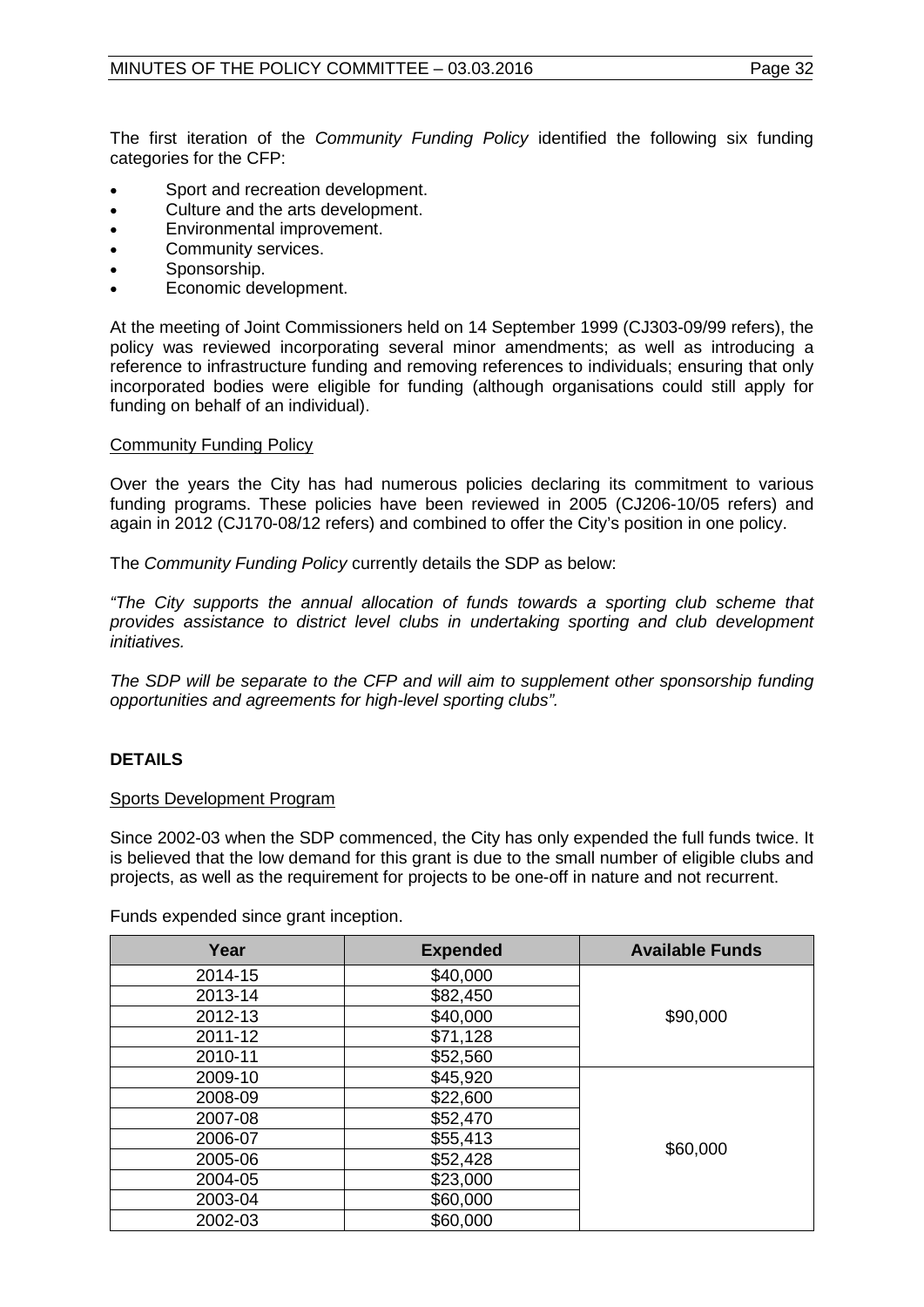Presently only 19 (of 134) clubs within the City of Joondalup are eligible to apply for the SDP. These clubs are:

- Arena Swim Club.
- Breakers Swim Club.
- Churches of Christ SBA (Stirling Senators Basketball).
- ECU Joondalup Soccer Club.
- Joondalup & Districts Rugby League Club.
- Joondalup Brothers Rugby Union Club.
- Joondalup District Cricket Club.
- Joondalup Lakers Hockey Club.
- Joondalup Netball Association.
- Mullaloo Surf Life Saving Club.
- North Coast Triathlon Club.
- Ocean Reef Sea Sports.
- Sorrento Football Club.
- Sorrento Surf Life Saving Club.
- Sorrento Tennis Club.
- Wanneroo Basketball Association.
- West Perth Football Club.
- Whitford Hockey Club.
- Wanneroo Lacrosse Club.

These clubs are assessed (by the City) to meet the current eligibility of the SDP grant being:

- not-for-profit
- incorporated
- located within the City of Joondalup
- representative at both junior and senior level
- competing or aspiring to compete at a district level.

Clubs are deemed ineligible to apply for the SDP if they have received the SDP grant within the previous two years or if they have failed to acquit previous grants from any of the City's funding sources. This means in any one round only eight to 10 clubs may be eligible.

The projects that these clubs can apply for must meet one of two priorities for funding. These priorities are:

- people development
- high performance.

The priorities are two of six "Key Challenges" identified by the Department of Sport and Recreation's (DSR) *Strategic Directions 5* (SD5) document. The SD5 document is the guiding document for the development of sport and recreation within Western Australia. It was developed by the DSR with input from key stakeholders across the state.

The current eligibility criteria and priorities as listed above have been found to be limiting to clubs who are interested in applying for a SDP grant. The determination of what is a district club has been found to be difficult for the City to determine given the differing nature and scale of individual sports and their statewide competition formats. Those clubs that currently meet the eligibility for SDP by nature are generally larger semi-professional clubs who are often already well resourced with support available from the National Sporting Organisation and State Sporting Association. These clubs are also better placed to service and attract corporate sponsorships due to their size and status within the region.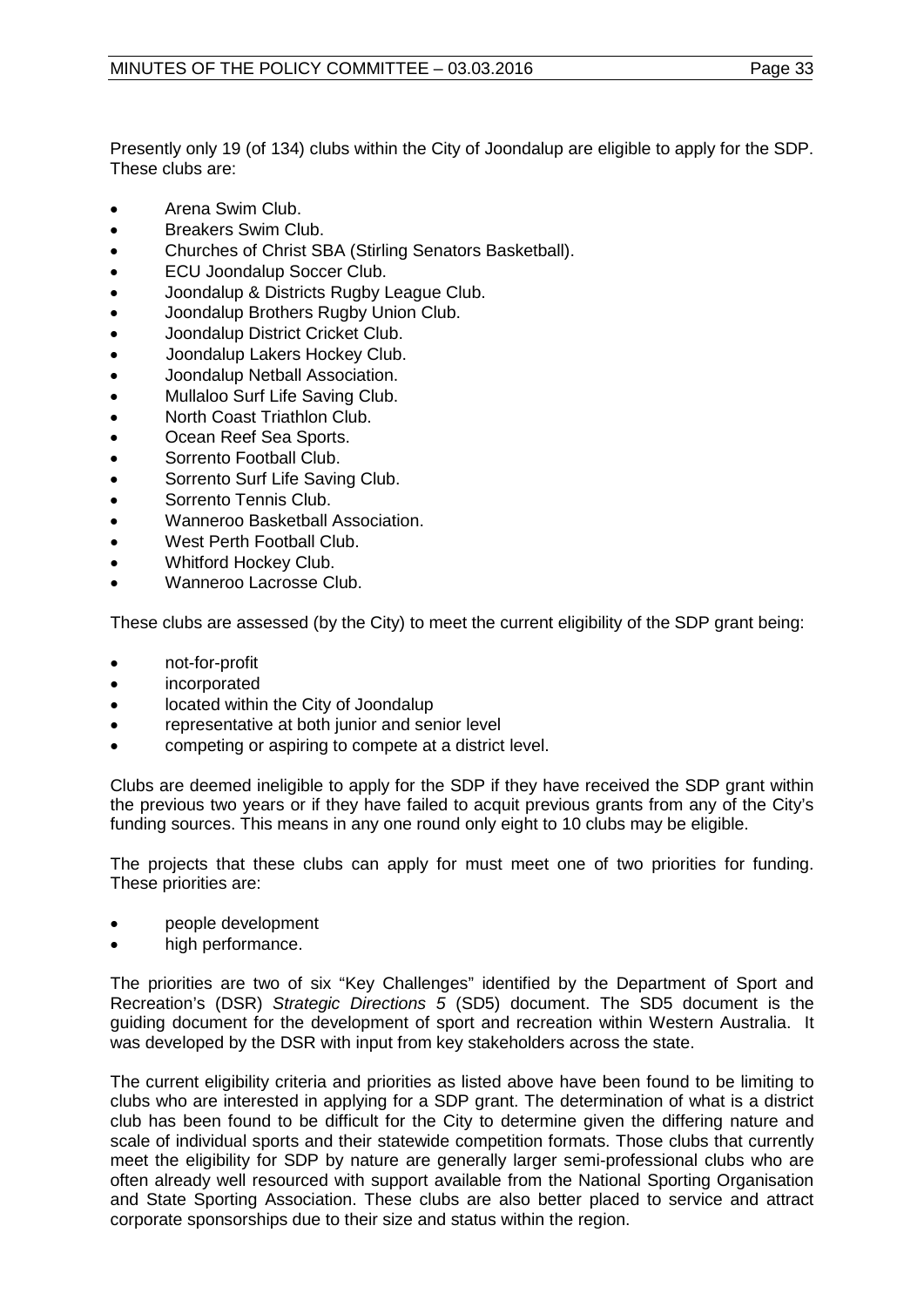In reviewing the previous grants provided by the City, it has been noted that the SDP has primarily been used as an opportunity to acquire funds to pay coaches.

Since 2006-07 (City only has accurate and reliable records of grant budgets back to this period) 67% (\$311,710) of funds provided have gone directly to the payment of coaches with 5% (\$25,461) used for coach development/training. Of the 31 approved projects during this period 28 have used City funding for the payment of coaches.

The SDP application pack does state that projects eligible for funding include "new short-term coaching appointments where evidence of the clubs continued commitment to coaching development is provided". While the payment of coaches can be considered within the grant priorities, it would not be considered a high priority. Due to the low number of applications each round those projects that have been deemed to just meet the minimum requirements for funding have been successful.

While the payment of coaches within semi-professional sport is now a common occurrence, the effectiveness and benefits gained from such an arrangement are not fully understood. A majority of research into these benefits (to the club and the players) is subjective and anecdotal in nature. This is reflected in many of the final grant acquittal documents, with many clubs unable to clearly articulate the benefits gained by players and coaches.

It is recommended that the City merge the SDP and the CFP to deliver a new streamlined grant program that is more open and equitable for all clubs to access. In 2015-16 the City has a budget of \$90,000 for the SDP and \$25,000 for the CFP. It is suggested that a new merged SDP would have a budget of \$115,000 and be launched in time for 2016-17.

The new SDP grant details are proposed to be as follows:

# **Eligibility**

- Incorporated (under *Association's Incorporations Act 1987*).
- Located within the City of Joondalup and/or servicing its residents.
- Affiliated with and submit a letter of support from a State Sporting Association or Industry Body who are recognised by DSR.

Clubs would not be eligible if:

- they have not fully acquitted previous grants from the City
- have outstanding payments due to the City (such as ground hire) or
- have already received financial or in-kind support from the City for the same project, program or event.

# Funding Priorities

Projects must meet one (or more) of each of the grants focus areas and funding objectives to be considered for funding.

Focus Areas:

- Participation.
- People development.
- Organisational development.
- Place and spaces.
- High performance.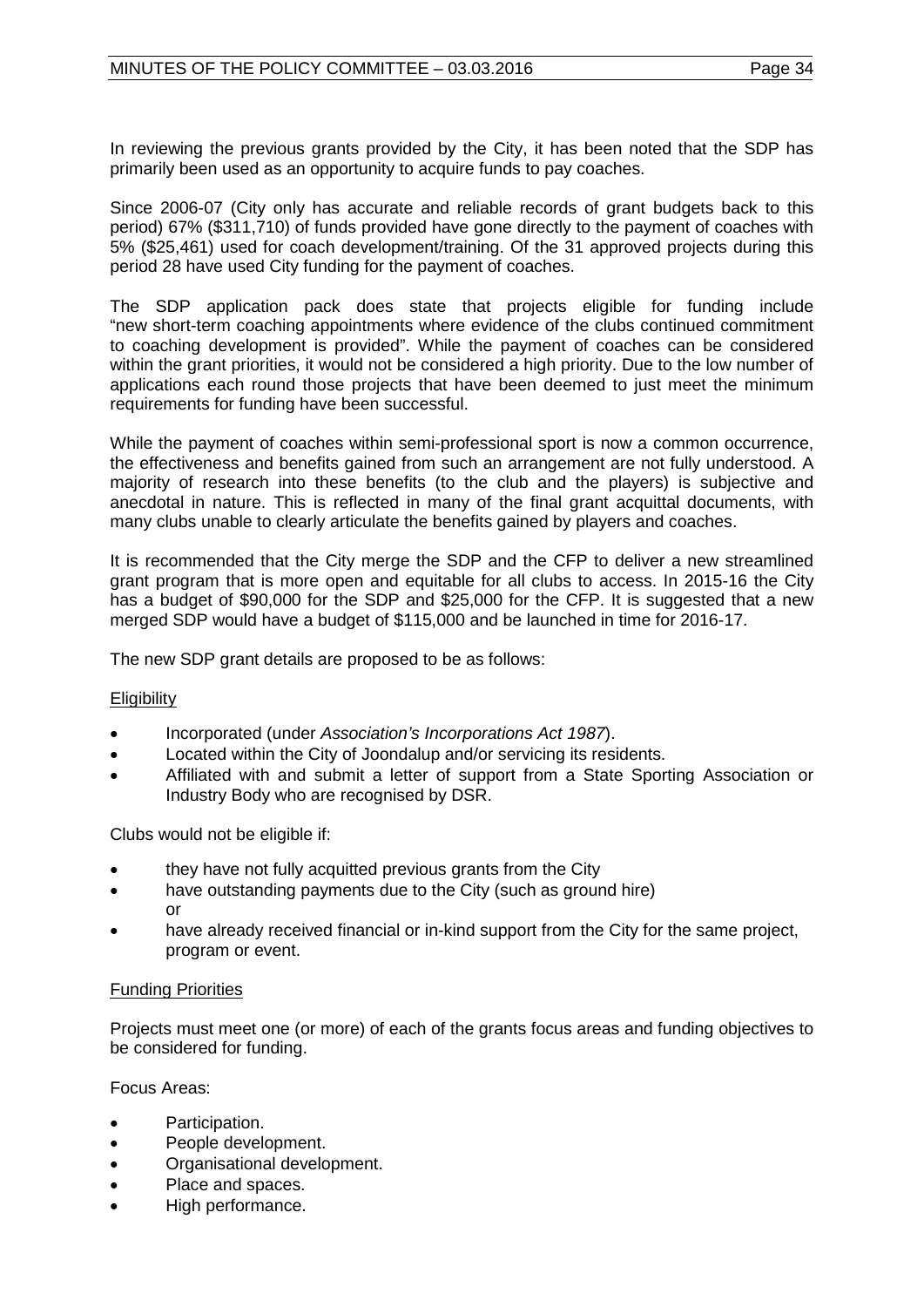Funding Objectives:

- Improve the knowledge, skills and or experience of club officials and volunteers.
- Attract new, retain existing or reward volunteers and members.
- Provide a safe environment for members, visitors, volunteers and the public.
- Assist to develop the knowledge, skills or experience of athletes.
- Assist with the establishment of or long term sustainability of clubs.

The focus areas are five of the six key priority areas from the SD5 document published by DSR. The one area not included is Industry Development which is not relevant to local sporting clubs or local government authorities.

# Grant Classifications

- **Small Grant** 
	- o Maximum \$10,000 grant amount.<br>o Maximum 12 month funding perio
	- o Maximum 12 month funding period.<br>
	o Two rounds (August and February).
	- o Two rounds (August and February).<br>o Maximum \$25.000 available in A
	- Maximum \$25,000 available in August round and minimum of \$10,000 available in February round.
- **Large Grant** 
	-
	- o \$10,001 to \$20,000. o Maximum 24 month funding period.<br>
	o One round (August) (City reserves
	- One round (August) (City reserves the right to conduct a second round if sufficient funds remain unspent).
	- o Maximum \$80,000 budget.

The City would not consider any grant submissions that includes the following:

- Any project, program or event which does not fit the eligibility, focus area or funding objective mentioned above.
- On-going maintenance and repairs which are the responsibility of the organisation.
- Programs, services or projects that have already received funding from the City.
- Deficit funding (to repay cash shortfalls).
- Projects that commence prior to grant notification.
- Operational costs.
- Tours or travel costs.
- Payments for contracted players.

Funding for coaches, officials or specialists will also be ineligible except where it can be clearly demonstrated that their contribution is outside of their normal club responsibilities (such as a club head coach may be paid to deliver mentoring to other coaches where it is not part of their normal expectations). The maximum amount available in a single application for the payment of individuals for these services is 50% of the grant total.

It is expected that by opening up the club and grant eligibility guidelines more clubs can apply for a greater number of projects thus increasing the competition for the grant. It is expected that by increasing the competition for the grant the City will receive better value for money by ensuring that projects not only meet the minimum requirement for the grant but have been assessed to provide the greatest benefits to the community.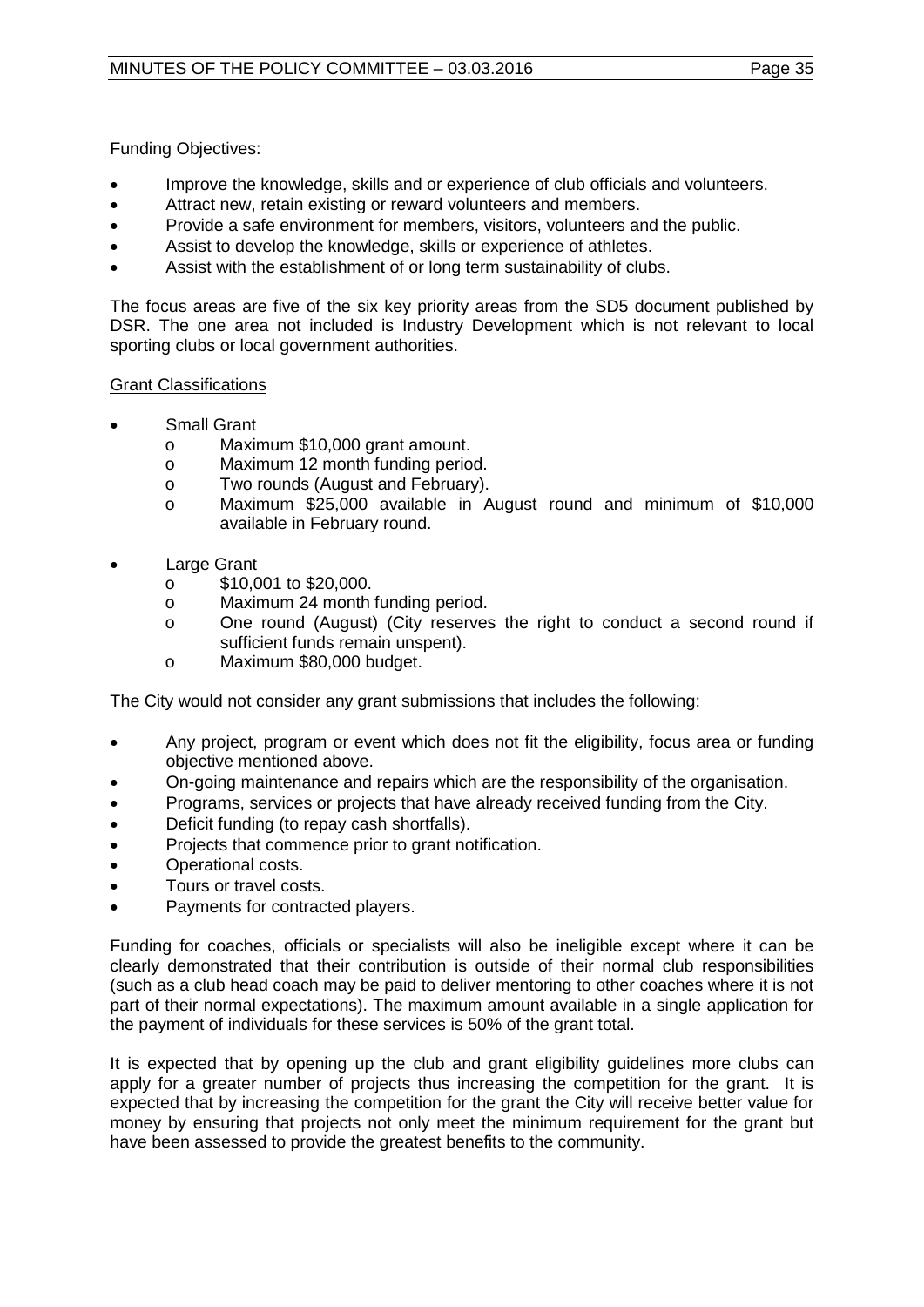# Community Funding Policy

It is recommended that the following amendments are made to the CFP to accommodate the change in the funding program (Attachment 1 refers):

- Remove the "Sport and Recreation Development" category from the CFP.
- Amend the Sports Development Program description to read as below:

# *"2.2.1. Sports Development Program:*

*The City supports the annual allocation of funds towards a sporting club scheme that provides assistance to incorporated community clubs in undertaking sporting, recreation and club development initiatives.*

*The SDP will aim to provide equitable funding to all eligible clubs to promote and support community sport and recreation delivery within the City."*

It is not anticipated that the removal of the Sport and Recreation Development category from the CFP will have any impact on the other three grant categories.

Any changes that occur to the funding programs will commence from 1 July 2016, with all grants operating as they currently are through to June 2016.

## **Issues and options considered**

Given the challenges the City faces in administering and the clubs face in applying for the SDP grant and the nature of the expenditure of the funds, there are several options for the ongoing management of the grant which are believed to provide better outcomes to a larger cross section of the community.

Options include:

**Option 1 -** Amalgamate the SDP and CFP.

This will provide greater funding opportunities to a greater number of clubs by making the grant program more open and equitable. The grant program will also become more competitive ensuring only the grants that exhibit significant community benefits as well as value for money are successful.

**Option 2 -** The SDP grant remains as it is currently.

The City will continue to be faced with existing challenges in administering the funding programs, with only a small number of exclusive clubs being eligible for funding.

**Option 3 -** Amend the SDP to be more open and competitive.

The City could review the current format of the SDP to make the grant open to more clubs and more projects. This would result in the eligibility of the grant being more open and equitable thus increasing the competition for the grant ensuring only the best and most valuable applications are successful.

This would result in changes to the SDP, with no changes required to the CFP.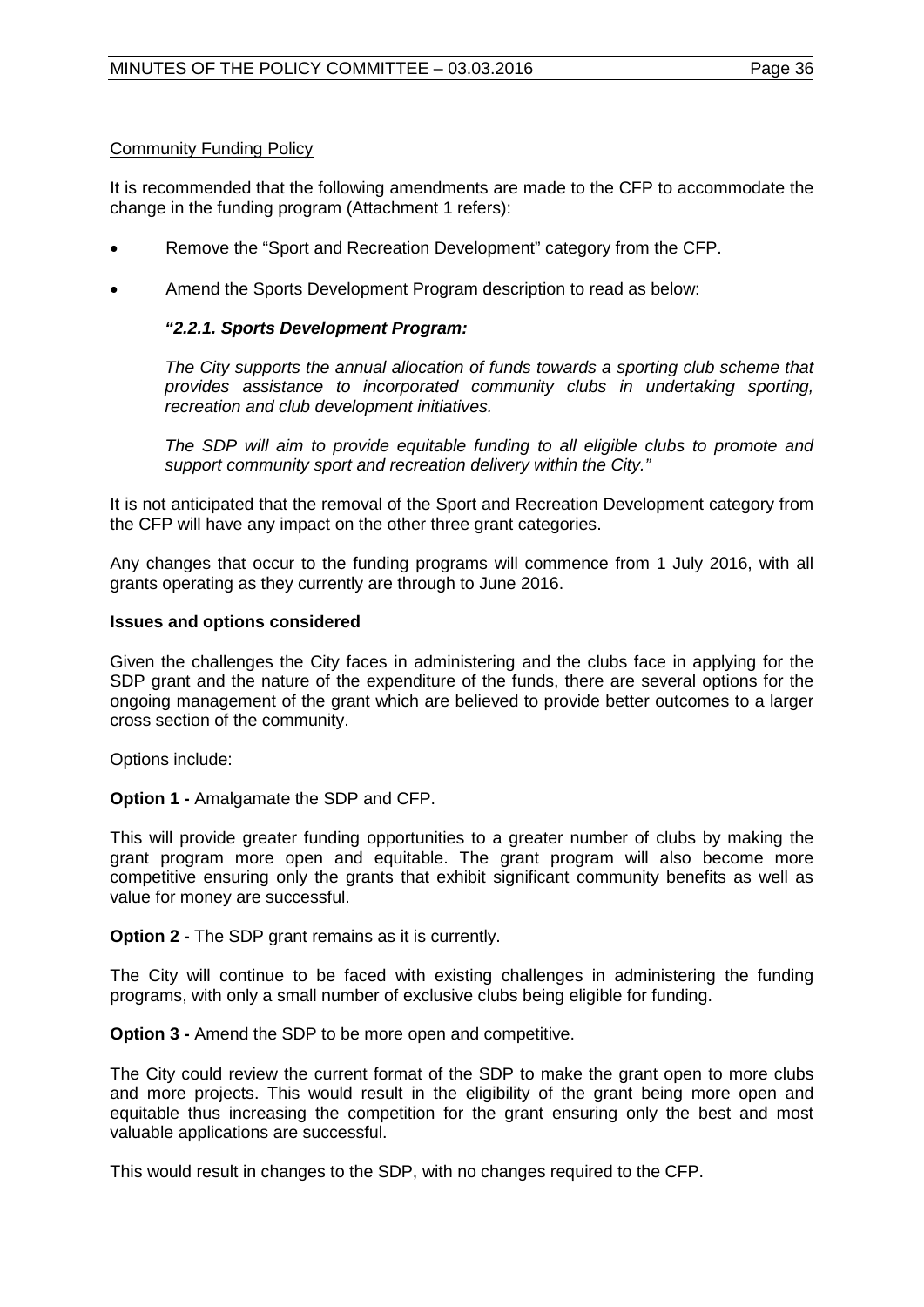This option would provide some benefits in more clubs being eligible for funding while the projects eligible for funding in both CFP and SDP continue to be restrictive in nature.

**Option 4 -** Close the SDP and:

- (a) Re-allocate the \$90,000 annual budget to the sponsorship program.
- (b) Identify a \$90,000 saving in the budget effectively no longer offering a large grant to local sport and recreation clubs.

The sponsorship program is split into two sections with applications either requesting corporate or event sponsorship. Sponsorships aim to address a number of outcomes with emphasis given to proposals that enhance the City's image and contributes to a vibrant and engaging community.

Neither of Options 4(a) or 4(b) are recommended as this would significantly reduce the amount of funding available for sporting clubs through the City's grant programs.

The preferred option for the on-going management of the SDP is Option 1.

# **Legislation / Strategic Community Plan / policy implications**

**Legislation** Not applicable.

**Strategic Community Plan**

**Key theme Community Wellbeing.** 

**Objective** Community spirit.

- **Strategic initiative •** Support and encourage opportunities for local volunteering.
	- Promote the sustainable management of local organisations and community groups.
	- Support and facilitate the development of community leaders.

**Policy** *Community Funding Policy*.

# **Risk management considerations**

There may be an expectation from the 19 eligible clubs that the grant is available exclusively to those clubs. A change to the grant structure or the availability of the grant may result in a negative reaction from these clubs.

# **Financial / budget implications**

There is an amount for sports development and community funding listed within the City's 2015-16 operating budget of \$90,000 for sports development and \$25,000 for community funding. A change to the grant delivery model and policy would not affect the grant budget request for 2016-17 which is expected to remain at \$115,000.

All amounts quoted in this report are exclusive of GST.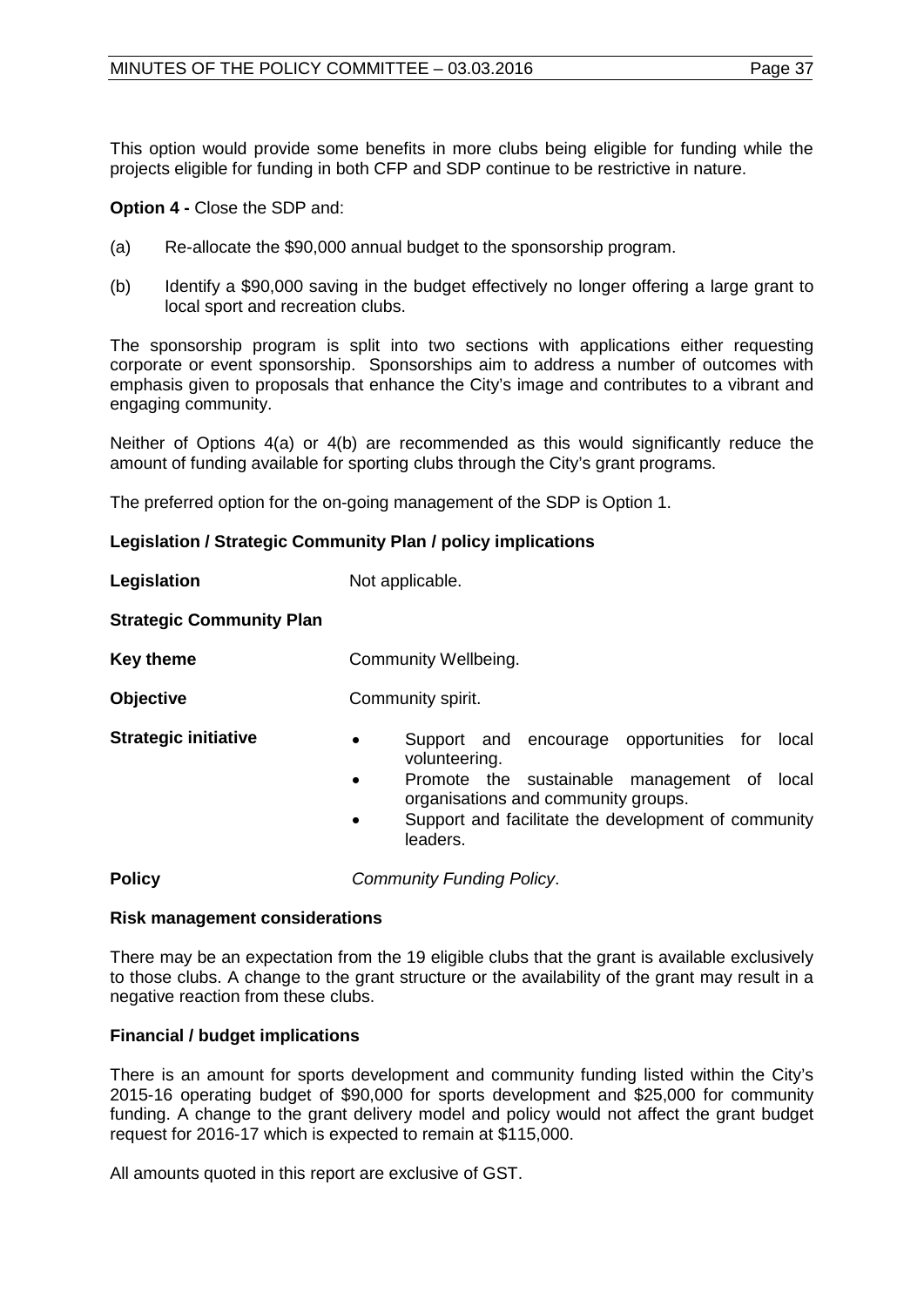## **Sustainability implications**

The SDP provides an opportunity for a positive effect on the development of healthy, equitable, active and involved communities. However currently a majority of funding is made to semi-professional level clubs to maintain on-going programs. Less than 30% of current funding is used to target the people development priority or to assist clubs to become more economically or culturally sustainable.

## **Consultation**

The City has prepared this Report and the proposed new funding program following consultation with a number of other local governments both within and outside of Western Australia. No other local government within Western Australia provides this level of funding for their sport and recreation clubs. A number of larger local governments in the eastern states do provide much larger amounts with a focus generally on facility development projects.

The City has also consulted with a senior sports consultant from the DSR in regards to the proposed funding program. The feedback received was that the proposed grant program outlined in Option 1 would provide positive opportunities and assistance for community sport and recreation clubs.

# **COMMENT**

Recently there has been an increase in the amount of money being spent in community clubs on coach and player payments. Using previously submitted financial statements of three SDP clubs (only assessing complete data that could be identified as player and coach payments) it can be seen that these clubs are spending approximately 53% of their total expenditure on coach and player payments. For these three clubs within one financial year that equates to an average spend per club of \$37,651 on coaching and \$72,292 on player payments.

The proposed changes identified to the SDP and CFP have been created to ensure the new grant is as open and equitable for all clubs and their differing levels of operational objectives and maturity. It is believed that the proposed structure delivers the optimal benefits to local clubs and the community; as well as value for money to the City.

# **VOTING REQUIREMENTS**

Simple Majority.

# **OFFICER'S RECOMMENDATION**

That Council:

- 1 APPROVES the amalgamation of the Sport and Recreation Category (*Community Funding Program)* and *Sports Development Program* into a new sport funding program;
- 2 APPROVES the proposed amendments to the *Community Funding Policy*, as shown in Attachment 1 to this Report.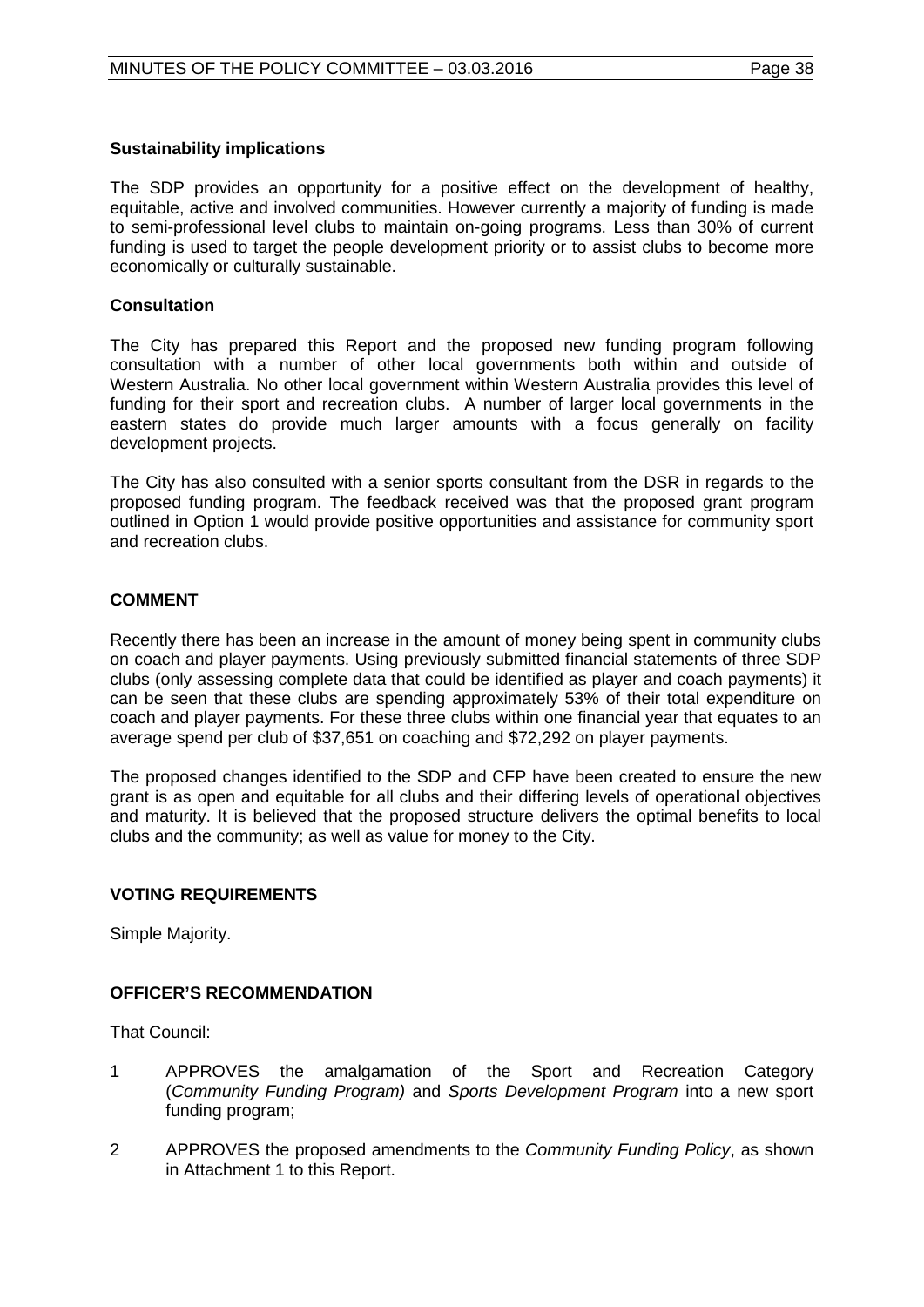**MOVED Cr Fishwick SECONDED Cr Hamilton-Prime that Council:** 

- **1 APPROVES the amalgamation of the Sport and Recreation Category (***Community Funding Program)* **and** *Sports Development Program* **into a new sport funding program;**
- **2 APPROVES the proposed amendments to the** *Community Funding Policy***, as shown in Attachment 1 to this Report subject to inclusion of the following eligibility criteria:**
	- **Incorporated (under Associations)** *Incorporations Act 1987;*
	- **Located within the City of Joondalup and/or servicing its residents;**
	- **Affiliated with and submit a letter of support from a State Sporting Association or Industry Body who are recognised by the Department of Sport and Recreation;**
	- **The club name reflecting the locale in which the club operates and in recognition of the level of funding and subsidies afforded to it by the City of Joondalup.**

**The Motion was Put and CARRIED (7/0)**

**In favour of the Motion:** Cr Gobbert, Mayor Pickard, Crs Chester, Fishwick, Hamilton-Prime, Hollywood and Taylor.

*Appendix 4 refers*

*To access this attachment on electronic document, clic[k here: Attach4agnPOLICY030316.pdf](http://www.joondalup.wa.gov.au/files/committees/POLI/2016/Attach4agnPOLICY030316.pdf)*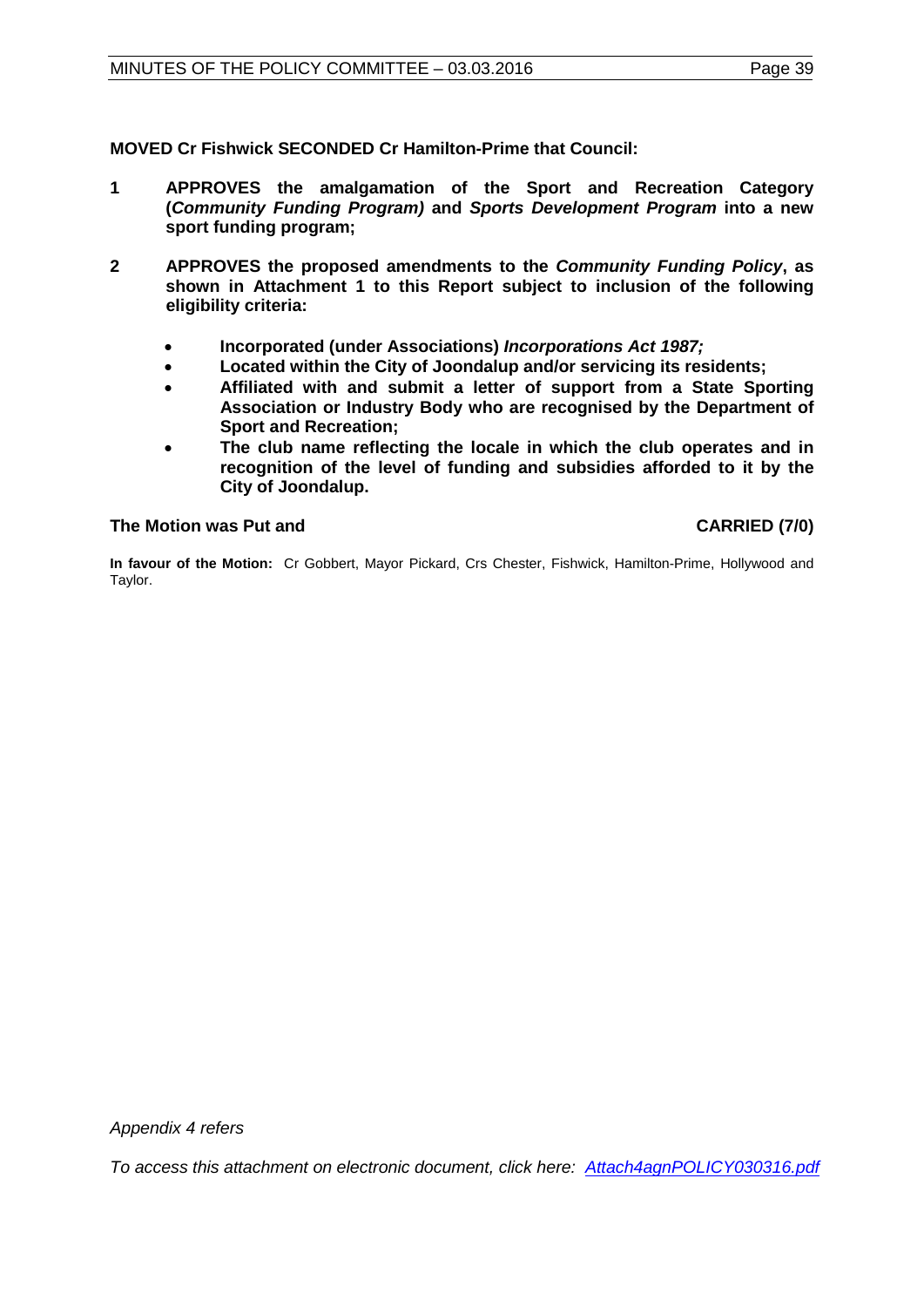<span id="page-39-0"></span>*Manager Leisure and Cultural Services left the room at 8.41pm.* 

| <b>ITEM 5</b>                         |               | <b>AMENDMENT TO PURCHASING POLICY</b>                                                |
|---------------------------------------|---------------|--------------------------------------------------------------------------------------|
| <b>WARD</b>                           | All           |                                                                                      |
| <b>RESPONSIBLE</b><br><b>DIRECTOR</b> | Mr Mike Tidy  | <b>Corporate Services</b>                                                            |
| <b>FILE NUMBER</b>                    | 09763, 101515 |                                                                                      |
| <b>ATTACHMENTS</b>                    | Attachment 1  | Proposed amendments to Purchasing<br>Policy (with tracked changes)                   |
|                                       | Attachment 2  | Revised Purchasing Policy (clean version)                                            |
| <b>AUTHORITY / DISCRETION</b>         |               | Legislative - includes the adoption of local laws, planning<br>schemes and policies. |

# **PURPOSE**

For Council to consider and adopt the proposed amendments to the City's *Purchasing Policy.* 

# **EXECUTIVE SUMMARY**

The City's *Purchasing Policy*, adopted in 2014, has been reviewed in light of legislative changes to the *Local Government (Functions and General) Regulations 1996* that took effect on 1 October 2015. These changes are significant enough to require amendment of the policy to ensure alignment with the updated legislation.

*It is recommended that Council ADOPTS the revised Purchasing Policy forming Attachment 1 to this Report.* 

# **BACKGROUND**

In 2015, the WA Department of Local Government and Communities introduced a number of amendments to the *Local Government (Functions and General) Regulations 1996*. Changes to Part 4 – Provision of goods and services necessitated a corresponding review of the City's *Purchasing Policy* and identified a number of changes required for the City to comply with the revised legislation. Key changes include amendments to regulations 11, 11A, 12, 14, 15, 16, 17, 18, 21 as well as the introduction of regulation 21A and regulations 24AA to 24AJ (as division 3 to Part 4).

The City also identified some additional improvements to the policy.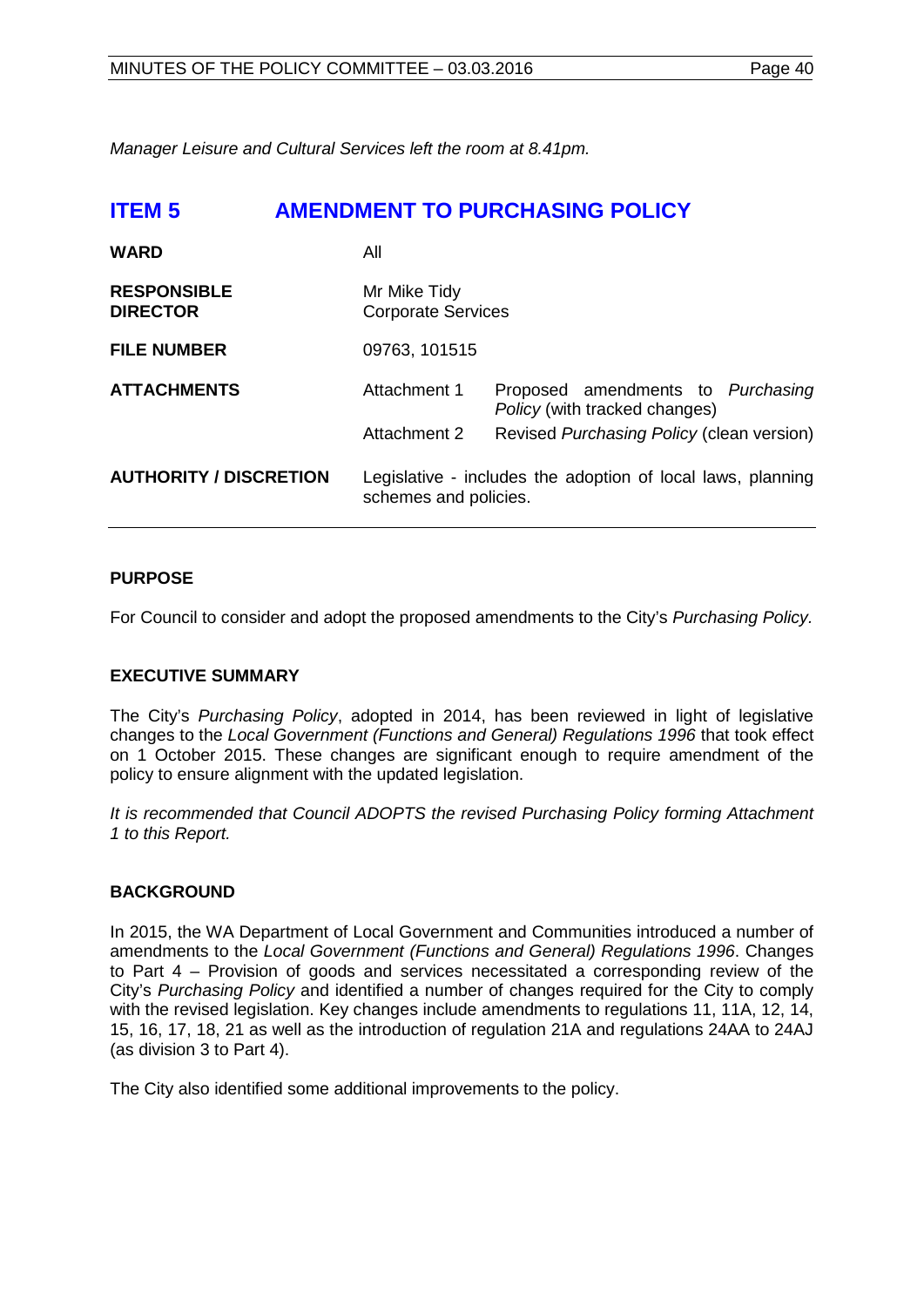# **DETAILS**

The following key changes to the *Local Government (Functions and General) Regulations 1996* that took effect on 1 October 2015 require amendments to the City's *Purchasing Policy*:

- 1 Regulation 11 requires the City to invite public tenders before entering into a contract to acquire goods or services from a third party, where the expected consideration under the contract is higher than a specified value. This threshold value has been raised from \$100,000 to \$150,000 (Refer section 3.5 of the amended policy).
- 2 Part 4 Division 3 (regulations 24AA to 24AJ) has been introduced to make provision for local governments to establish panels of pre-qualified suppliers of goods and services. The new regulations stipulate aspects that must be included in a purchasing policy without which the City cannot avail of these provisions (Refer section 3.9 of the amended policy).

Regulation 24AC(1)(a) states:

*A local government must not establish a panel of pre-qualified suppliers unless –*

*(a) It has a written policy that makes provision in respect of the matters set out in subregulation (2);*

Regulation 24AC(2) states:

*The matters referred to in subregulation (1)(a) are –*

- *(a) how the local government will procure goods or services from pre-qualified suppliers, including any process for obtaining quotations from them; and*
- *(b) how the local government will ensure that each pre-qualified supplier on a*  panel of pre-qualified suppliers will be invited to quote for the supply of the *goods or services that the pre-qualified suppliers will be expected to supply: and*
- *(c) how the local government will ensure clear, consistent and regular communication between the local government and pre-qualified suppliers; and*
- *(d) any factors that the local government will take into account when distributing work among pre-qualified suppliers; and*
- *(e) the recording and retention of written information, or documents, in respect of:*
	- *(i) all quotations received from pre-qualified suppliers; and*
	- *(ii) all purchases made from pre-qualified suppliers.*

In addition to changes arising from the amendments to the regulations, the City also identified the need for the following amendments to the existing policy:

1 Allow for calling of single quotes from artists or performers offering a unique service, where the expected consideration is between \$5,001 and \$10,000. This provision applies only to Summer Season Events (section 3.5).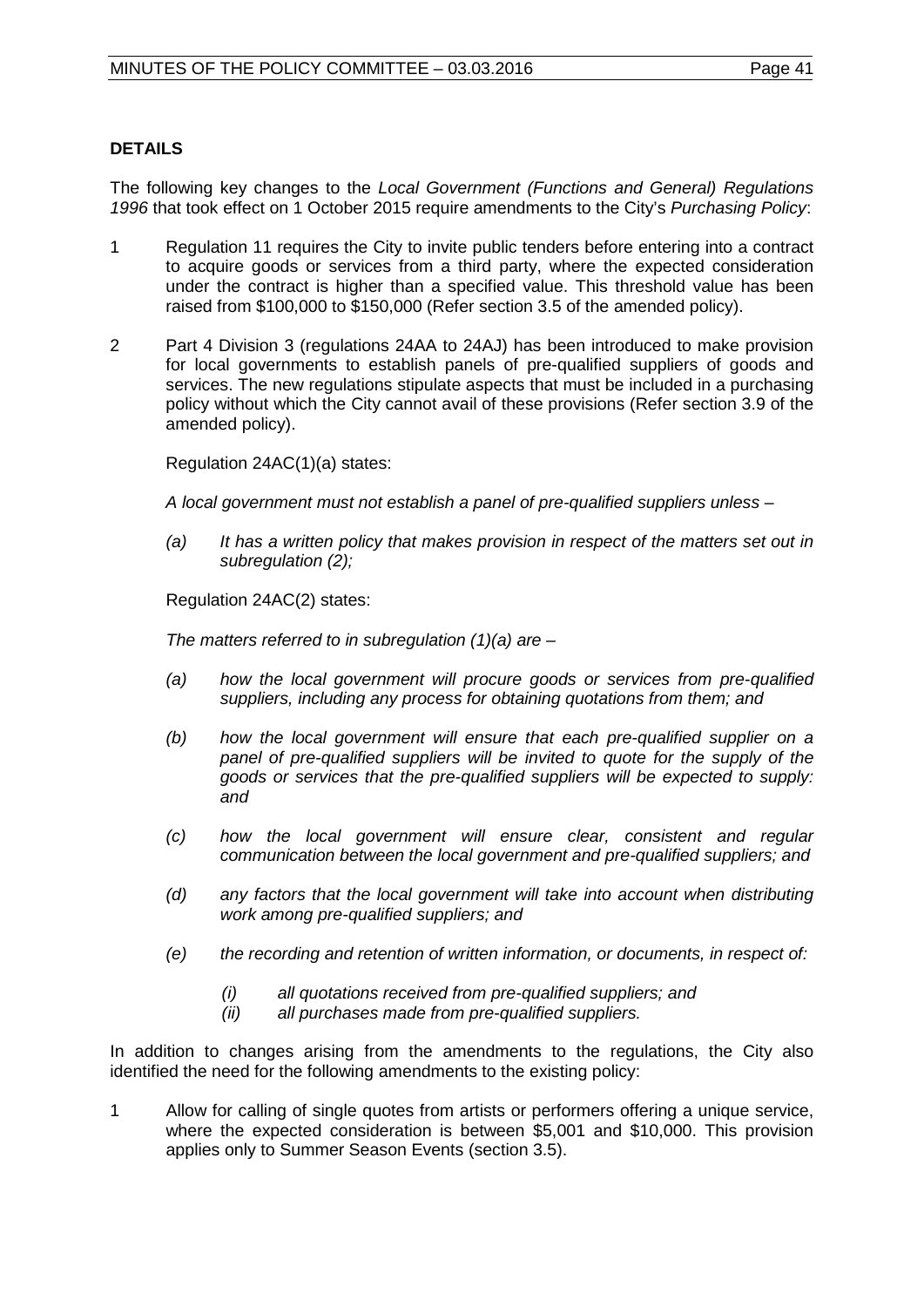- 2 In line with the provision for pre-qualified supplier panels, the purchasing policy is amended to allow for quotes to be obtained from such panels, or from pre-qualified suppliers on the Western Australian Local Government Association (WALGA) Preferred Supply Program or the WA State Government's Common Use Arrangement (section 3.5).
- 3 Other minor changes including correction to the City Purchasing Protocols listed under section 3.4 and minor grammatical and/or formatting changes.

## **Legislation / Strategic Community Plan / policy implications**

**Legislation** *Local Government (Functions and General) Regulations 1996.*

## **Strategic Community Plan**

| Key theme                   | Governance and Leadership.                                                                         |
|-----------------------------|----------------------------------------------------------------------------------------------------|
| <b>Objective</b>            | Corporate capacity.                                                                                |
| <b>Strategic initiative</b> | Continuously strive to improve performance and service<br>delivery across all corporate functions. |

#### **Risk management considerations**

The amendments are necessary to bring the City's *Purchasing Policy* in line with the revised legislation. While the policy can be retained in its current form without giving effect to the legislative updates, the City will be unable to make use of either the increased tender threshold or the provision for establishment of pre-qualified supplier panels as set out in the amended legislation. This is may result in on-going operational inefficiencies and higher use of resources.

## **Financial / budget implications**

Not applicable.

## **Regional significance**

Not applicable

## **Sustainability implications**

Not applicable.

## **Consultation**

The City referred to the WALGA Model Local Government Purchasing Policy as part of the review of the City's *Purchasing Policy*.

## **COMMENT**

The proposed updates to the *Purchasing Policy* are driven primarily by the changes to the *Local Government (Functions and General) Regulations 1996*. The City cannot give effect to these changes without amending the policy accordingly.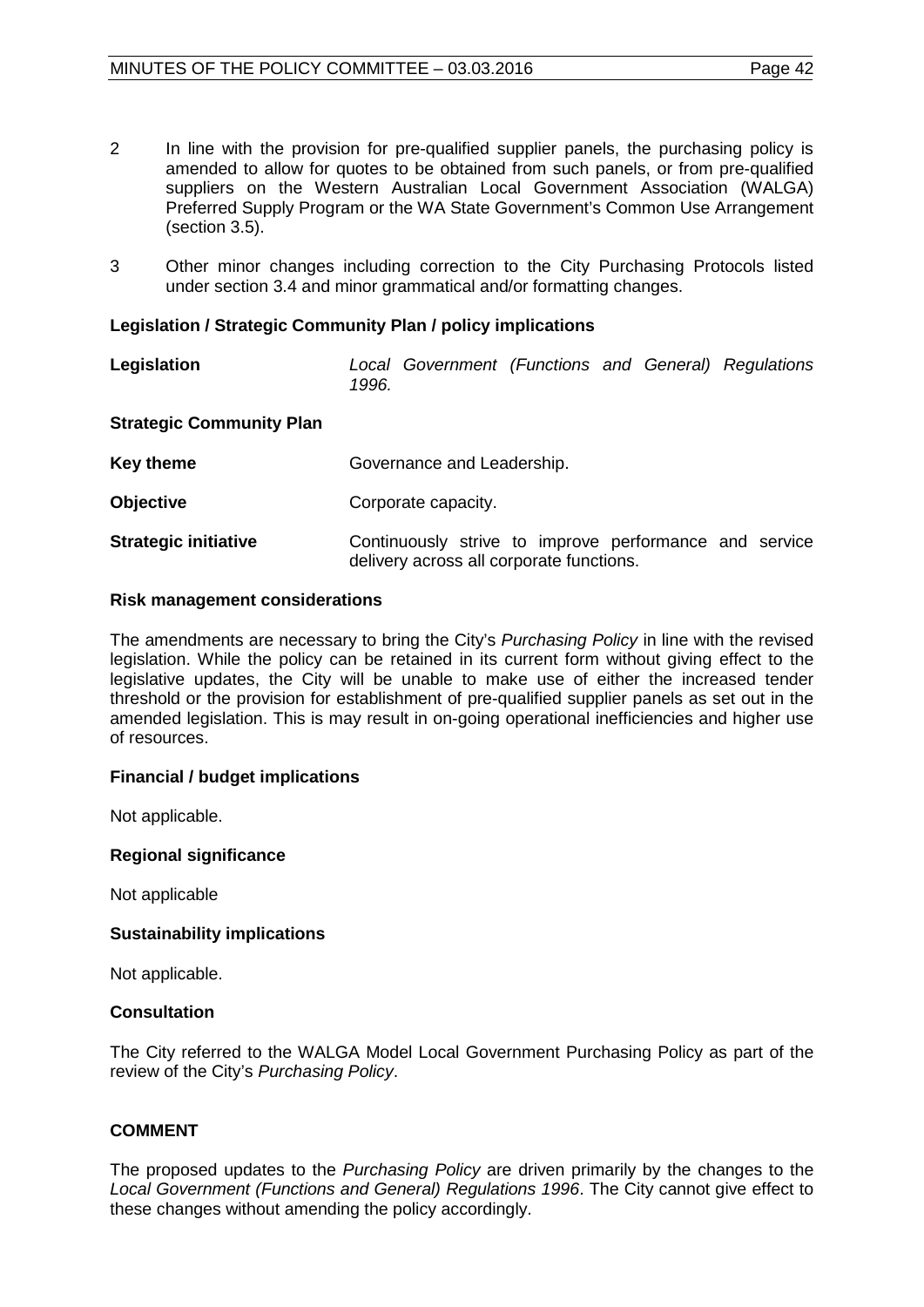# **VOTING REQUIREMENTS**

Simple Majority.

*Mayor Pickard left the room at 8.46pm and returned at 8.47pm.* 

## **MOVED Cr Fishwick SECONDED Cr Hamilton-Prime that Council ADOPTS the revised**  *Purchasing Policy* **forming Attachment 1 to this Report.**

## **The Motion was Put and CARRIED (7/0)**

**In favour of the Motion:** Cr Gobbert, Mayor Pickard, Crs Chester, Fishwick, Hamilton-Prime, Hollywood and Taylor.

*Appendix 5 refers*

*To access this attachment on electronic document, click h[ere: Attach5agnPOLICY030316.pdf](http://www.joondalup.wa.gov.au/files/committees/POLI/2016/Attach5agnPOLICY030316.pdf)*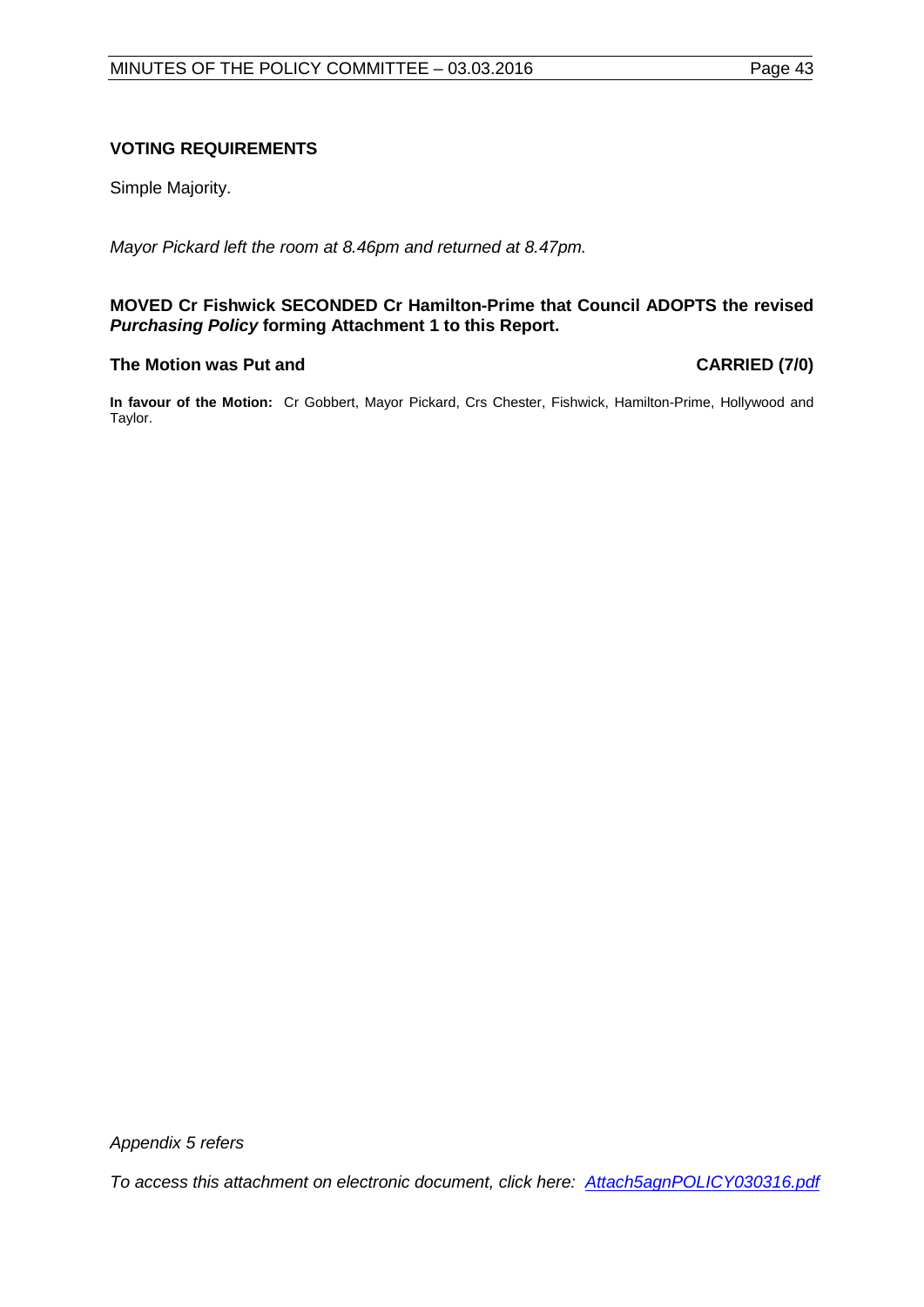# <span id="page-43-0"></span>**ITEM 6 INVESTMENT POLICY REVIEW**

| <b>WARD</b>                           | All                                       |                                                             |
|---------------------------------------|-------------------------------------------|-------------------------------------------------------------|
| <b>RESPONSIBLE</b><br><b>DIRECTOR</b> | Mr Mike Tidy<br><b>Corporate Services</b> |                                                             |
| <b>FILE NUMBER</b>                    | 101272, 101515                            |                                                             |
| <b>ATTACHMENTS</b>                    | Attachment 1                              | <b>Revised Investment Policy</b>                            |
| <b>AUTHORITY / DISCRETION</b>         | schemes and policies.                     | Legislative - includes the adoption of local laws, planning |

# **PURPOSE**

For Council to review and consider proposed amendments to the City's *Investment Policy*.

## **EXECUTIVE SUMMARY**

The *Investment Policy* governs the investment of the City's surplus operational funds that may be available from time to time, as well as funds held in the City's reserve and trust accounts. The current policy was developed and initially adopted by Council at its meeting held on 15 April 2008 (CJ052-04/08 refers). At its meeting held on 24 September 2013 (CJ187/09-13 refers), Council subsequently adopted a significantly revised policy.

The current review has looked at the policy in light of the prevailing investment climate and proposed some changes to ensure the policy continues to best support and preserve the City's cash holdings.

*It is recommended that Council ADOPTS the revised Investment Policy forming Attachment 1 to this Report.* 

# **BACKGROUND**

The uncertainty and turmoil that existed in financial markets at the time of the last significant review of the *Investment Policy* has abated in intensity, but on-going volatility and fundamental weaknesses remain a significant source of concern for investors.

While Australian banks have not experienced further significant credit ratings downgrades since that time, there remain serious questions about sovereign credit ratings of the Federal and State Governments. At the time of the previous review, Federal and State treasuries still offered AAA rated investments. Western Australia has, since then, been downgraded by Standard and Poor's to AA+ status and, very recently, by Moody's Investor Services from Aa1 to Aa2, the equivalent of Standard and Poor's (S&P) AA rating. While this was more likely a correction of Moody's rating level than a reflection of any major fall in the State's creditworthiness, it highlights the on-going risks in the financial environment and the reality of the State's current fiscal position.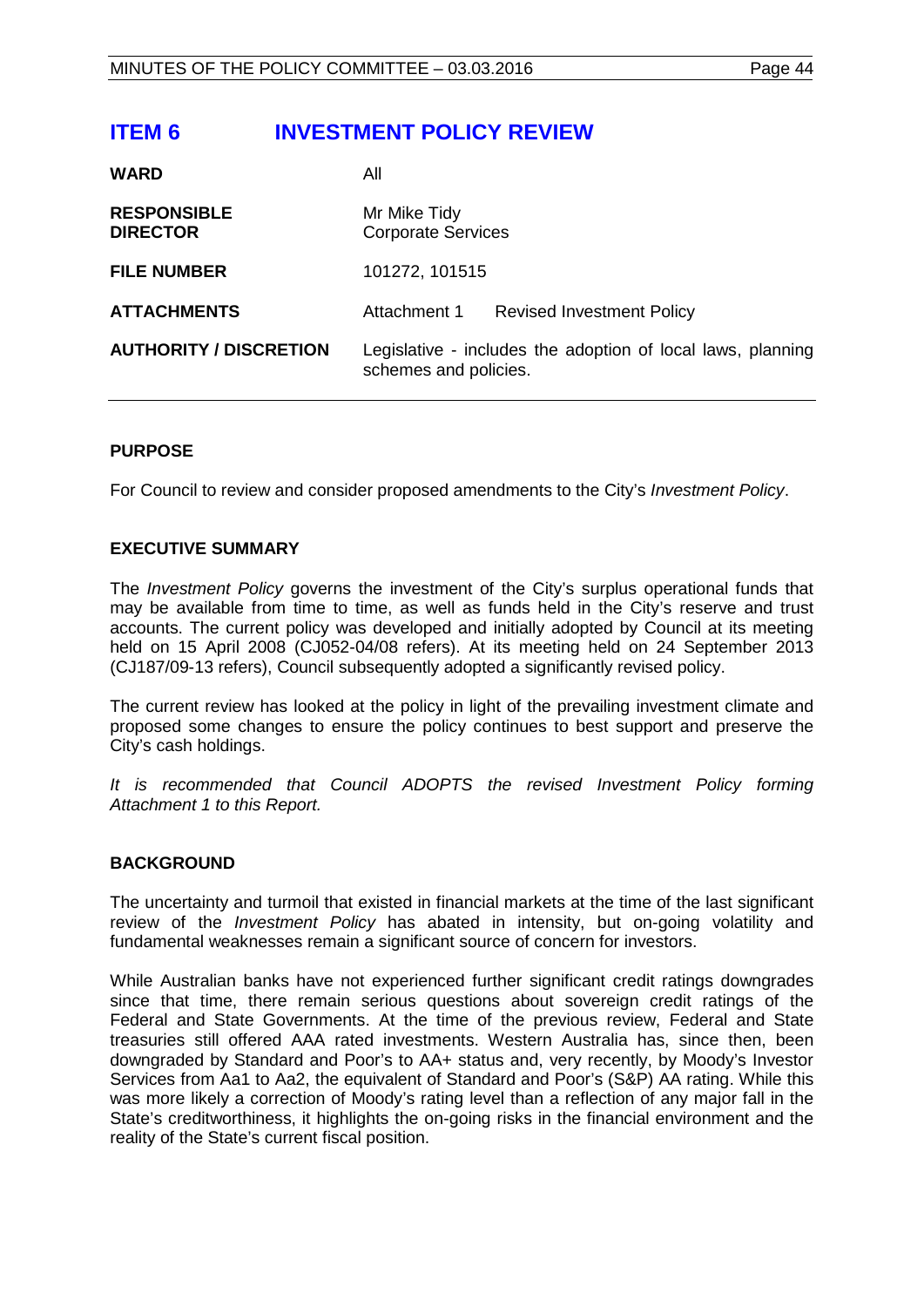The City's current investment portfolio is entirely held in either on-call (overnight) deposits or term deposits placed with financial institutions for maturity periods less than 12 months, with the majority of these placed for six months. This review is necessary to ensure that the investment objectives set out in the policy continue to be upheld while still enabling practical application as well as legislative compliance.

# **DETAILS**

# **Issues and options considered**

The current *Investment Policy* sets out the:

- investment objectives
- delegated authority to invest
- types of authorised and prohibited investments
- prudential requirements for engagement of investment advisors
- policy guidelines for the management and diversification of risk
- financial reporting.

The Department of Local Government and Communities developed an *Investment Policy Local Government Operational Guideline* that was published in 2008. The primary features of this guideline are already incorporated in the current policy.

The key changes proposed to the current *Investment Policy* as a result of this review are highlighted in Attachment 1. In summary they are as follows:

- 1 Section 3.6 Provision has been made at the end of the section to clarify the City's course of action in the event of discrepancies between the three ratings agencies (Standard and Poor's, Moody's, Fitch) in the credit rating assigned by each to a counterparty and/or product. The amendment proposes that the credit rating applied by the majority of the three ratings agencies will be used by the City. Where all three agencies have issued different credit ratings, the City will employ the rating issued by Standard & Poor's.
- 2 Section 3.6.1 Overall portfolio limits set in the current policy restrict the extent of investment with financial institutions holding a long term A rating in conjunction with a short term A-1 or A-2 rating to 45% and 10% respectively.

The official cash rate has fallen over the past two years by 50 basis points to 2%, accompanied by a corresponding decline in investment returns on term deposits from Australian banks by over 100 basis points in the same period. The average return on investments that the City can obtain currently ranges between 2.70% and 2.85%. Some banks that fall into the category of A (Long Term) and A1/A2 (Short Term) ratings are able to offer slightly better returns on deposits compared to the banks that carry a higher long term AA rating.

It is proposed to raise the overall portfolio limit for investments with institutions holding a long term A rating to a maximum of 50% of the total portfolio, where a short term rating of A-1 exists, and a maximum of 40% where a short term rating of A-2 exists.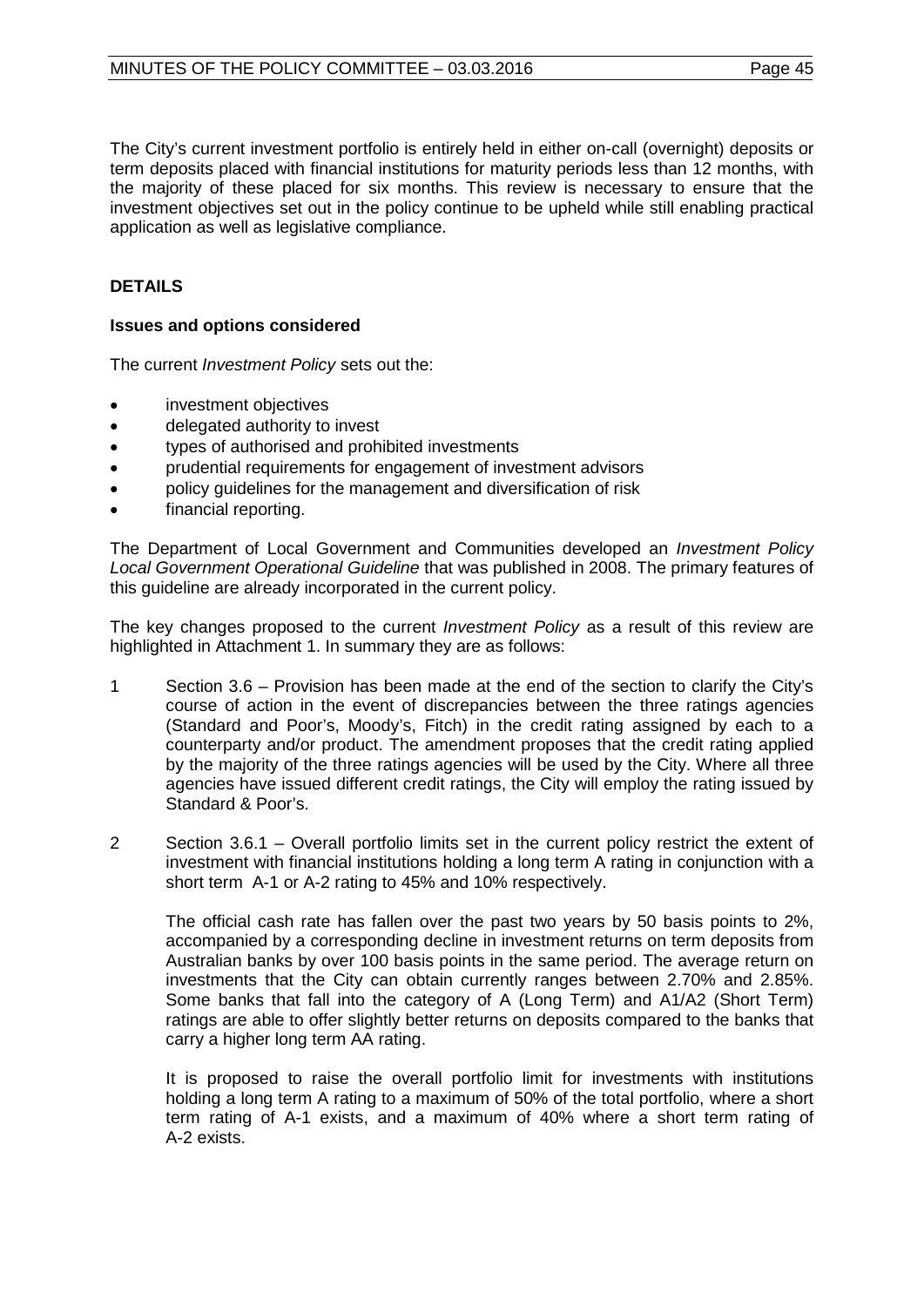| Long Term AA S&P rating | <b>ANZ</b>                           |
|-------------------------|--------------------------------------|
|                         | <b>CBA (Commonwealth Bank)</b>       |
|                         | Bankwest (under CBA banking licence) |
|                         | Westpac                              |
|                         | <b>NAB</b>                           |
|                         | <b>WA Treasury Corporation</b>       |
| Long Term A S&P rating  | <b>Bank of Queensland</b>            |
|                         | Bendigo Bank                         |
|                         | <b>ING</b>                           |
|                         | <b>Rural Bank</b>                    |
|                         | Suncorp                              |
|                         | St. George Bank                      |

The institutions that the City currently places funds with are:

No change is proposed to existing individual counterparty limits as these limits are considered necessary to ensure adequate diversification of risk.

No relaxation is proposed, either, in the minimum long term credit rating A required for institutions that the City may invest with. This is considered appropriate for prudent investment.

The effect of the proposed change to portfolio limits is that up to \$40 million of a \$100 million portfolio could be placed with financial institutions carrying a long term A rating along with a short term A-2 rating. However, not more than \$10 million (10%) could be placed with any single institution in that category. The margin of return available at any given time with such institutions can be up to five or even 10 basis points better than institutions with a short term A-1 rating. Using the same \$100 million portfolio as an example, and assuming placement of 40% of the portfolio for six months at a time, a margin of five basis points could earn \$14,975 more in annual interest while a 10 basis points margin could earn \$29,589 more. This translates, however, to a 75% increase in the return on deposits placed with institutions rated A-2 (short term).

The proposed investment policy incorporating these changes is contained in Attachment 1.

## **Legislation / Strategic Community Plan / policy implications**

| Legislation                     | Local Government Act 1995.<br>Trustees Act 1962.<br>Local Government (Financial Management) Regulations<br>1996.<br>Australian Accounting Standards. |
|---------------------------------|------------------------------------------------------------------------------------------------------------------------------------------------------|
| <b>Strategic Community Plan</b> |                                                                                                                                                      |
| <b>Key theme</b>                | Financial Sustainability.                                                                                                                            |
| <b>Objective</b>                | Effective management.                                                                                                                                |
| <b>Strategic initiative</b>     | Manage liabilities and assets through a planned, long-term<br>approach.                                                                              |
| <b>Policy</b>                   | Not applicable.                                                                                                                                      |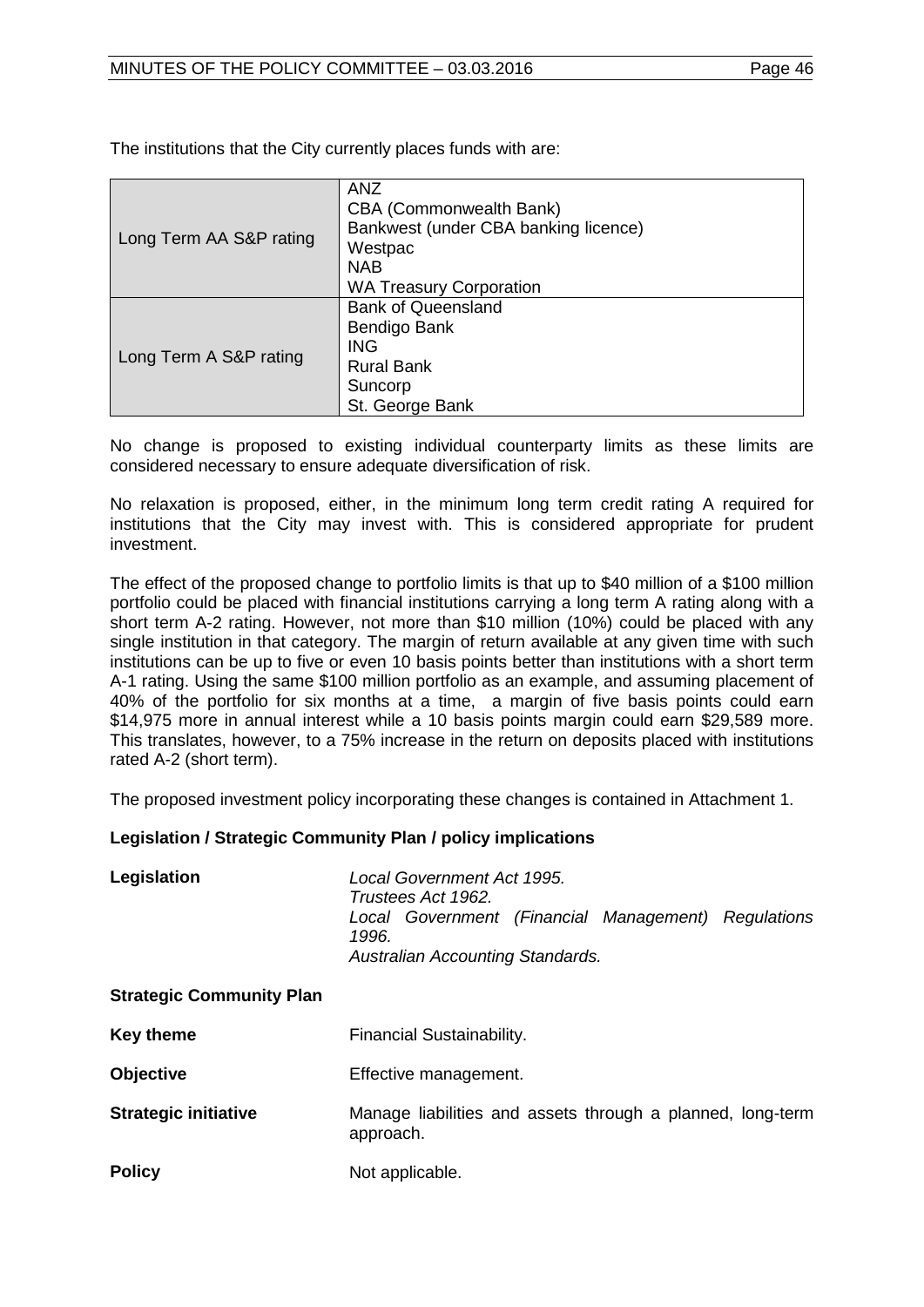## **Risk management considerations**

There are significant risks involved in the management of the City's investment portfolio. The *Investment Policy* sets out provisions for compliance and governance that are designed to diversify and mitigate these risks. In addition to the policy there are internal processes and procedures governing investment activities and these are subject to both internal and external audit.

## **Financial / budget implications**

While the proposed changes to the investment policy involve a minor relaxation in the overall portfolio credit rating limitations, this reflects the current financial environment and economic reality and will assist in securing better return on investments without significant risk to the capital invested.

All amounts quoted in this Report are exclusive of GST.

## **Regional significance**

Not applicable.

## **Sustainability implications**

Financial sustainability is imperative to the future growth and development of the City of Joondalup. The revised policy maintains the conservative approach to the City's investments which is a critical element of the long-term financial sustainability of the City.

# **Consultation**

No consultation was undertaken during this review; however investment policies currently in place at other similar local governments were reviewed, particularly with regard to investment portfolio limits and diversification.

City of Stirling – up to 50% of the portfolio may be held with institutions rated A-1 (short term) and up to 40% with those rated A-2 (short term); however, the latter are also presumed to be rated BBB (long term).

City of Melville – up to 50% of the portfolio can be held with institutions rated A-1 (short term) and up to 20% with banks rated A-2; however, the policy presumes that the latter are also rated BBB (long term).

City of Wanneroo – up to 100% of the portfolio may be held with institutions rated A-1 (short term) and up to 80% with those rated A-2(short term), irrespective of long term credit ratings.

City of Swan – up to 100% of the overall portfolio may be held with institutions rated A-1 (short term, up to 60% with institutions rated A-2 (short term) and up to 30% with those rated A-3(short term) or with no short term rating. No reference is made to long term credit ratings.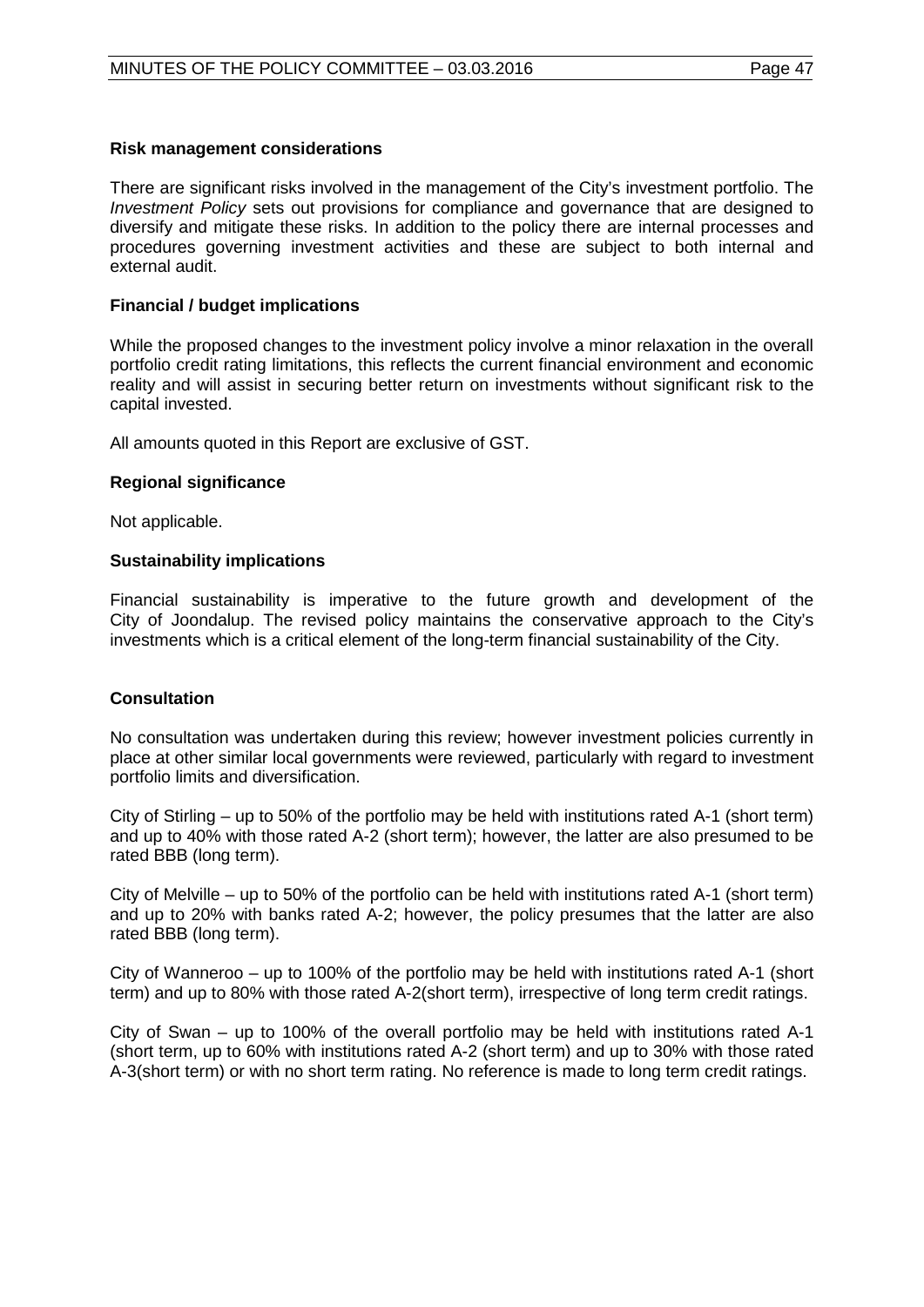The *Investment Policy* has been reviewed in light of existing market conditions and legislative requirements. It preserves the City's conservative approach to investment that is being practised and is considered most appropriate to the needs of the City and provides further clarity and transparency of the City's approach to investment of surplus operational funds that may be available from time to time as well as funds held in the City's trust and reserve accounts.

Following Council's endorsement of the revised policy, the information will be placed into the City's revised policy format.

## **VOTING REQUIREMENTS**

Simple Majority.

## **MOVED Cr Fishwick SECONDED Cr Hollywood that Council ADOPTS the revised**  *Investment Policy* **forming Attachment 1 to this Report.**

#### **The Motion was Put and CARRIED (7/0)**

**In favour of the Motion:** Cr Gobbert, Mayor Pickard, Crs Chester, Fishwick, Hamilton-Prime, Hollywood and Taylor.

*Manager Financial Services left the room at 9.15pm.*

*Appendix 6 refers*

*To access this attachment on electronic document, click [here: Attach6agnPOLICY030316.pdf](http://www.joondalup.wa.gov.au/files/committees/POLI/2016/Attach6agnPOLICY030316.pdf)*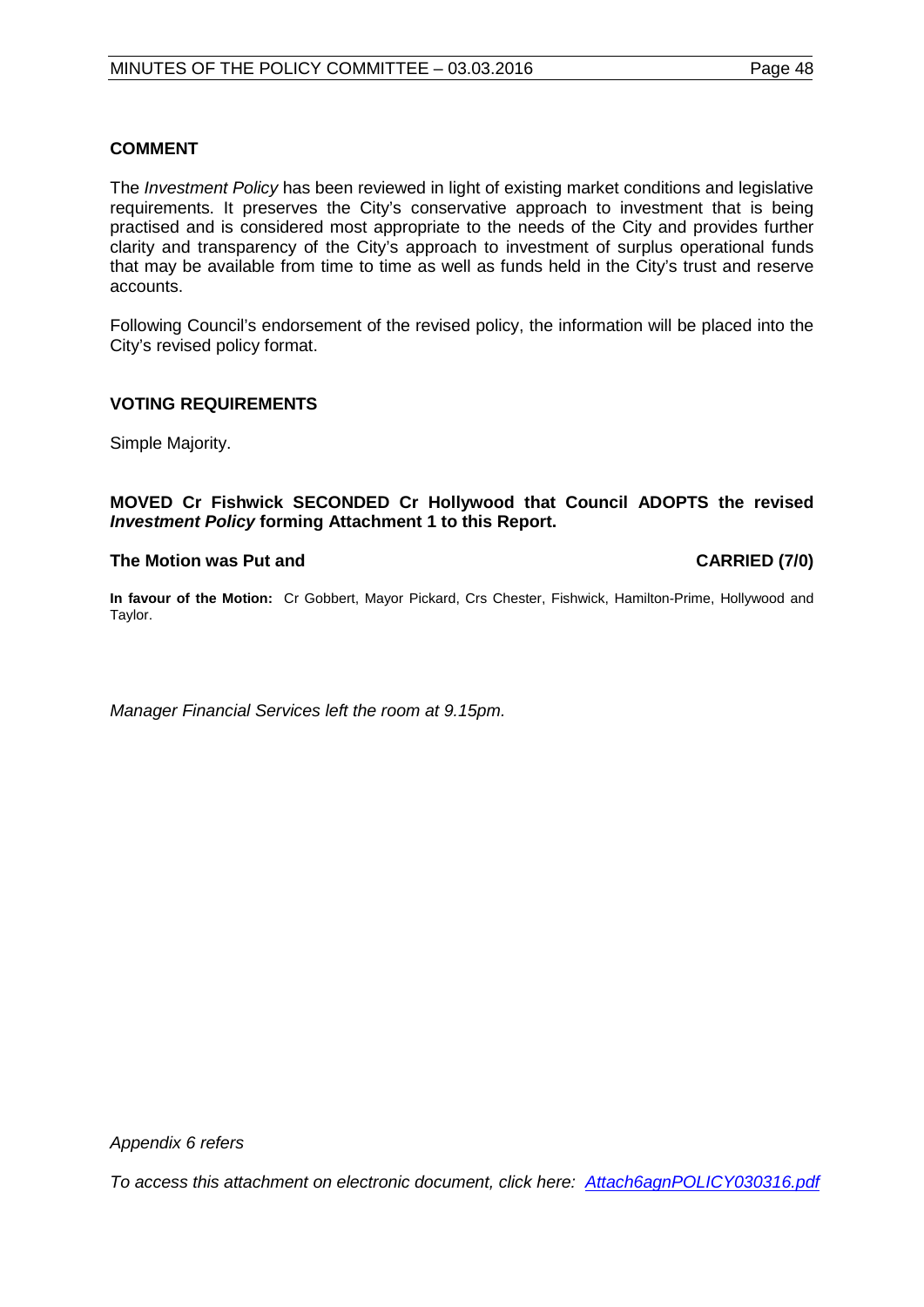*The Chief Executive Officer entered the room at 9.15pm.*

# <span id="page-48-0"></span>**ITEM 7 RE-SCHEDULING OF MEETING DATES – POLICY COMMITTEE 2016**

| <b>WARD</b>                           | All                                                                                                                                                                                              |
|---------------------------------------|--------------------------------------------------------------------------------------------------------------------------------------------------------------------------------------------------|
| <b>RESPONSIBLE</b><br><b>DIRECTOR</b> | Mr Jamie Parry<br>Governance and Strategy                                                                                                                                                        |
| <b>FILE NUMBER</b>                    | 103963                                                                                                                                                                                           |
| <b>ATTACHMENTS</b>                    | Nil.                                                                                                                                                                                             |
| <b>AUTHORITY / DISCRETION</b>         | Executive - The substantial direction setting and oversight<br>role of Council, such as adopting plans and reports,<br>accepting tenders, directing operations, setting and<br>amending budgets. |

# **PURPOSE**

For the Policy Committee to consider re-scheduling various committee meeting dates and times for 2016.

# **EXECUTIVE SUMMARY**

At its meeting held on 3 November 2015 the Policy Committee adopted a schedule of meeting dates for the Policy Committee throughout 2016. The meeting schedule has been reviewed with the intent of reducing time imposition on Elected Members and it is proposed to amend a number of meeting dates so they are held on the same day as other scheduled meetings.

*It is therefore recommended the Policy Committee adopts the amended meeting dates and times for the Policy Committee of the City of Joondalup to be held at the Joondalup Civic Centre, Boas Avenue, Joondalup.*

# **BACKGROUND**

The Policy Committee was established at the Special Council meeting held on 3 November 2015. The role of the Policy Committee is to:

- make recommendations to Council on the development and review of the City's policies and overall policy framework
- develop and maintain a visual art collection of significance and repute that reflects the cultural aspirations of the City of Joondalup and its expressed goals and policies
- collect works of visual art of demonstrable excellence by artists of significance, consistent with the perceived developments in West Australian contemporary art
- collect and commission selectively works of art which enhance the existing Collection and which foster an understanding, enjoyment and appreciation of the visual arts among the broader community and members of the general public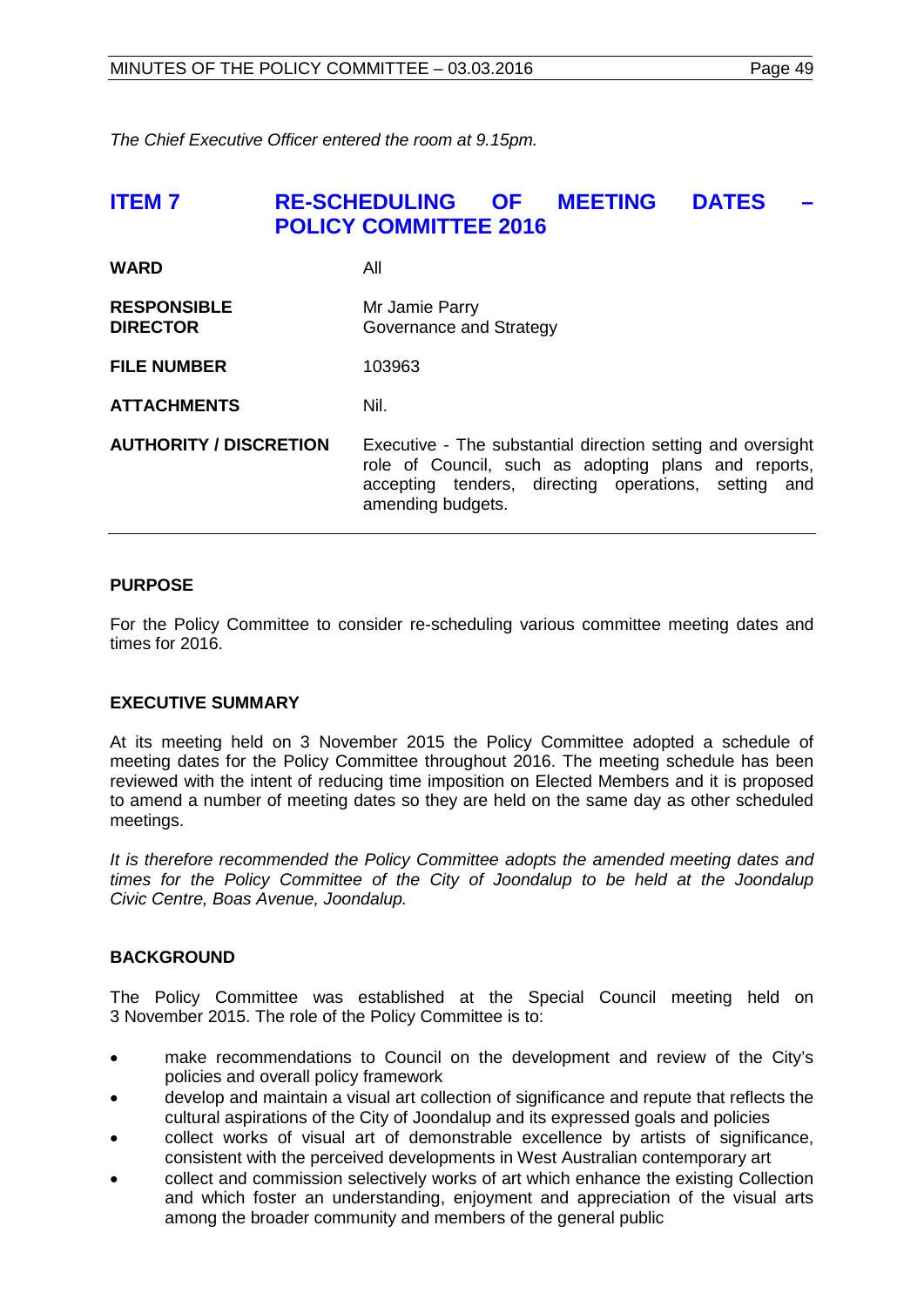- review the criteria established to determine award winners
- oversee the strategic direction of the City's Art Award events, Visual Art collection and Visual Art Programs.

The proposed 2016 schedule of Council meeting dates is based on the format used in recent years. That is, a monthly meeting format with Strategy Sessions held on the first Tuesday of each month, Briefing Sessions held on the second Tuesday and Council meetings on the third Tuesday.

This enables committee meetings to be scheduled on the Monday, Tuesday or Wednesday of weeks one, two and three so as to minimise potential conflicts with other Council activities and provide a 'meeting-free' week in the fourth week of each month.

It is preferable to hold committee meetings in the first week of the month, thereby enabling committee recommendations to be listed in the Briefing Session agenda and subsequently the Council meeting agenda, however this may not always be possible due to other scheduled meetings.

At its meeting held on 3 November 2015 (Item 1 refers) the Policy Committee adopted a schedule of meeting dates for the Policy Committee throughout 2016 as follows:

| <b>Policy Committee</b>                        |
|------------------------------------------------|
| To be held in Conference Room 2                |
| Monday 30 November 2015, commencing at 6.00pm  |
| Thursday 3 March 2016, commencing at 6.30pm    |
| Thursday 9 June 2016, commencing at 6.30pm     |
| Thursday 13 October 2016, commencing at 6.30pm |
| Thursday 1 December 2016, commencing at 6.30pm |

# **DETAILS**

Meetings of this committee will, at certain points of the year, need to align with the City's two premier art events, the Community Art Exhibition held in June and the Community Invitation Art Award held in October. These meetings are typically held at a slightly later time on a Thursday to enable the inspection of the art entries prior to awarding winners.

The proposed changes are as follows:

- Cancel the meeting scheduled for 3 March 2016 this meeting has been replaced by the meeting called by the Presiding Member to be held on Tuesday 1 March 2016, commencing at 5.45pm.
- Amending the date and time of the Thursday 9 June 2016 meeting to now be held on Tuesday 7 June 2016, commencing at 5.45pm. This meeting will be followed by the Strategy Session commencing at 7.00pm.
- Amending the date and time of the Thursday 1 December 2016 meeting to now be held on Monday 28 November 2016, commencing at 5.45pm. This meeting will be followed by the Major Projects Committee which will now commence at 7.15pm.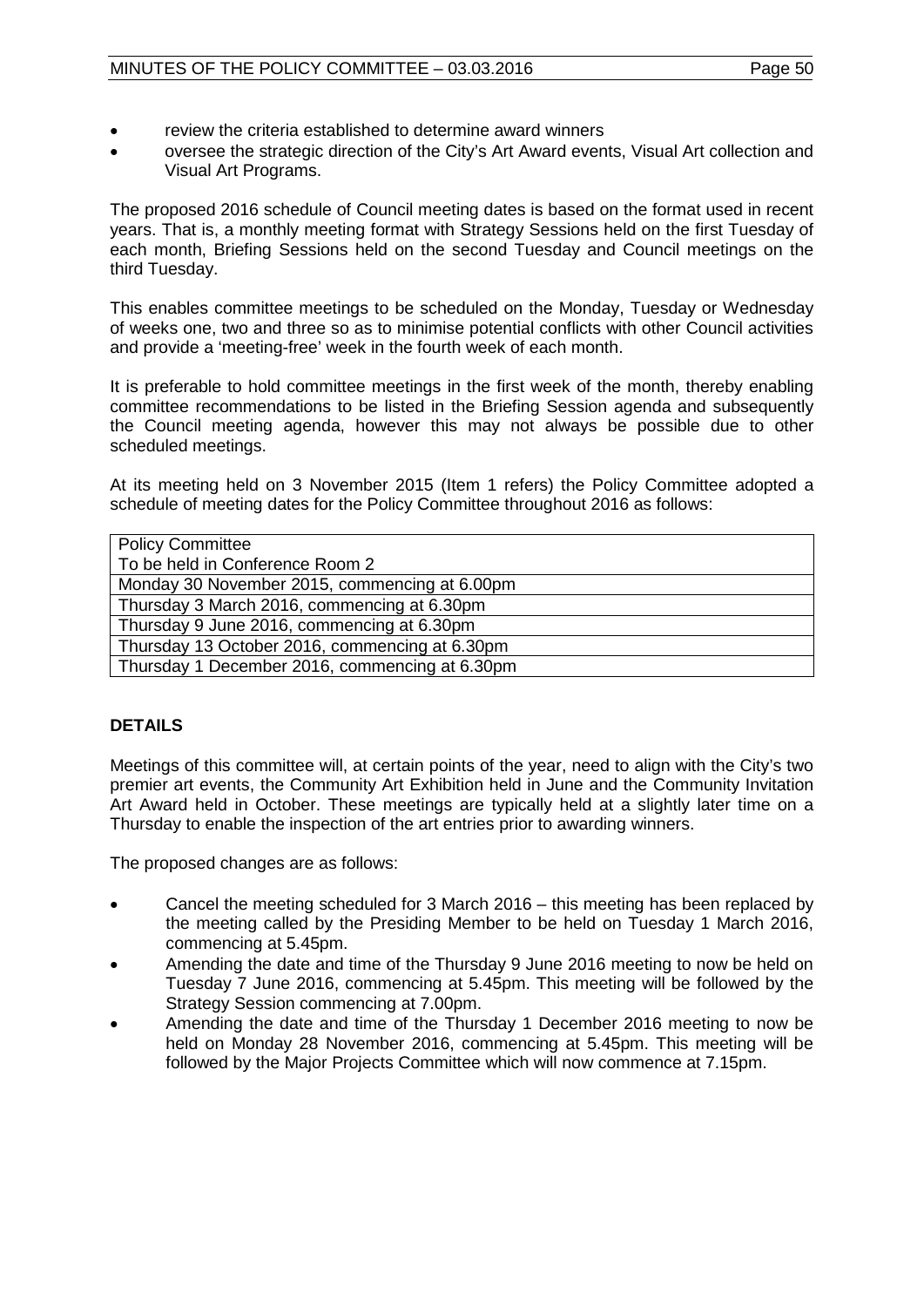# **Issues and options considered**

The Policy Committee can either:

- adopt the meeting dates as proposed in this report
- not adopt the meeting dates as proposed in this report or
- amend the meeting dates.

# **Legislation / Strategic Community Plan / policy implications**

| Legislation | Local Government Act 1995.                           |
|-------------|------------------------------------------------------|
|             | Local Government (Administration) Regulations 1996.  |
|             | City of Joondalup Meeting Procedures Local Law 2013. |
|             |                                                      |

# **Strategic Community Plan**

| <b>Key theme</b> | Governance and Leadership. |
|------------------|----------------------------|
|------------------|----------------------------|

- **Objective Corporate capacity.**
- **Strategic initiative** Not applicable.
- **Policy** Not applicable.

# **Risk management considerations**

Should the meeting schedule not be changed, there is a risk that committee members may be unable to attend due to conflicting appointments.

# **Financial / budget implications**

Not applicable.

## **Regional significance**

Not applicable.

## **Sustainability implications**

Not applicable.

## **Consultation**

Not applicable.

# **COMMENT**

The proposed dates maintain a meeting schedule based on a quarterly meeting cycle. While the meetings are no longer scheduled on the same day and time, the amended schedule aligns meetings with other scheduled meetings, thereby minimising conflicts with other City activities.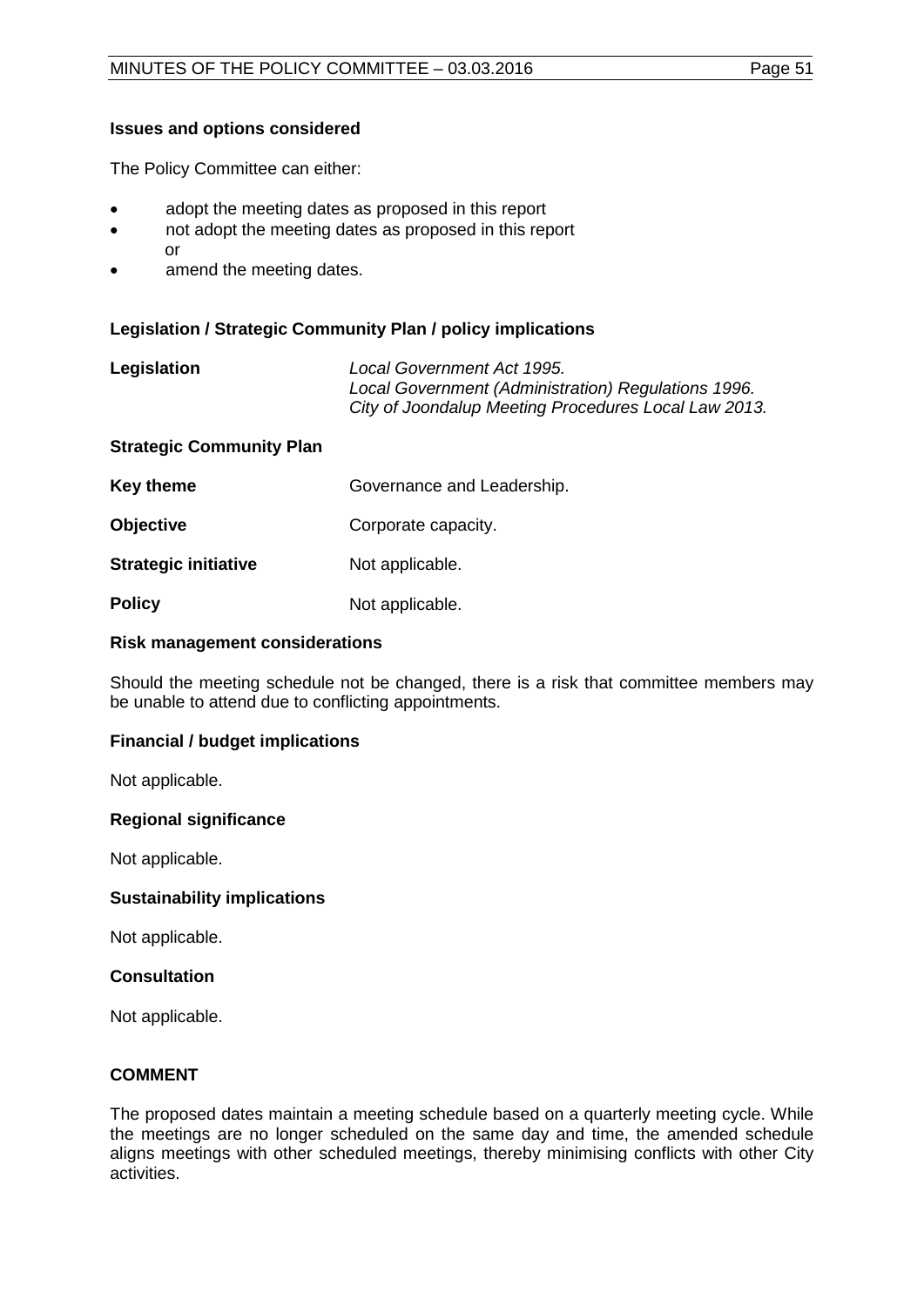# **VOTING REQUIREMENTS**

Simple Majority.

# **OFFICER'S RECOMMENDATION**

That the Policy Committee BY AN ABSOLUTE MAJORITY AMENDS its decision on 3 November 2015 (Item 1 refers) as follows:

- 1 Cancels the meeting scheduled for Thursday 3 March 2016, due to the meeting being held on Tuesday 1 March 2016, commencing at 5.45pm;
- 2 Re-schedules the Thursday 9 June 2016 meeting to now be held on Tuesday 7 June 2016, commencing at 5.45pm;
- 3 Re-schedules the Thursday 1 December 2016 meeting to now be held on Monday 28 November 2016, commencing at 5.45pm.

**MOVED Mayor Pickard SECONDED Cr Hamilton-Prime that the Policy Committee BY AN ABSOLUTE MAJORITY AMENDS its decision on 3 November 2015 (Item 1 refers) as follows:**

- **1 Re-schedules the Thursday 9 June 2016 meeting to now be held on Tuesday 7 June 2016, commencing at 5.45pm;**
- **2 Re-schedules the Thursday 1 December 2016 meeting to now be held on Tuesday 29 November 2016, commencing at 5.45pm.**

## **The Motion was Put and CARRIED (7/0)**

**In favour of the Motion:** Cr Gobbert, Mayor Pickard, Crs Chester, Fishwick, Hamilton-Prime, Hollywood and Taylor.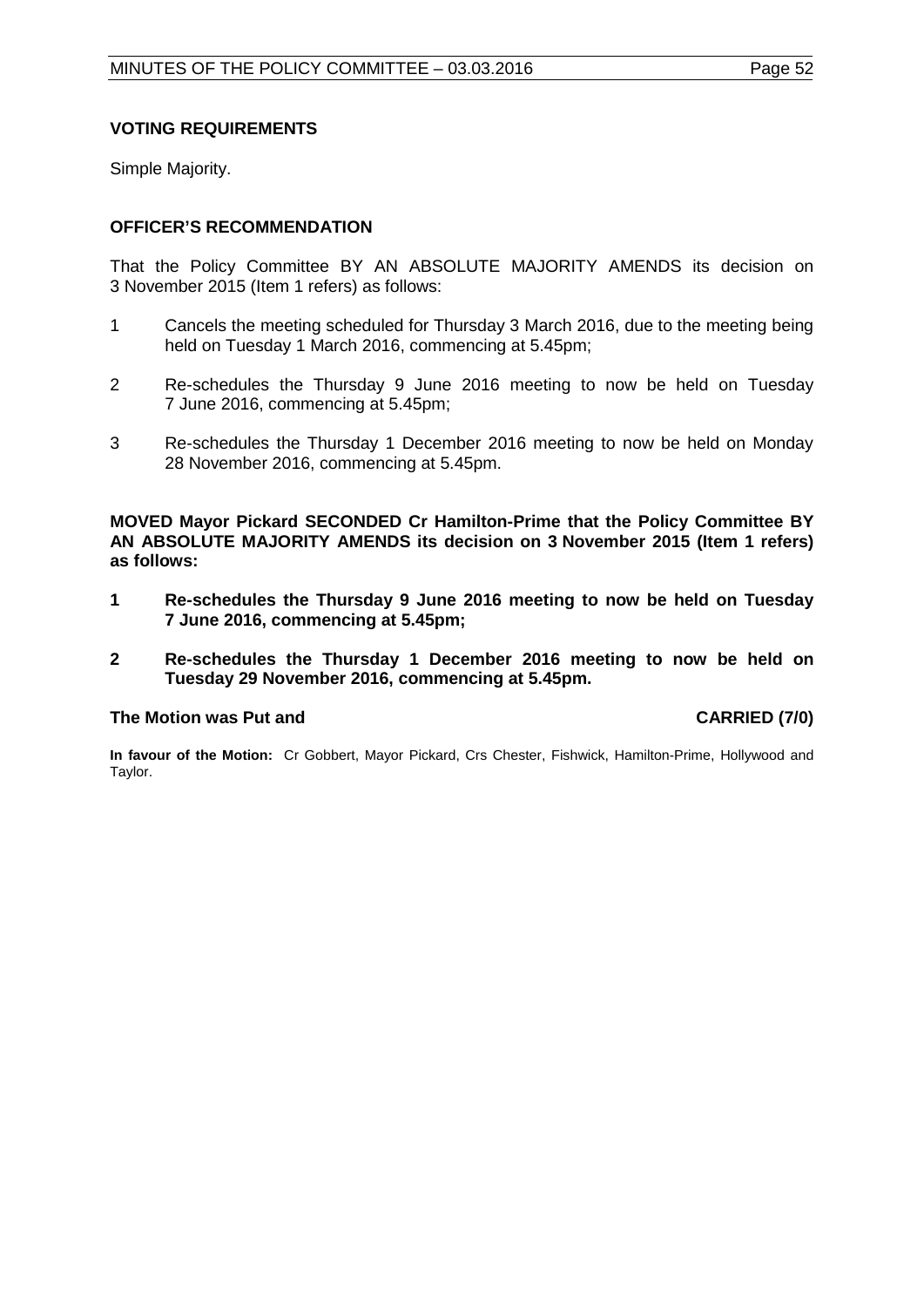# <span id="page-52-0"></span>**ITEM 8 STREETSCAPE SEAT SIGNAGE**

| <b>WARD</b>                           | All                                                                                  |
|---------------------------------------|--------------------------------------------------------------------------------------|
| <b>RESPONSIBLE</b><br><b>DIRECTOR</b> | Mr Garry Hunt<br>Office of the CEO                                                   |
| <b>FILE NUMBER</b>                    | 01907, 101515                                                                        |
| <b>ATTACHMENT</b>                     | Nil                                                                                  |
| <b>AUTHORITY / DISCRETION</b>         | Legislative - includes the adoption of local laws, planning<br>schemes and policies. |

## **PURPOSE**

For the Policy Committee to determine the City's position on members of parliament advertising electorate contact details on city streetscape furniture such as bus stop seats and bus shelters, and whether a new position needs to be developed or the City remains uncommitted to allowing any kind of political advertising.

## **EXECUTIVE SUMMARY**

Currently, the City does not have a policy that governs members of parliament advertising their electoral contact information on streetscape furniture. Research has been undertaken with other local governments to ascertain options for handling these types of requests. However, there is no general consensus to guide this decision for Council.

It is therefore recommended that the Policy Committee reviews the current situation and considers whether a new position around the issue needs to be developed.

# **BACKGROUND**

Requests for political advertising go back to approximately 2005 and involve sitting members of parliament operating within the City of Joondalup boundaries requesting to advertise their electoral contact information on City streetscape furniture. The City continues to receive requests from members of parliament and generally provides the response that *"the City has a position of not permitting 'political advertising' on street furniture or on its own assets"*.

# **DETAILS**

While the City does not have a policy on this subject as such, it does have a *Signs Policy* adopted under the City's planning scheme which relates to planning issues.

For the purpose of this exercise, it is suggested that political advertising may cover:

- a sign which identifies the name (and perhaps contact details) of the member of parliament and the electorate
- a sign, as above, but with the logo of a political party included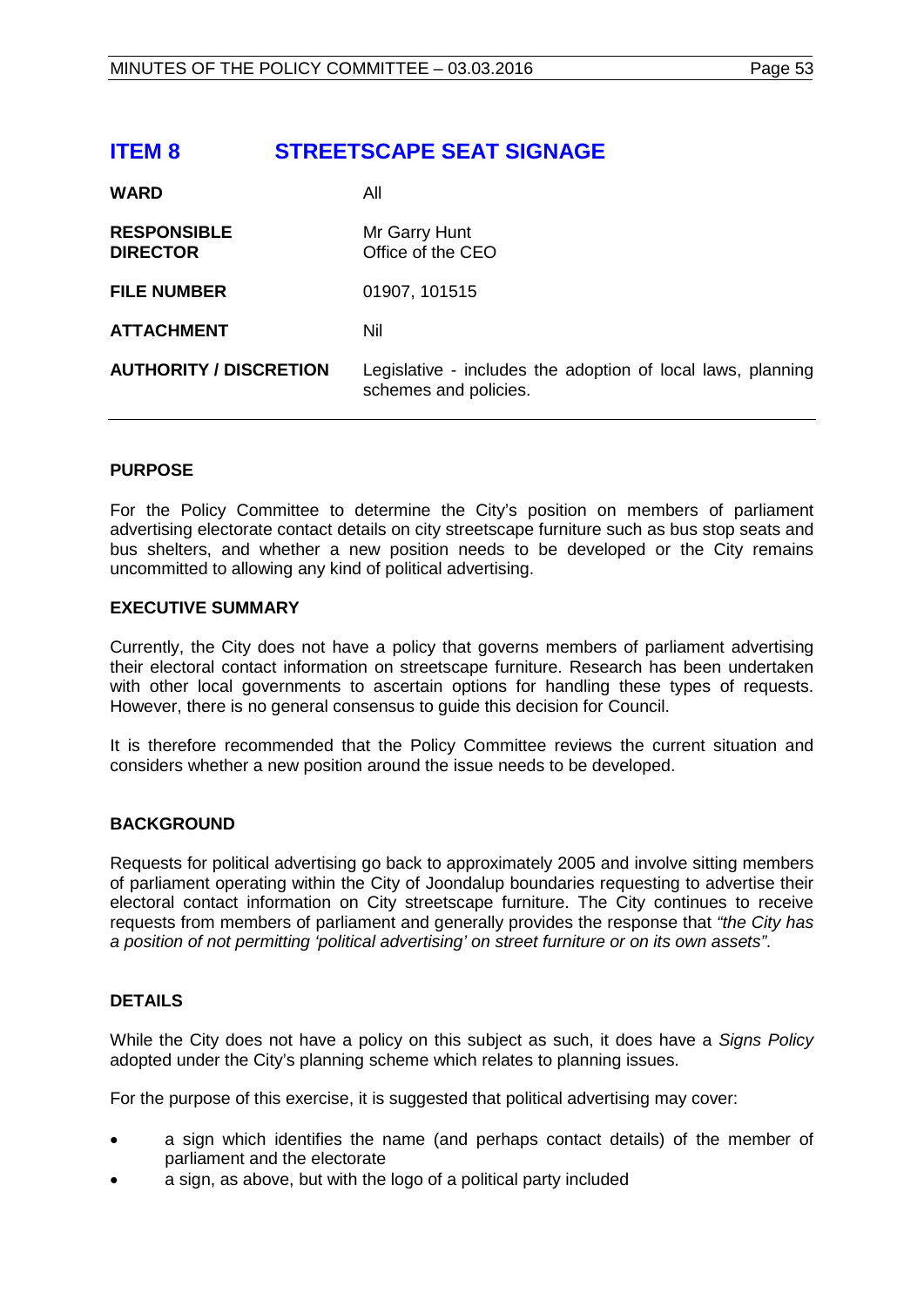- a sign, as above, which encourages persons to vote for the member or political party
- a sign which encourages persons to vote for a candidate and/or a political party in an election.

# Legal framework

The placing of political advertising on street furniture is governed by:

- any contracts which the City has entered into for advertising on street furniture
- *Local Government and Public Property Local Law 2014* and *Signs Local Law 1999* which regulate advertising in the road reserve
- the implied Constitutional right of freedom of political communication.

# Advertising contracts for street furniture

Clause 9.5 of the *Local Government and Public Property Local Law 2014* enables a local government to enter into agreements with a person to place any advertisement on a bus seat, bus shelter or other street furniture.

The City has advertising contracts with:

- Adshel for bus shelters
- Streetside Advertising for benches.

Both contracts contain similar provisions which specify that the contractor shall not display advertising which the City considers to be "politically sensitive". However this phrase is not further defined.

# Signs Local Law

Clause 16 (l) of the *Signs Local Law 1999* prohibits the placement of an "election sign" (which means "a sign which encourages persons to vote for a candidate or political party...") on any street, thoroughfare or other public place. This raises the question: What advertising is "politically sensitive" and which are considered "election signs"?

# The implied Constitutional right of freedom of political communication

The implied Constitutional right of freedom of political communication protects persons from legislation which may have the effect of unduly interfering with the exercise of their political rights. If in conflict with a State or local law, the implied right prevails.

# **Issues and options considered**

The City has a position of not permitting 'political advertising' on street furniture or on its own assets, which are not affected by contracts with external parties.

The City of Stirling has a policy on *Election Signs on Road Reserves and Council Land* which manages the issue similarly to clause 15 of the *Signs Local Law* with respect to private property.

In the background of any discussion on this issue remains the question of whether the implied right would prevail over the City's refusal to allow placement of political advertising or election signs, if someone chose to challenge it.

An absolute prohibition is likely to be successfully challenged, while a regulated approach is likely to survive.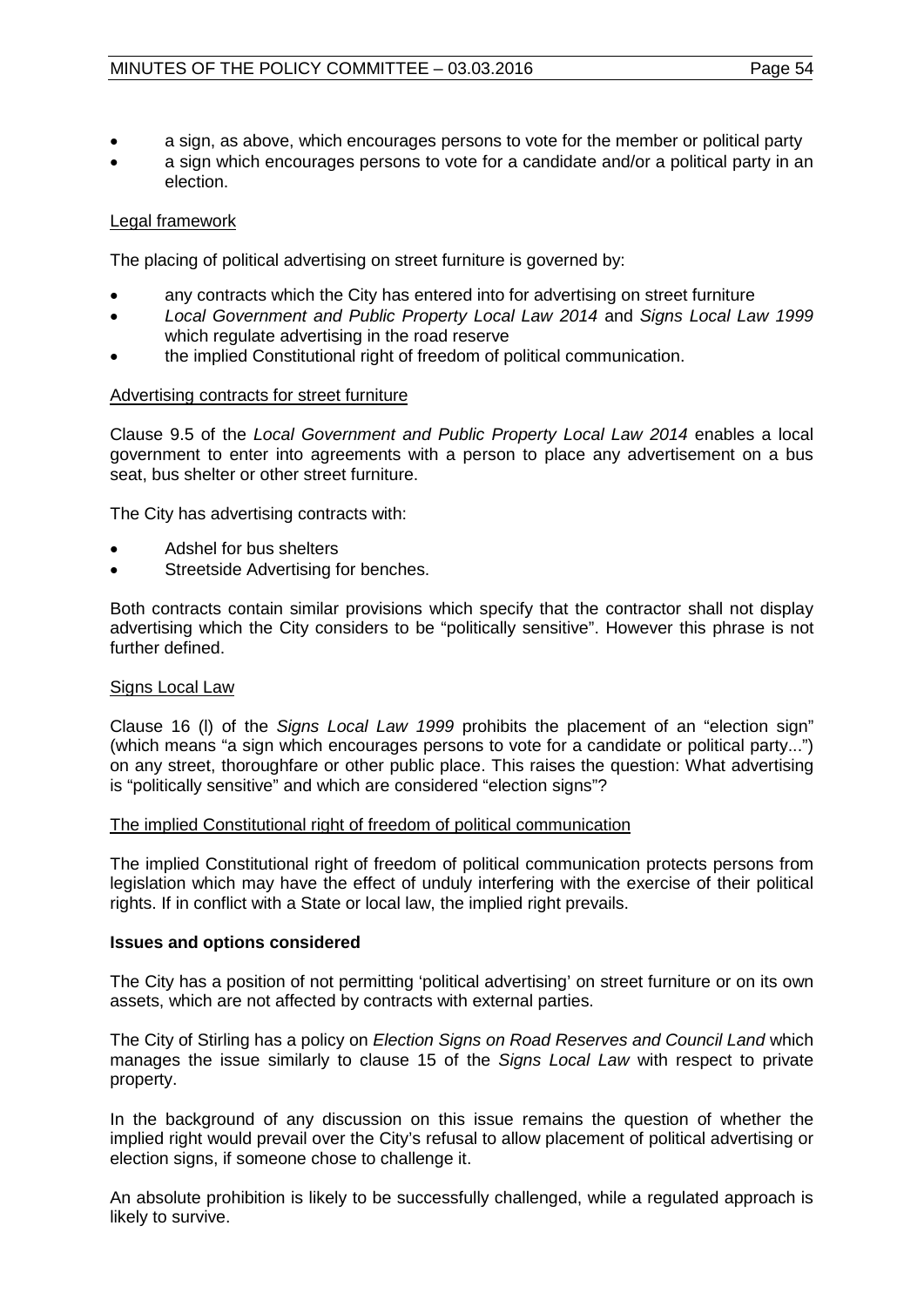# **Legislation / Strategic Community Plan / policy implications**

| Legislation                     | Australian Constitution.<br>Local Government and Public Property Local Law 2014.<br>Signs Local Law 1999. |
|---------------------------------|-----------------------------------------------------------------------------------------------------------|
| <b>Strategic Community Plan</b> |                                                                                                           |
| <b>Key theme</b>                | Governance and Leadership.                                                                                |
| <b>Objective</b>                | Corporate capacity.                                                                                       |
| <b>Strategic initiative</b>     | Continuously strive to improve performance and service<br>delivery across all corporate functions.        |
| <b>Policy</b>                   | Signs Policy.                                                                                             |

## **Risk management considerations**

Whether the City proceeds with developing a policy or not, a risk management strategy would need to be developed along with a communication strategy on the City's position to ensure clear and consistent communication is provided to all stakeholders.

## **Financial / budget implications**

There are no financial implications associated with this report.

## **Regional significance**

Not applicable.

# **Sustainability implications**

Not applicable.

# **Consultation**

No consultation has taken place.

# **COMMENT**

There are two primary options available to Council. The first is to retain the prevailing situation of not allowing advertising, and the second is to allow advertising with or without limitation.

It is recommended that the Policy Committee reviews the current situation as to whether to:

- to continue with the current position of not allowing members of parliament to advertise on street furniture or
- Council could adopt a resolution to allow local, state and federal elected representatives whose electorates are within the boundaries of the City of Joondalup to advertise on street furniture via a sign that identifies the name and contact detail of the Member of Parliament and the electorate they represent.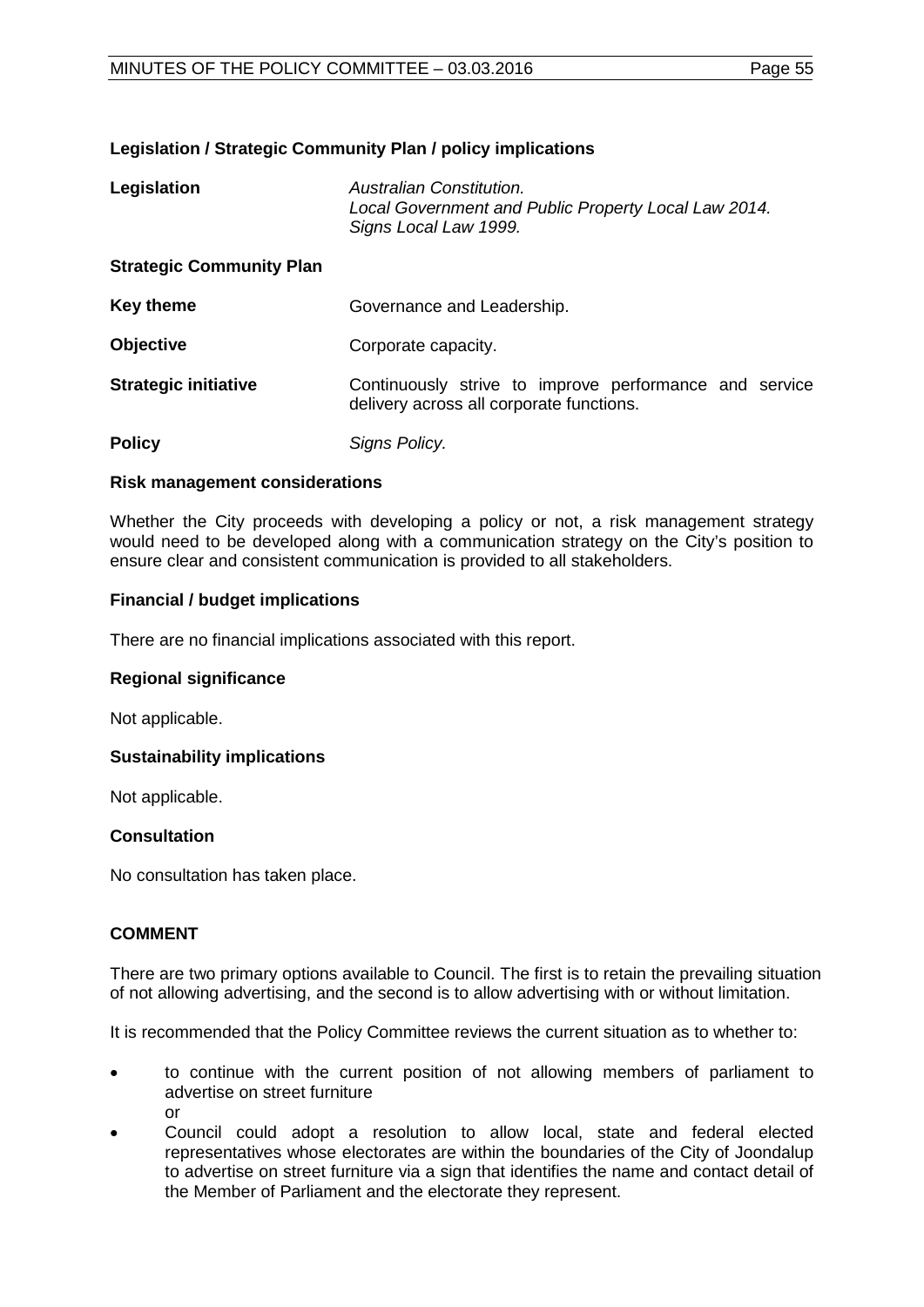## **VOTING REQUIREMENTS**

Simple Majority.

## **OFFICER'S RECOMMENDATION**

That the Policy Committee CONSIDERS the City's current position around political advertising on streetside furniture.

**MOVED Mayor Pickard SECONDED Cr Fishwick that Council ALLOWS local, state and federal elected representatives whose electorates are within the boundaries of the City of Joondalup to advertise on street furniture via a sign that identifies the name and contact details of the elected representative and the electorate they represent.**

## **The Motion was Put and CARRIED (4/3)**

**In favour of the Motion:** Cr Gobbert, Mayor Pickard, Crs Chester and Hamilton-Prime. **Against the Motion:** Crs Fishwick, Hollywood and Taylor.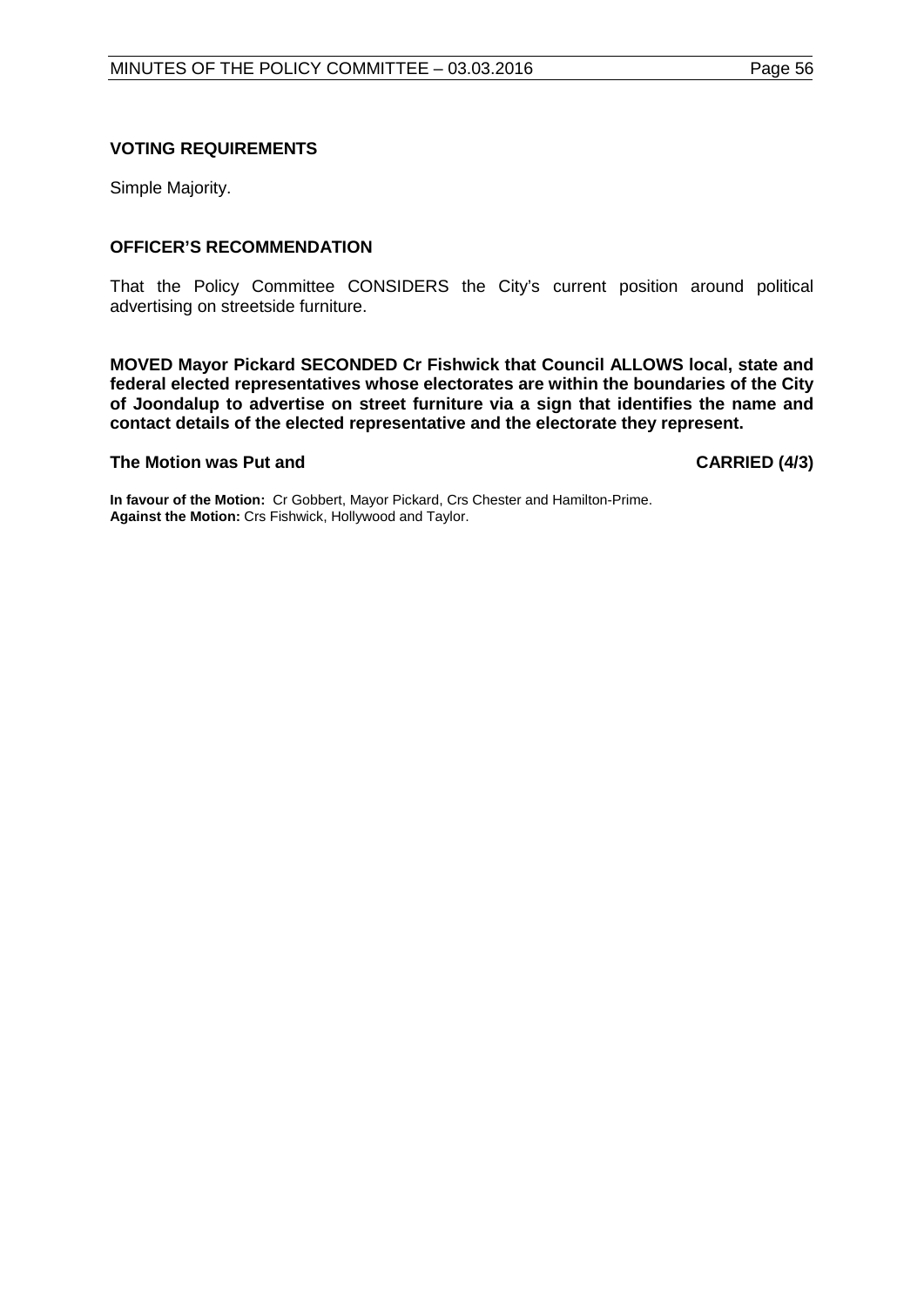# <span id="page-56-0"></span>**ITEM 9 ARTIST RESIDENCY UPDATE AND PROPOSED COMMISSION TIMELINE AND BUDGET**

| <b>WARD</b>                           | All                                                                                                                                                                                              |
|---------------------------------------|--------------------------------------------------------------------------------------------------------------------------------------------------------------------------------------------------|
| <b>RESPONSIBLE</b><br><b>DIRECTOR</b> | Mr Mike Tidy<br><b>Corporate Services</b>                                                                                                                                                        |
| <b>FILE NUMBER</b>                    | 103932, 101515                                                                                                                                                                                   |
| <b>ATTACHMENT</b>                     | Attachment 1<br>Proposed sculpture Emperor Gum Moth                                                                                                                                              |
| <b>AUTHORITY / DISCRETION</b>         | Executive - The substantial direction setting and oversight<br>role of Council, such as adopting plans and reports,<br>accepting tenders, directing operations, setting and<br>amending budgets. |

<span id="page-56-1"></span>Discussion was had in relation to this item earlier in the meeting, page [21](#page-20-0) refers.